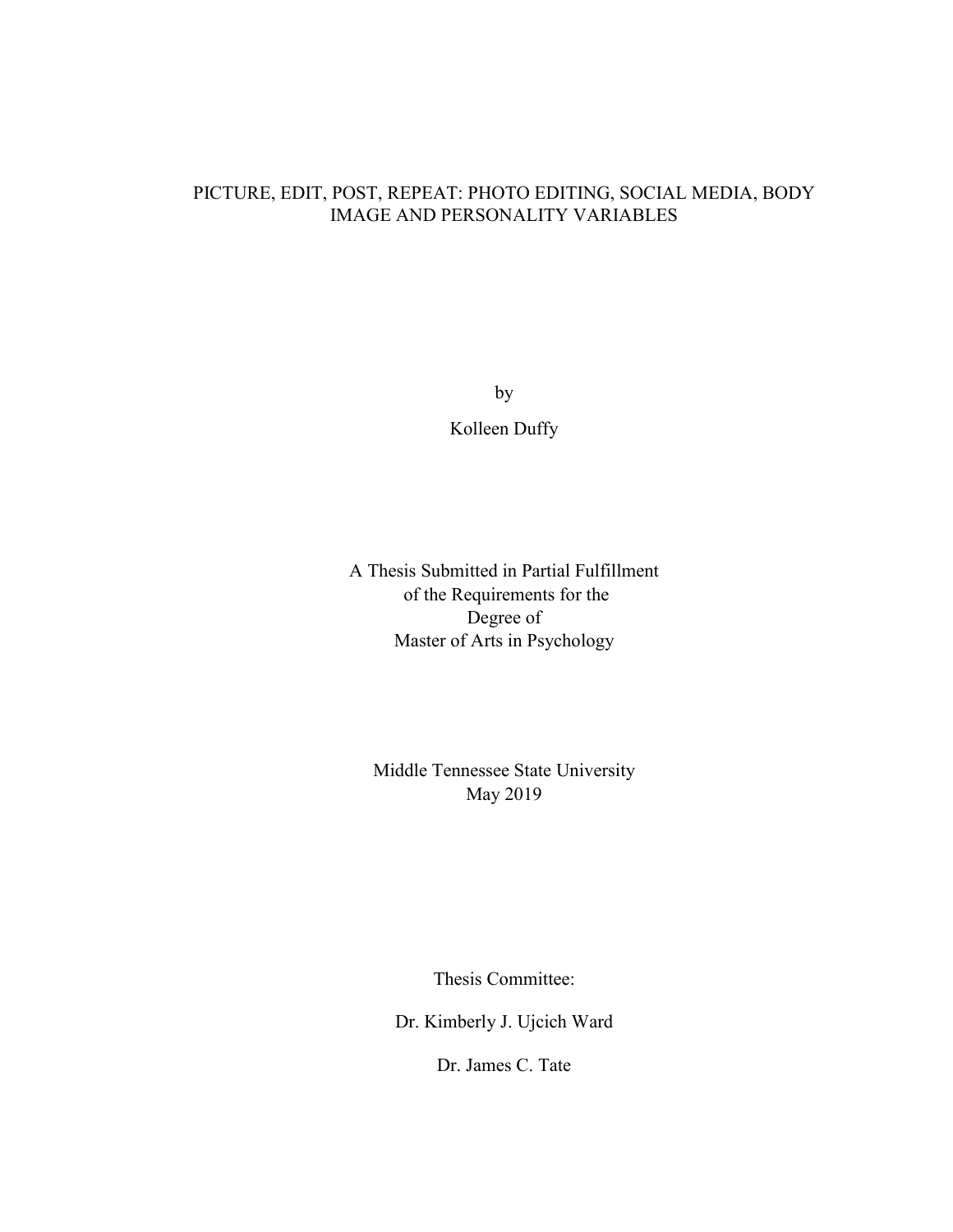### ACKNOWLEDGMENTS

To Dr. Kimberly Ujcich Ward and Dr. James Tate, thank you for all your guidance throughout this whole process of completing my thesis. To all my other professors here at MTSU, thank you for all the time, effort, and patience these past two years. Finally, a huge thank you to my family and friends who have kept me sane and encouraged me to keep pushing. I could not have done it without you!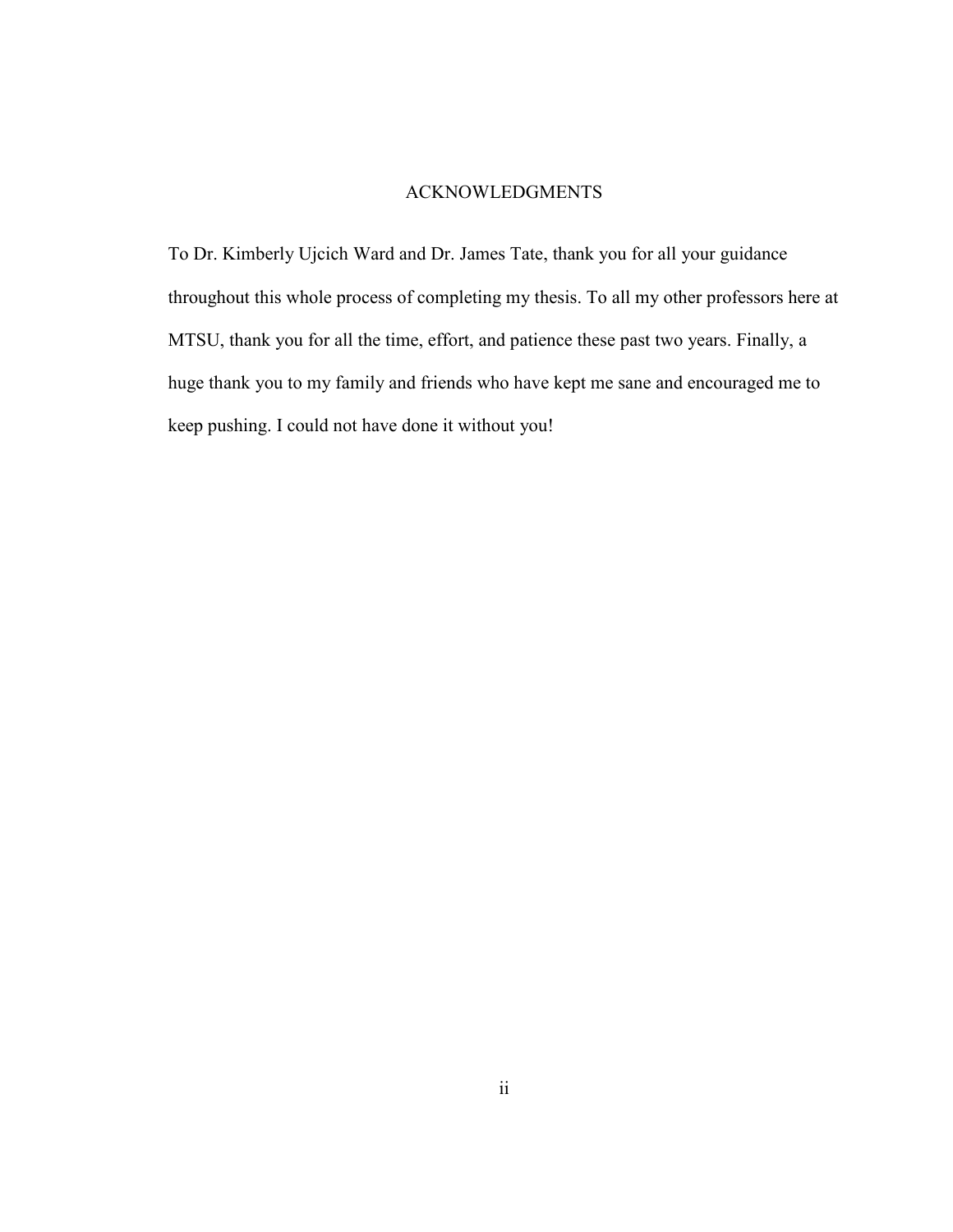### ABSTRACT

 Social media use has skyrocketed in recent years among teens and young adults. Posting photos on social media that have been edited or manipulated in some way poses interesting psychological questions that have only begun to be addressed in the empirical literature. This study assessed the relationship between social media photo editing generally and with specific photos and personality variables. Eighty-one college students evaluated three photos posted on their Instagram accounts and completed self-report measures of body image, self-perception, and narcissism. An observer also evaluated their posted photos. Results show that the more dissatisfied individuals are with their bodies, the more manipulating they do to their photos. Editing of specific body parts (i.e., faces and stomachs) was associated with negative feelings about these body parts. Narcissism was not significantly predictive of editing behavior. Future studies should continue to assess social media photo manipulations with a larger and more diverse sample.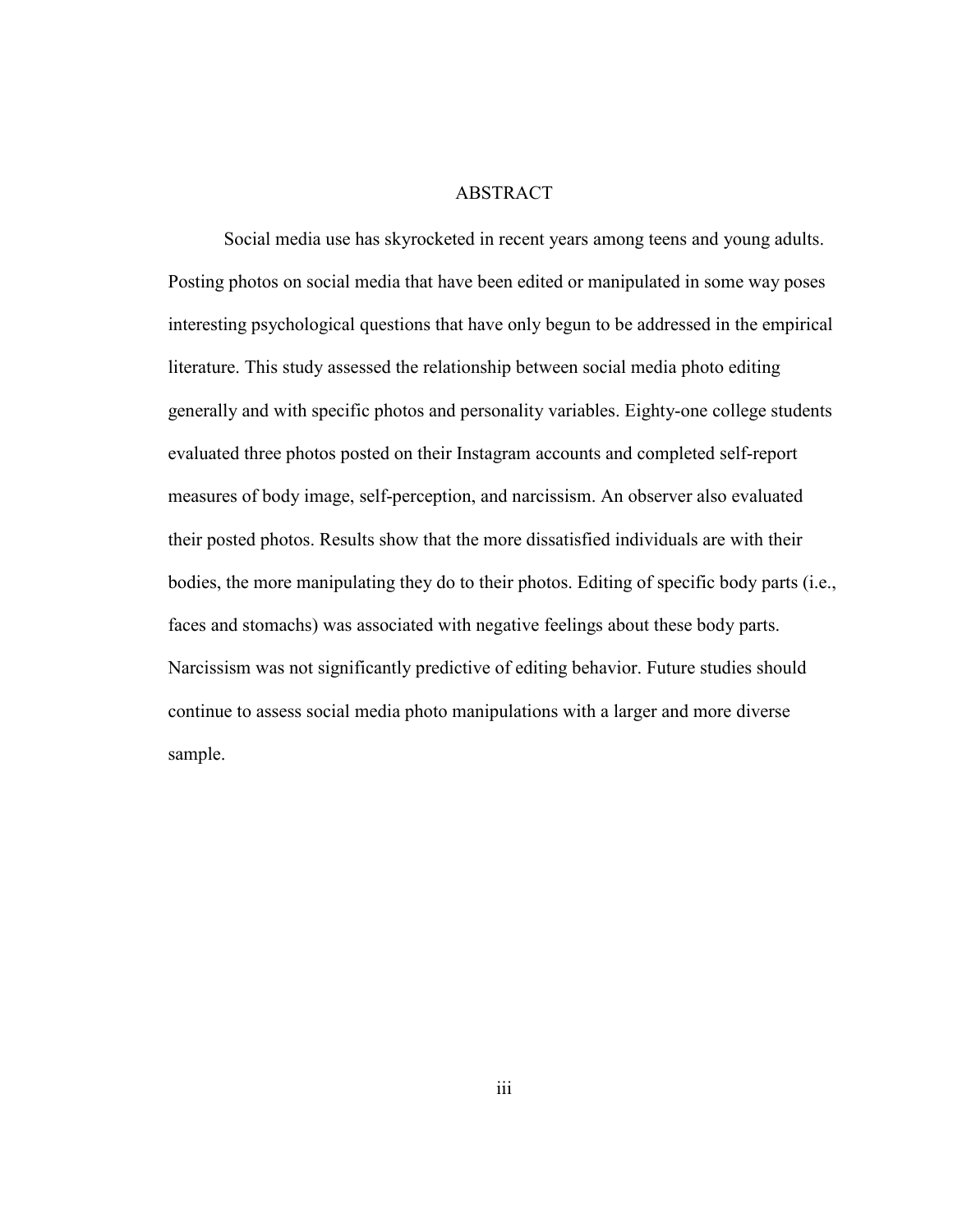# TABLE OF CONTENTS

Page **Page**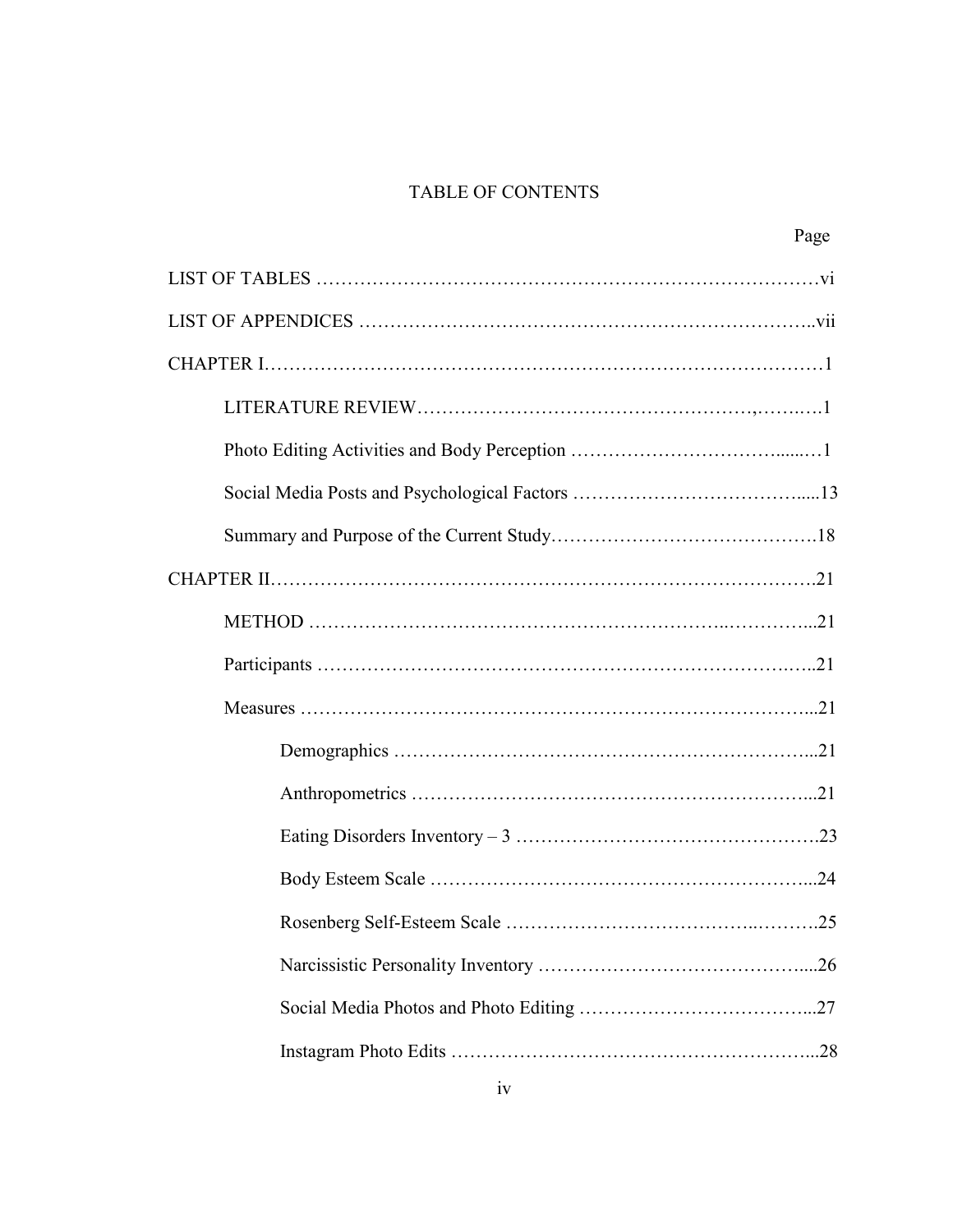| Relationship Between Photo Editing and Other Variables33 |  |
|----------------------------------------------------------|--|
|                                                          |  |
|                                                          |  |
|                                                          |  |
|                                                          |  |
|                                                          |  |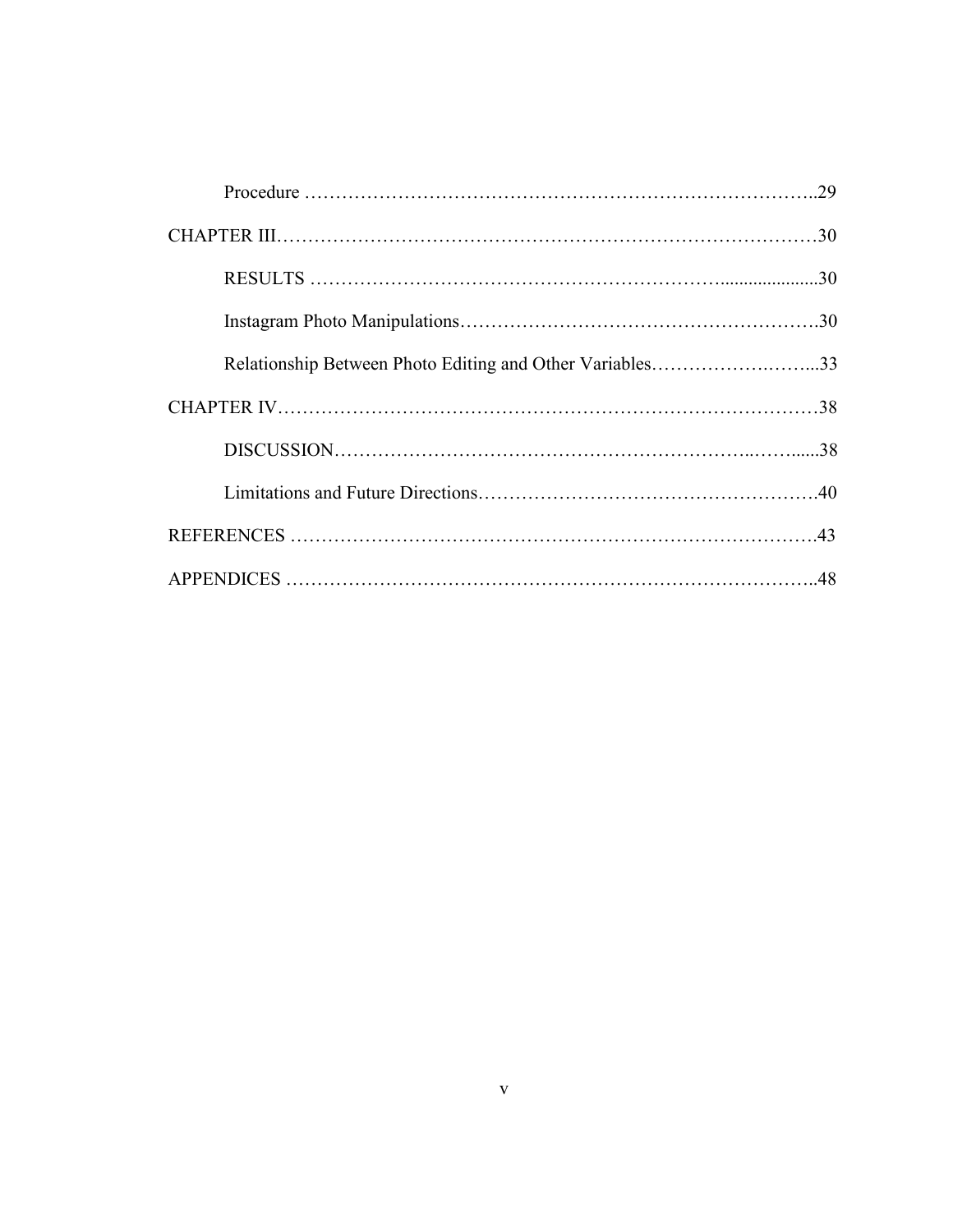# LIST OF TABLES

| Page                                                                                |
|-------------------------------------------------------------------------------------|
|                                                                                     |
| TABLE 2: Descriptive Statistics for Each Dependent Variable 31                      |
| TABLE 3: Total Number of Participants Editing Each Body Part in Any Instagram Photo |
| TABLE 4: Regression Analyses Predicting Photo Manipulation 34                       |
| TABLE 5: Correlations Between BES Item and Frequency of Editing Body Parts 36       |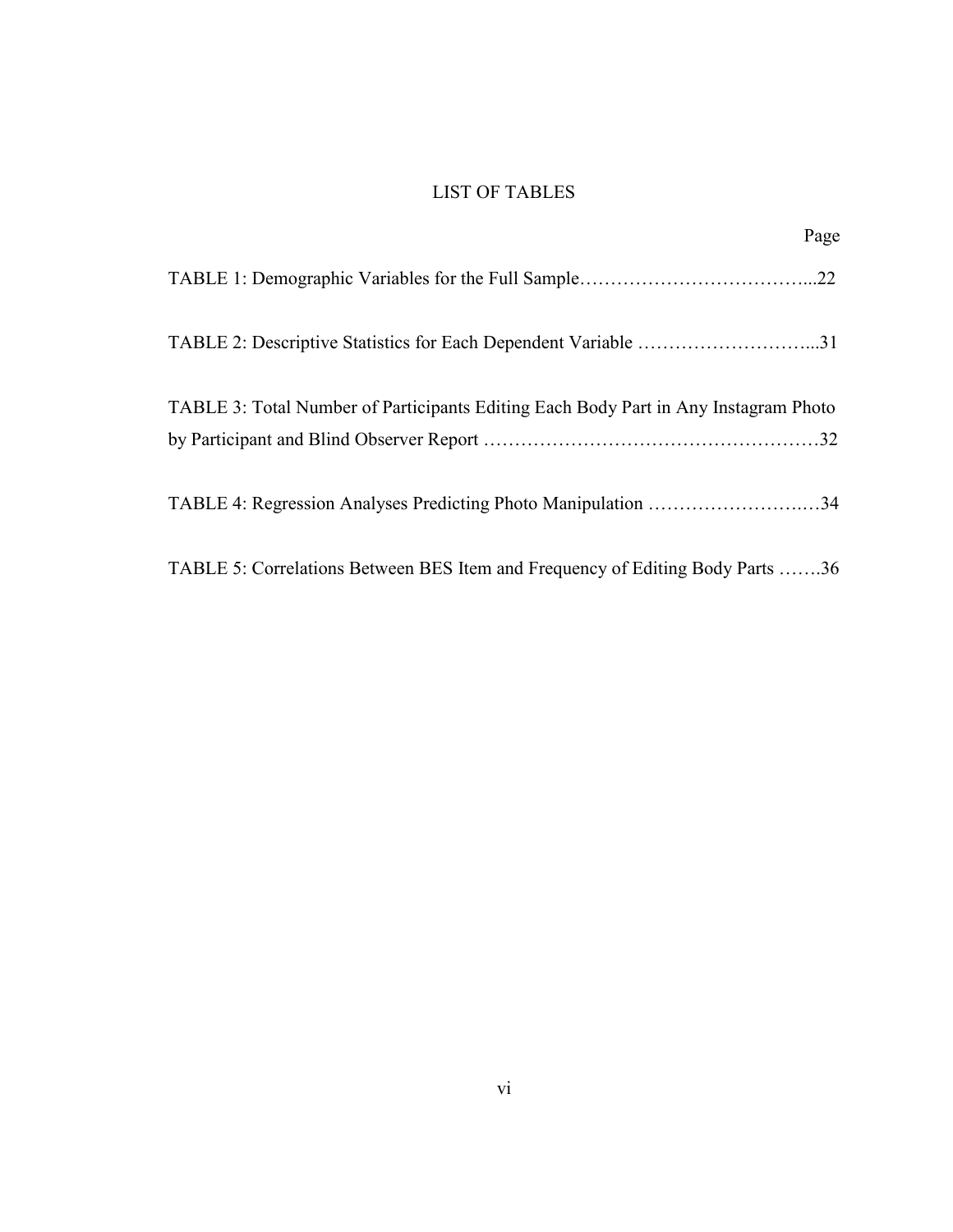# LIST OF APPENDICES

Page

| APPENDIX D: NARCISISSM PERSONALITY INVENTORY 54              |
|--------------------------------------------------------------|
| APPENDIX E: OVERALL EDITING BEHAVIOR QUESTIONNAIRE 60        |
|                                                              |
| APPENDIX G: BLIND OBSERVER PHOTO MANIPULATIONS QUESTIONNAIRE |
|                                                              |
|                                                              |
|                                                              |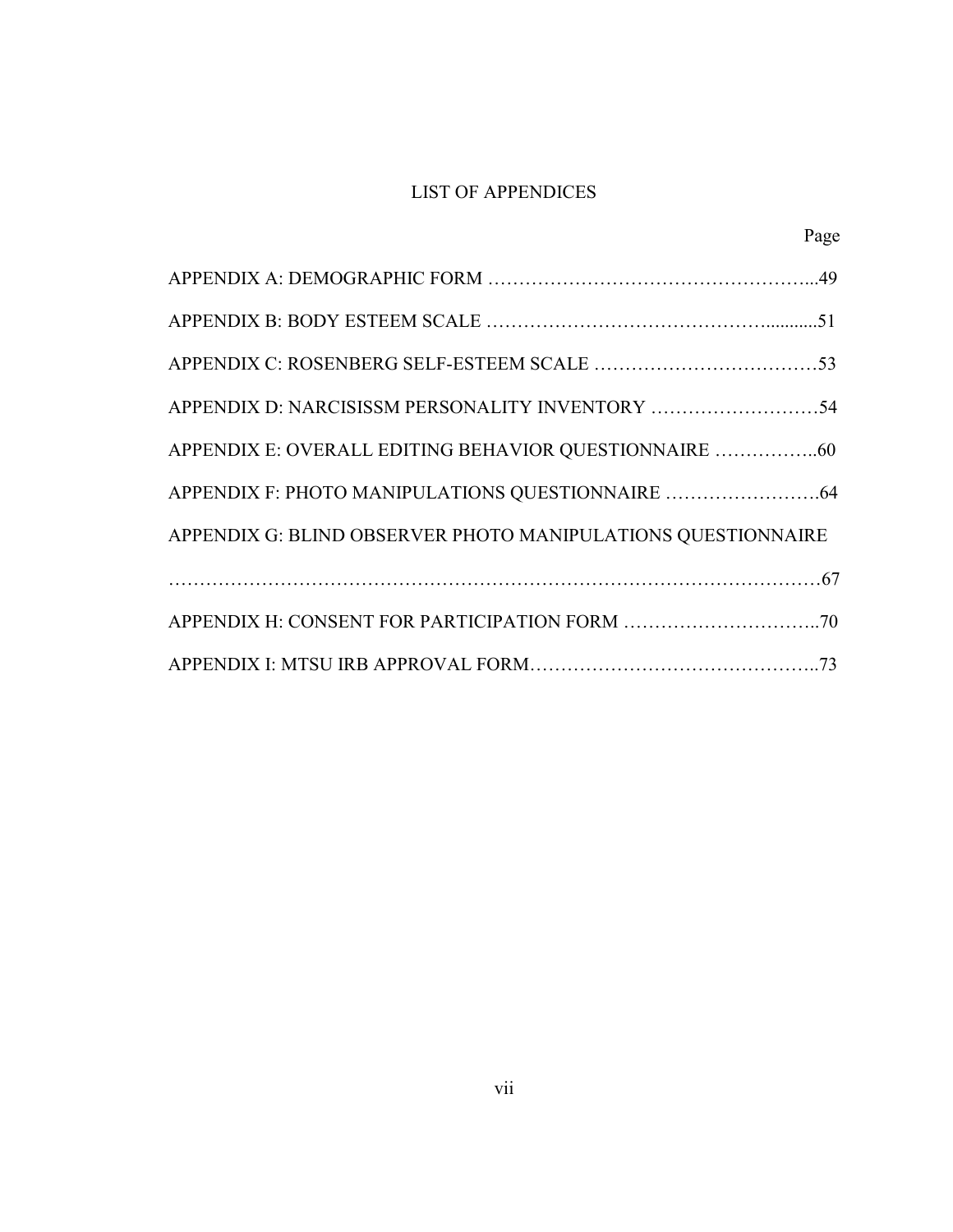#### CHAPTER I

#### LITERATURE REVIEW

 Recent estimates suggest as many as 1,000 selfies (photos that one has taken of oneself) are posted to Instagram every 10 seconds (Cohen, 2016). This number is just a glimpse of how popular social media sites can be for sharing personal images. People may use social networking sites for many different reasons, such as an outlet and a way to express emotion, to reconnect with old friends, to post or view photos, or to obtain validation/attention for certain aspects of their lives. When photos are posted on social media sites, they may have been edited in a variety of ways, and these edited images are being shared across many social media platforms. The motivating factors for editing one's images prior to sharing them on social media have, however, not been well studied. Such research could provide valuable insight into what motivates someone to edit their images and how those edited images may be used and may impact those who view them. This review will present a critical analysis of the current research on photo editing and social media and related studies. I will then propose a project to further evaluate motivational factors, including body perception and personality characteristics, and how these factors are related to the practice of photo editing on social media.

#### **Photo Editing Activities and Body Perception**

Although social media and photo editing applications are very commonly used, there are only a few studies that have evaluated how photo activities on social media (investment, manipulation, editing, etc.) are related to factors such as body image and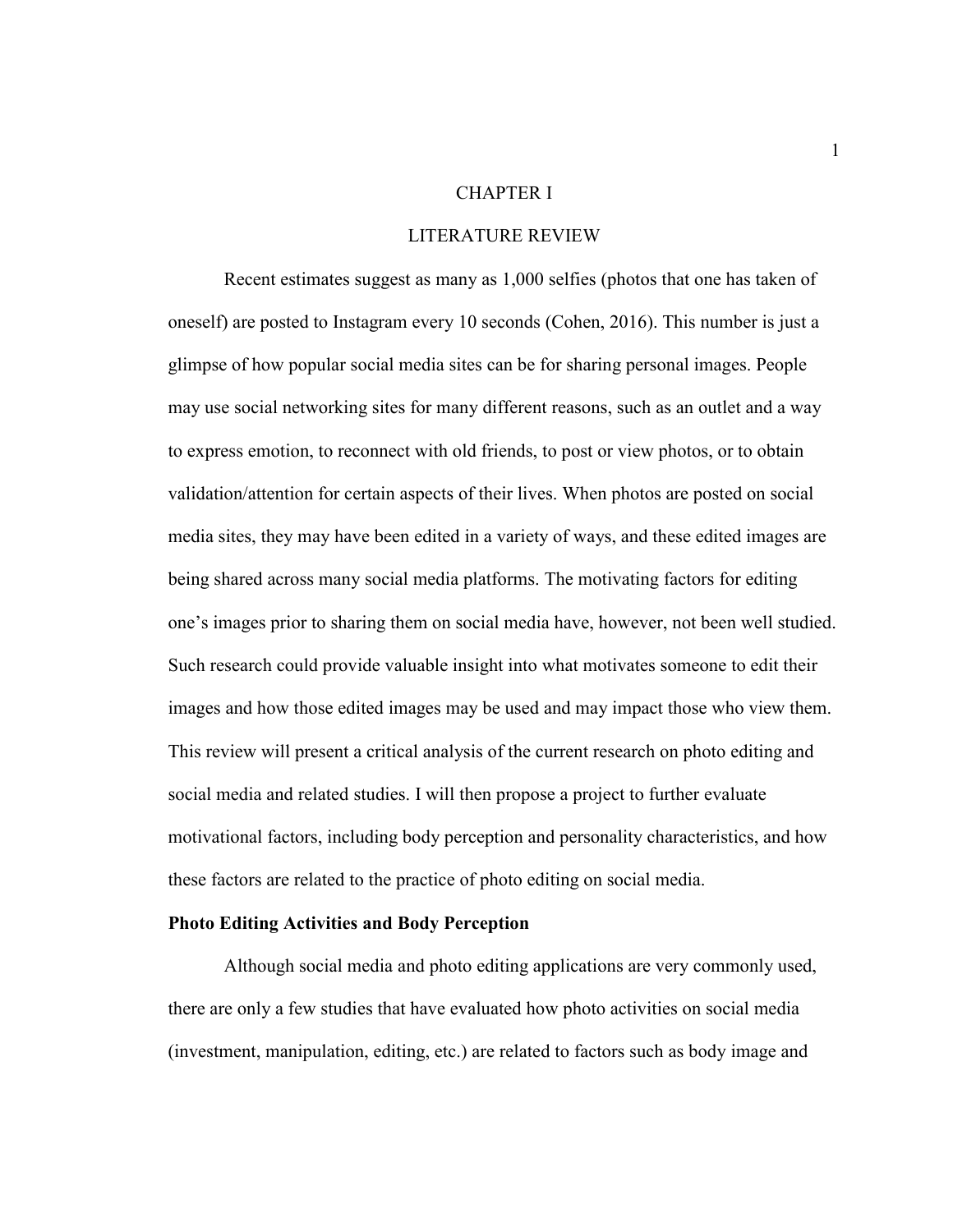body satisfaction. The few studies that are available have focused on general editing in broad categories (e.g. adding a filter to a photo). This lack of specificity demonstrates that more research is needed in order to assess if dissatisfaction with a certain body part is related to editing frequency of that body part. Investigation needs to be done in order to make the results more generalizable to different populations.

 McLean, Paxton, Wertheim, and Masters (2015) investigated the relationships between social media activities and body dissatisfaction, excessive evaluation of shape and weight, and dietary restraint. It also focused on understanding how photo investment and photo manipulation are related to body and eating concerns. It was the first study that evaluated all of these factors. There were 101 seventh grade females who participated, which is important to note because the age range was very restricted. The participants provided their age, country of birth, and their parents' countries of birth. The mean age was 13.13 years, and most participants were born in Australia.

 Participants were asked to indicate the amount of time on weekdays and weekend days that they used digital media (TVs, DVDs, computers, tablets, and phones). This information was used to assess media exposure. To assess social media and online use, McClean et al. (2015) created a scale and asked participants to indicate whether or not they used eight different forms of communication: text messages, email, Twitter, social networking, instant messaging, virtual worlds, online video sharing, and online photo sharing.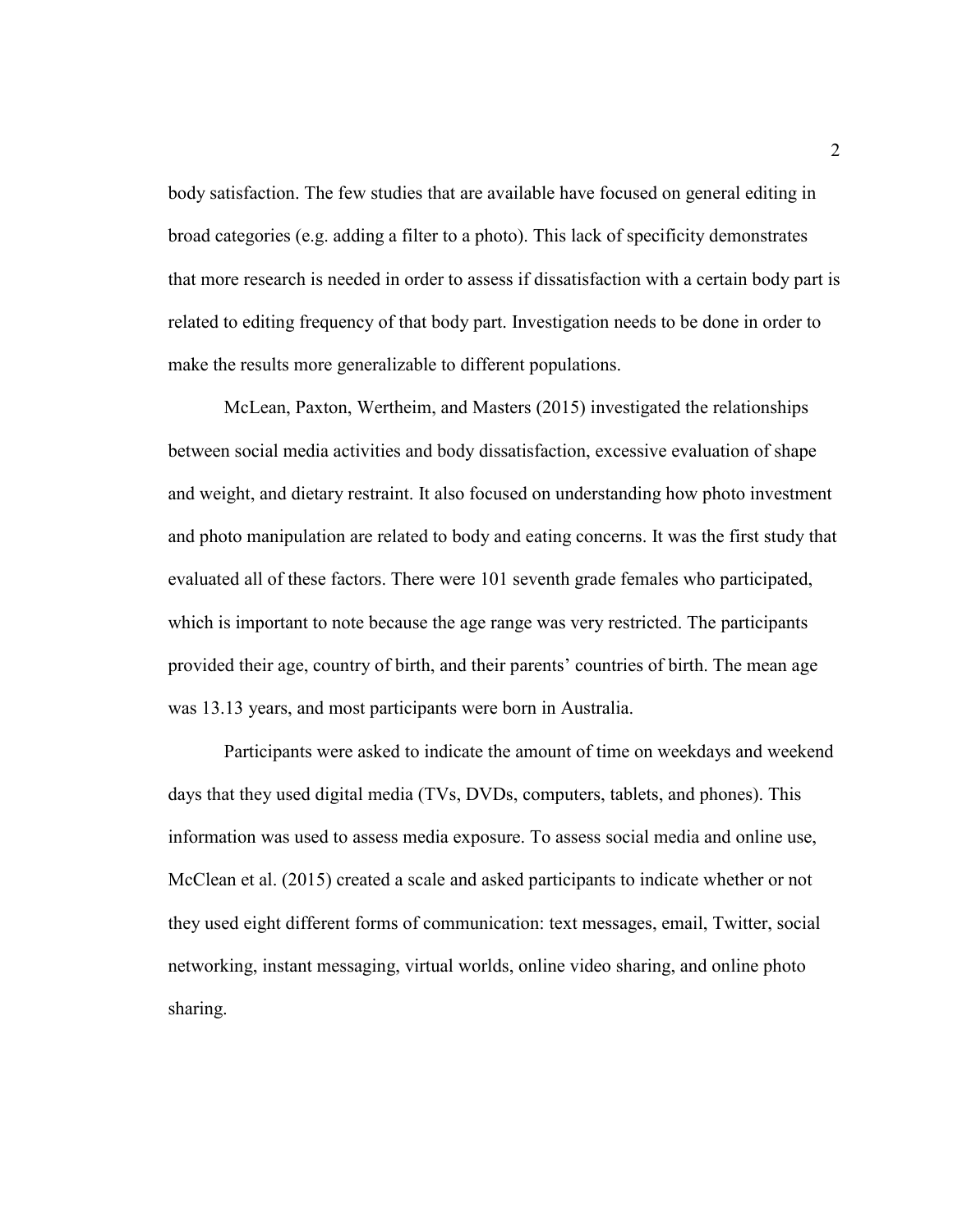A measure was developed by creating an item pool to assess photo activities. Specifically, selfie-taking frequency, selfie sharing, photo investment, and photo manipulation were evaluated. McClean et al. (2015) asked participants how often they took "selfies" (with only themselves in the photo) and "usies" (with themselves and others). Additionally, the authors asked questions pertaining to the frequency with which participants shared photos of themselves via social media. For photo investment, the authors evaluated "investment and effort participants expend choosing photos of themselves to share on social media and concern they have about such posts" (McClean et al., 2015, p. 1134). These worries can range from concerns about photo quality to concerns about what people might think of the photo, and items were presented along a visual analogue scale from 0 to 100. Additionally, the photo manipulation measure asked participants to indicate (on a 5-point Likert scale) the extent to which they edited photos of themselves before sharing.

 To assess how participants felt about their bodies and to see if they were taking any action to change the way they looked, body image, dietary restraint, and internalization of the thin ideal were measured. The Body Dissatisfaction subscale of the Eating Disorders Inventory-3 (Garner, 2004) was used to determine how satisfied participants were with their bodies. In addition, the Eating Disorder Examination Questionnaire was used to assess undue influence of body weight or shape on selfevaluation. The Dutch Eating Behavior Questionnaire Restraint subscale was used to assess dietary restraint. The Sociocultural Attitudes Towards Appearance Questionnaire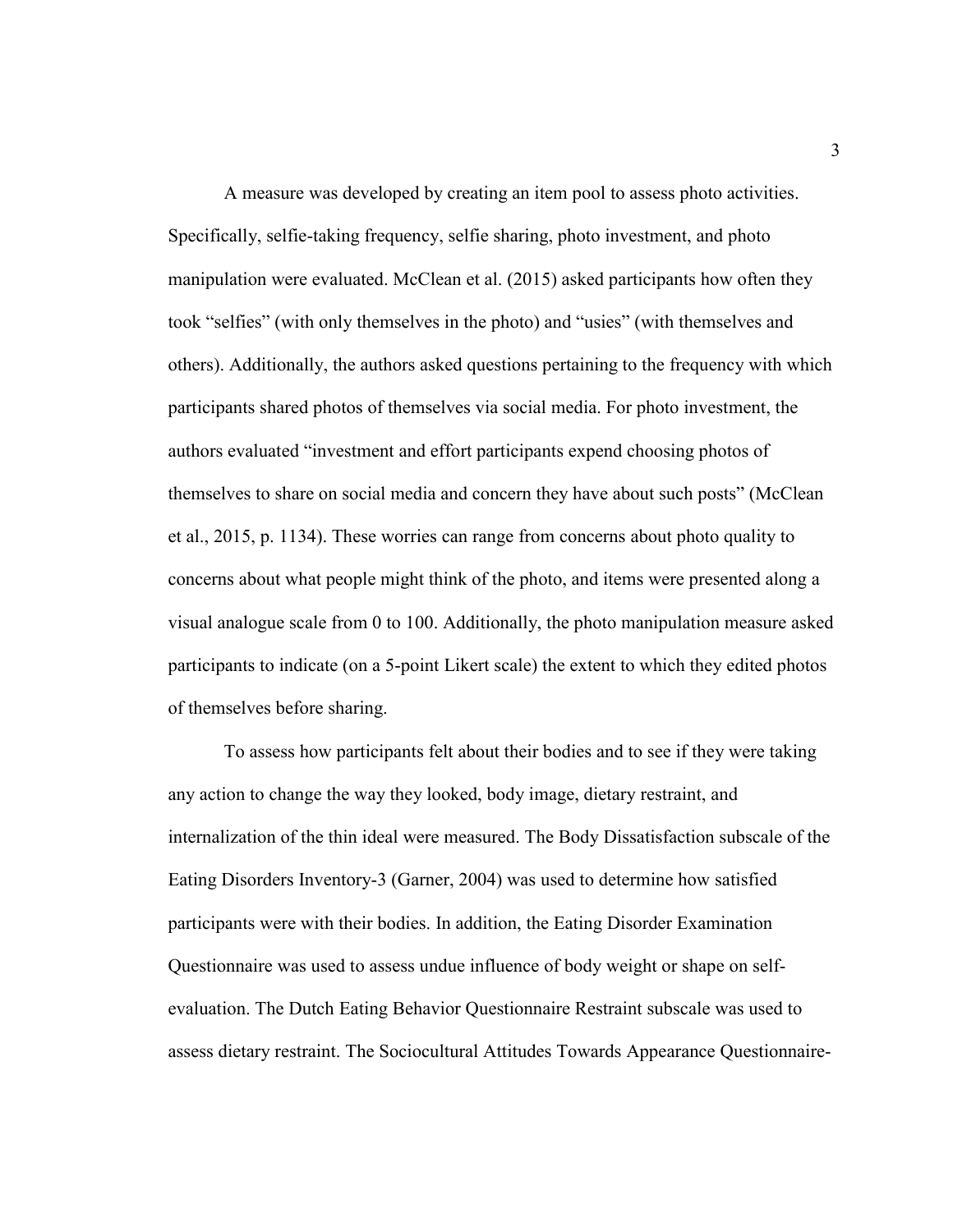4- Internalization: Thin/Low Body Fat subscale was used to measure internalization of the thin ideal (McClean et al., 2015).

 The results revealed that self-photo sharers were significantly more dissatisfied with their bodies, reported higher over-evaluation of shape/weight, and higher internalization of the thin ideal compared to those who did not share photos online. There was no significant difference between self-photo sharers and non-sharers for dietary restraint (McClean et al., 2015). Additionally, those who were more invested in photos, and those who more frequently manipulated photos before sharing reported greater body and eating concerns. It is important to note that higher media exposure was not associated with greater body-related and eating concerns, but higher engagement in manipulation and investment in shared photos was (McClean et al., 2015).

 It is necessary to recognize that text messages, emails, and social networks were all considered forms of media in this study. People might behave differently when communicating with just one person, compared to putting photos/ information out for hundreds to see. People might also spend a lot more time emailing and texting than they do scrolling through Facebook or Instagram, but these were all included in the category of social media activities. Additionally, most photo manipulation items were general. For example, "use a filter to change the overall look of the photo," instead of specific questions related to manipulating weight and shape (McClean et al., 2015). This study only examined a relatively small sample of females, and most were Australian. Future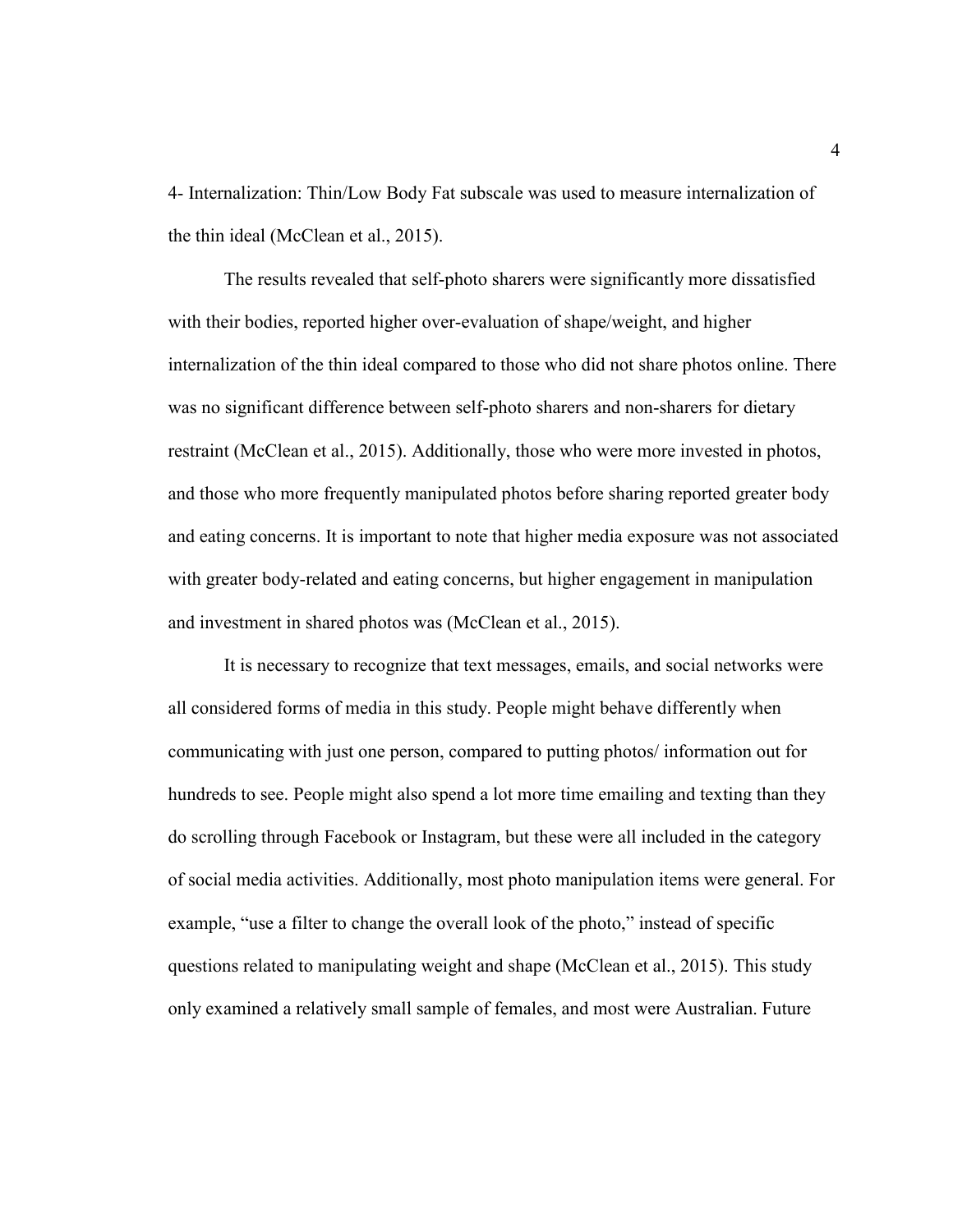research should expand on this study to see how social media relates to self-photo activities and body image concerns in different ethnic groups.

Using existing research from McClean et al. (2015), Cohen, Newton-John, and Slater (2018) also evaluated the relationship between social networking selfie activities and body and eating concerns. Specifically, Cohen et al. (2018) investigated how photo investment and photo manipulation are related to self-objectification, body satisfaction, drive for thinness, and bulimia. Participants were 259 women from several Australian locations who had a mean age of 22.97 years (range: 18-29). In addition to age, ethnicity, and level of education, participants also reported their height and weight so body mass index (BMI) could be determined. The average BMI was 22.45, which is in the normal range (WHO, 2015 as cited by Cohen et al., 2018).

 To measure social networking use, participants reported the average amount of time per day they spent online. For selfie-activities, the Photo Activities measure (McClean et al., 2015) was used. Selfie-taking frequency and selfie-sharing behavior were both assessed. The Photo Investment scale (McClean et al., 2015) was used to examine the effort and concern related to posting selfies on the internet. A modified version of McClean et al.'s (2015) Photo Manipulation scale was used to determine the extent to which participants edited photos of themselves before sharing them online.

 Thin-ideal internalization, body satisfaction, self-objectification, and disordered eating were also measured. For thin-ideal internalization, the Sociocultural Attitudes Toward Appearance Questionnaire- Version 3 (Thompson, van den Berg, Roehrig,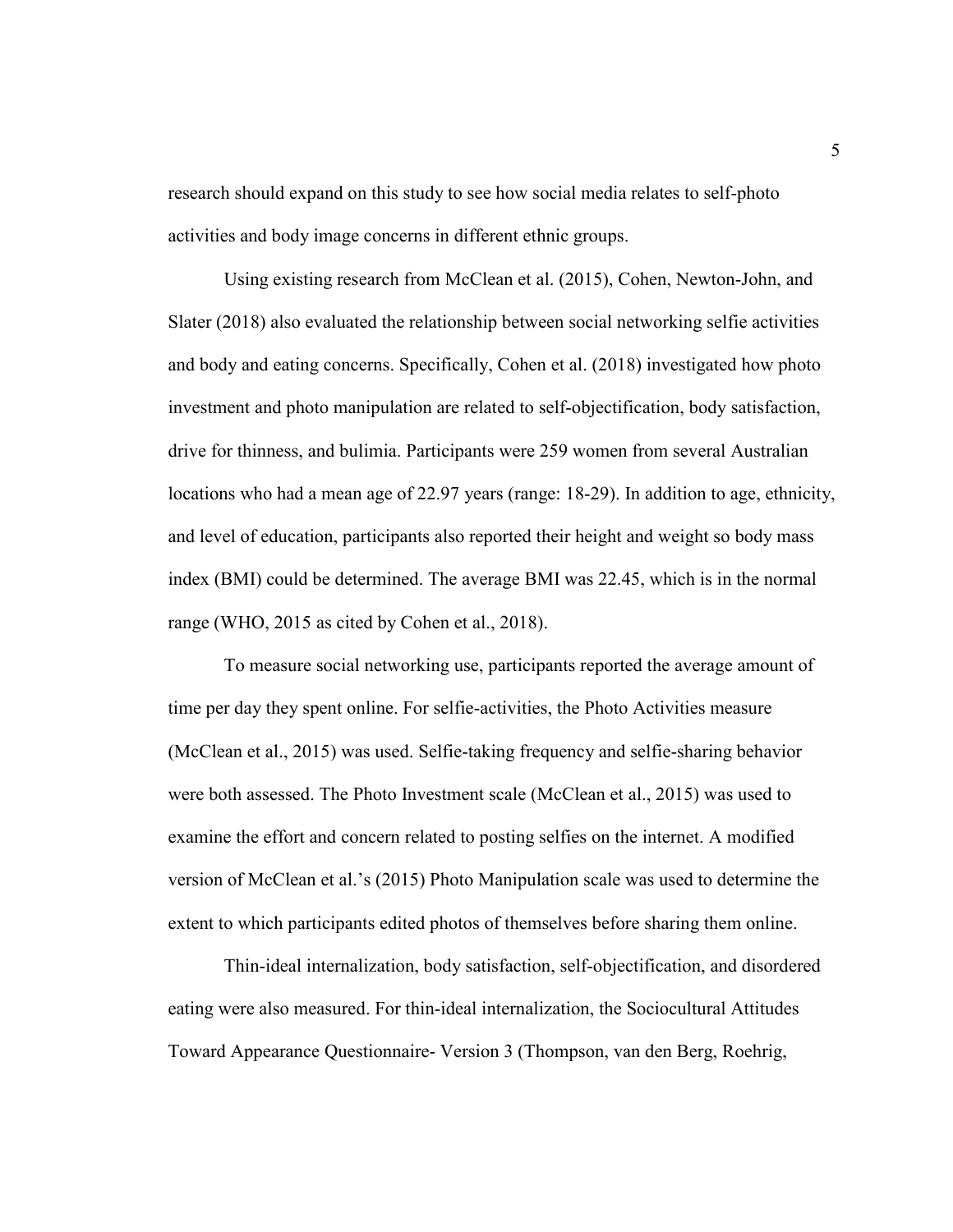Guarda, & Heinberg, 2004) was used. Participants were asked to rate whether they agreed or disagreed with statements related to wanting their bodies to look differently. For body satisfaction, the Multidimensional Body-Self Relations Questionnaire- Appearance Scales (Cash, 2000) was used. Self-objectification was measured by the Objectified Body Consciousness Scale (McKinley & Hyde, 1996). Questions from this scale were related to thinking about one's own appearance. Lastly, disordered eating was measured using the Drive for Thinness and Bulimia subscales of the Eating Disorder Inventory-3 (Garner, 2004).

 Interesting results were found regarding photo editing. Over half (62.2%) of participants said that they added filters to photos "sometimes" to "very often." But most participants (80.7%) reported that they "rarely" or "never" made themselves look better in photos by editing to remove blemishes or to look skinnier, etc. (Cohen et al., 2018). Photo manipulation and photo investment were both significantly correlated with thinideal internalization and self-objectification. Additionally, photo investment was significantly associated with body dissatisfaction, drive for thinness, and bulimia. Selfie posting was significantly related to body satisfaction, meaning that those who posted more selfies seemed to be more satisfied with their bodies than those who posted fewer selfies. This was not found in McClean et al.'s (2015) study. Overall, selfie activities (photo investment and manipulation) on social networking sites were associated with body-related concerns and disordered eating in young women, but social networking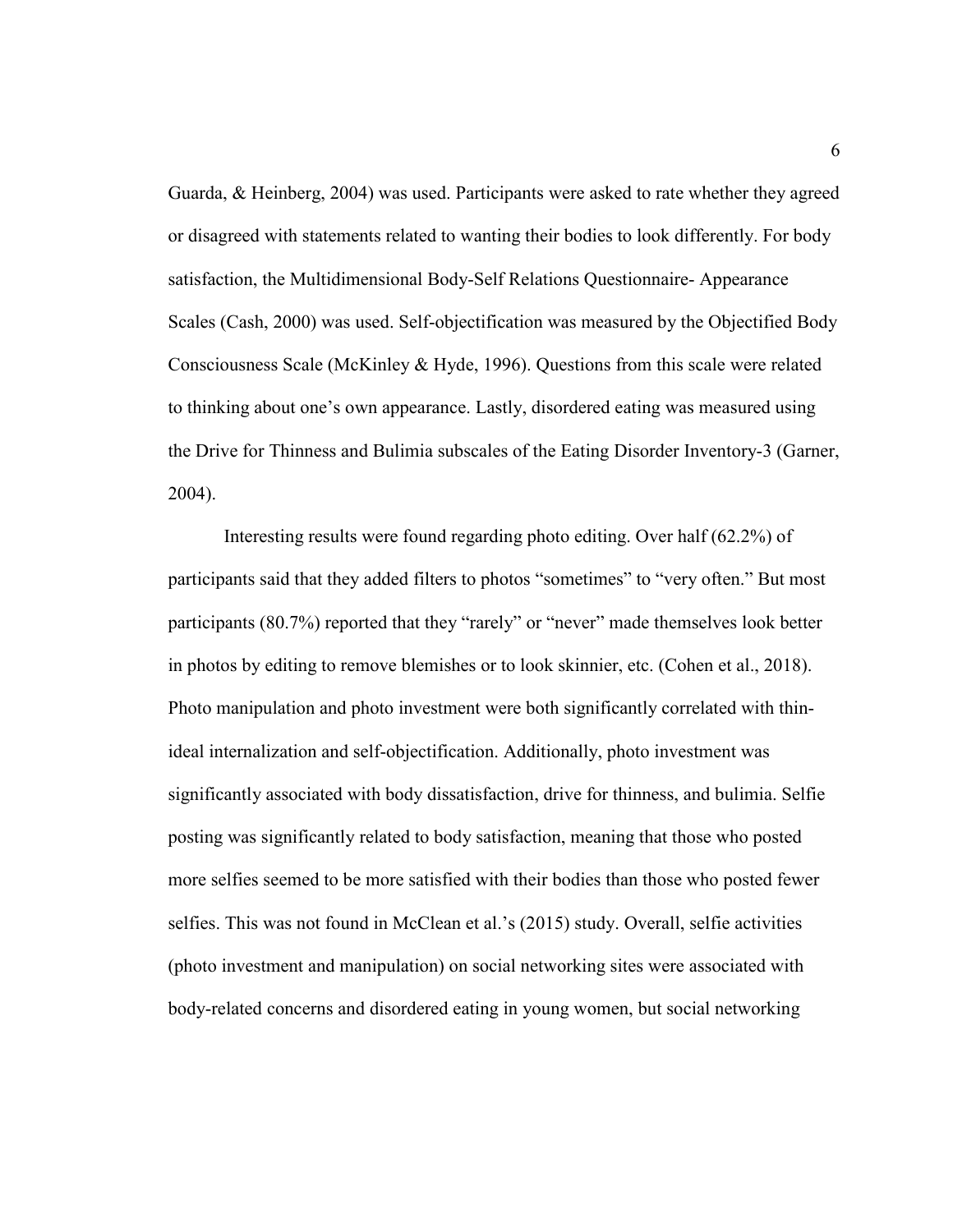usage, in general, was unrelated to body-related concerns and disordered eating in these young women (Cohen et al., 2018).

 The fact that social networking use and selfie posting behavior were both measured by single items is a limitation of this study. There is a lack of well-validated measures for selfie behavior (Cohen et al., 2018). Additionally, general body satisfaction is a broad category, and perhaps future research should focus on specific parts of the body (e.g., the face). Lastly, this study involved the exclusive use of questionnaires which are vulnerable to self-report bias. It is a possibility that the women in this study might have been embarrassed to record how much manipulating they actually did to a photo before posting it online. Consequently, the results should be interpreted with caution.

 Like McClean et al. (2015) and Cohen et al. (2018), Fox and Vendemia (2016) also assessed photos posted on social networking sites. Specifically, this study examined photographic self-presentation and social comparison. There were 1,686 participants, including 908 women and 778 men. The ages ranged from 18 to 40 years old, and the mean age was 29.31. In addition to demographics, participants were asked multiple questions pertaining to social media and body image.

The men and women reported how much time they spent on social networking sites, and how often they posted pictures of themselves on social media (photo posting behavior). To assess body image, participants answered a question about the degree to which seven adjectives described how they felt about their bodies. Fox and Vendemia (2016) also asked participants to report their height and weight so body mass index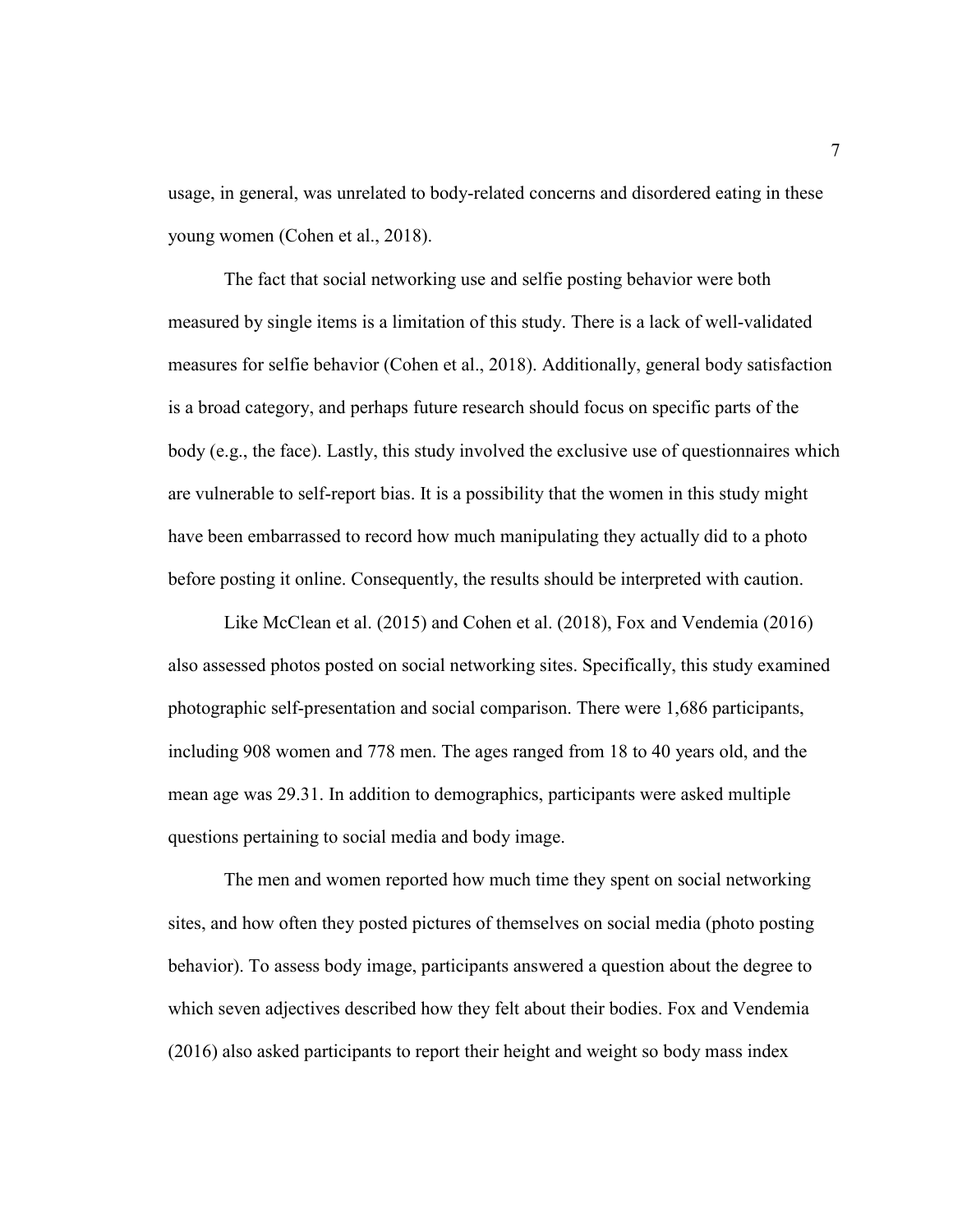(BMI) could be determined. Body social comparison was evaluated by determining how often participants compared themselves to other bodies. They were also asked to respond on a 5-point scale how they felt about their own bodies after seeing flattering versus unflattering photos of others, which assessed the effects of social networking sites (SNS) body social comparison. The most relevant (to this study) measure evaluated was photo editing behavior. Participants' editing behavior was evaluated by asking how frequently they used three specific methods of improving appearance. These three methods included: cropping or cutting parts of self out of pictures, using photographic filters, and/or using Photoshop or other picture editing applications (Fox & Vendemia, 2016).

 The results showed some sex differences. Women put more effort into maintaining a socially desirable physical appearance online by editing photos, and they also edited photos more frequently than men (Fox & Vendemia, 2016). Additionally, women reported feeling worse after upward body social comparisons, which means that viewing pictures of someone identified as attractive made women feel worse about themselves than it did for men. However, for downward social comparisons, both men and women felt better about themselves after seeing unflattering photos of others (Fox & Vendemia, 2016). There was no difference found in posting frequency for males and females.

 There were some limitations. First, self-report data was used (Fox and Vendemia, 2016). It is possible that participants responded in ways that they felt were socially desirable. It is also important to note that the photo editing behavior measure only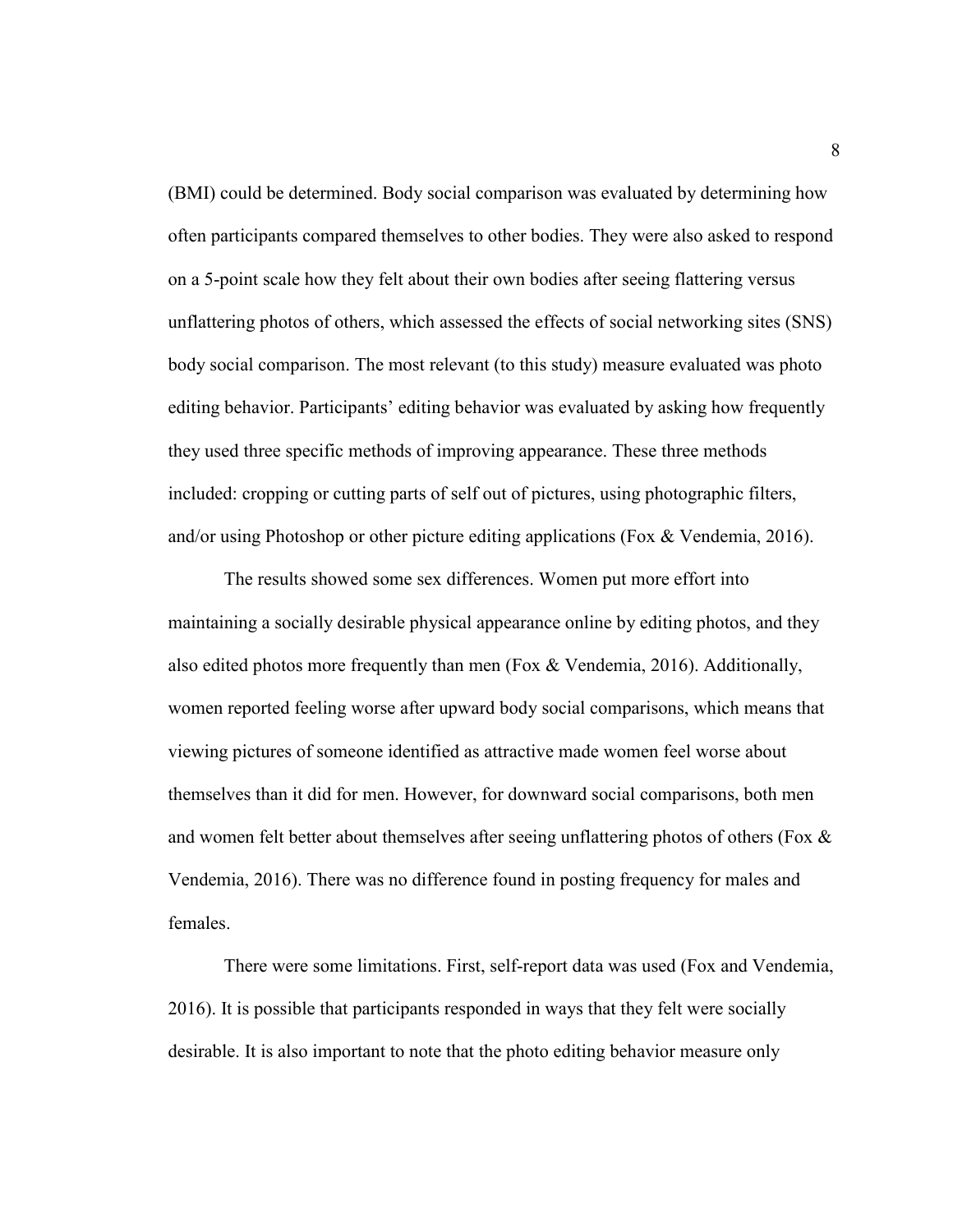assessed three methods (cutting/cropping parts of self out of photo, using photographic filters, and using Photoshop or another editing software). Using photographic filters is extremely broad, and there are many different degrees to which a picture can be edited. Neither of these provide specific information pertaining to how the photos were edited. Additionally, actual body comparison behavior on social networking sites was not measured (Fox and Vendemia, 2016). A general measure of body comparison tendency was used with the assessment of how people felt after upward and downward social comparisons (viewing flattering and unflattering photos of others). Lastly, all the participants resided in the United States (Fox & Vendemia, 2016). Future research should expand to investigate different countries and different ages, such as participants who are younger than 18 years of age.

 Like Fox and Vendemia (2016), Chae (2017) conducted a study pertaining to photo editing and social comparison behavior. This study consisted of two assessments (i.e., waves) of the same sample of participants conducted one month apart. The sample consisted of 1,064 Korean females with a mean age of 29.3 years (range: 20-39 years).

 Participants reported monthly income, education, age, and marital status. Additionally, selfie-taking frequency, social media use frequency, public selfconsciousness, and satisfaction with facial appearance were measured. For selfie-taking frequency, participants reported how many times they took a selfie in the past 30 days. For social media use, they reported how often, on the average weekday, they used each platform (blogs, online communities, Facebook, Instagram, LinkedIn, Band, and Kakao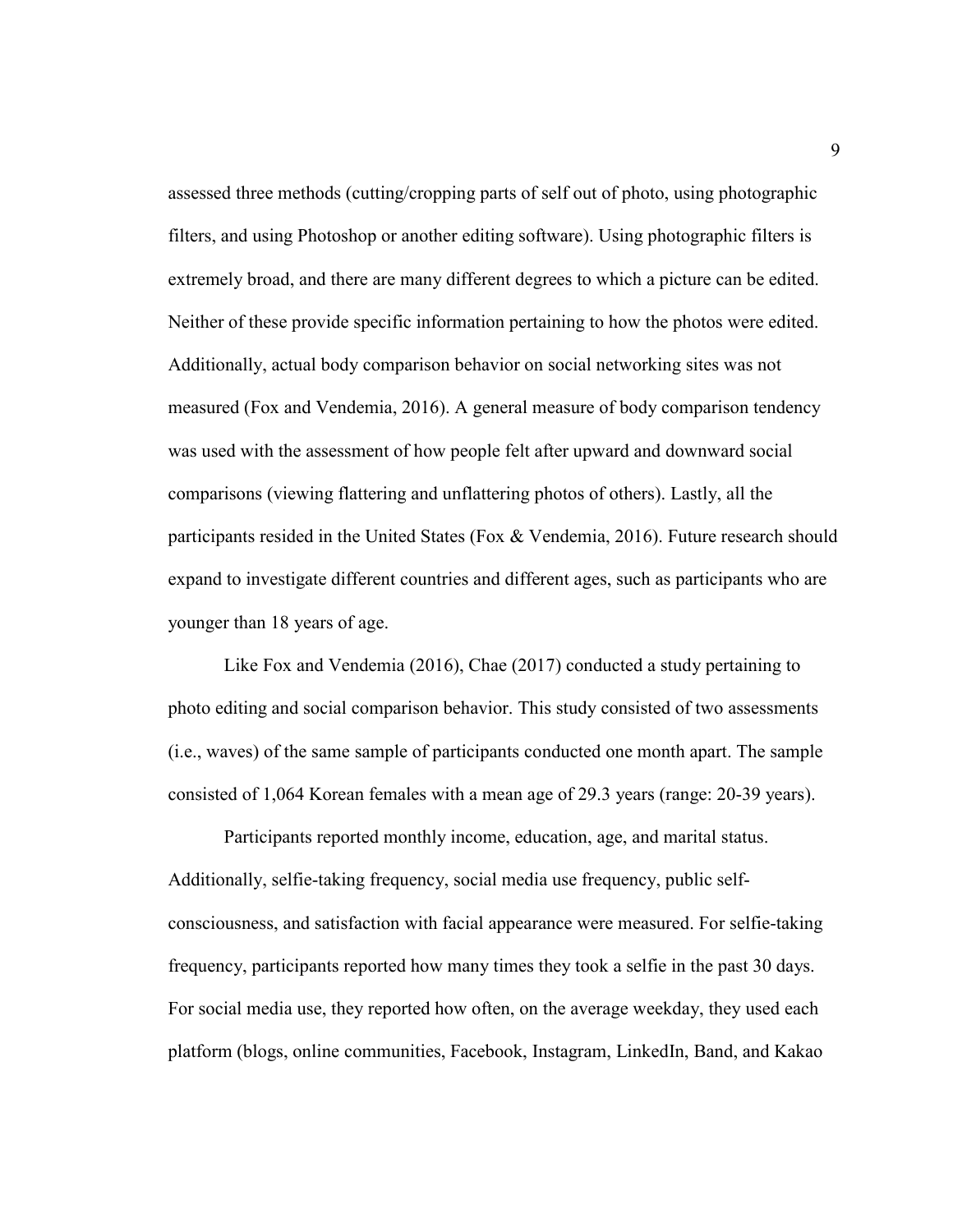story) on average weekdays (Chae, 2017). Public self-consciousness was evaluated by using a scale constructed by Fenigstein, Scheier, and Buss (1975). "The scale assesses the level of an individual's consciousness toward other people's perception on oneself" (Chae, 2017, p. 373). Satisfaction with facial appearance was assessed by using a 10-item scale with questions pertaining to overall satisfaction with the way one's face appeared (e.g., "How symmetric your face looks?").

 Social comparison behavior was evaluated by asking participants how often they compared their appearance to friends, social media influencers, and celebrities in the past 30 days. Participants were also asked how often in the past 30 days they edited their selfies by using photo-editing applications.

 Selfie-taking frequency, social media use, and public self-consciousness were associated with editing frequency at wave one, which increased editing frequency at wave two, but these variables did not directly influence selfie-editing at wave two. The results also showed that selfie-taking, social media use, and public self-consciousness were all associated with both social comparisons with friends and influencers/celebrities at wave one (Chae, 2017). Additionally, satisfaction with facial appearance was not related to either type of social comparison, nor did it demonstrate a relationship with selfie-editing.

It is necessary to consider that people may not be following social media influencers or celebrities on their personal accounts. For those who do, they may be comparing themselves to celebrities who are obligated to look a certain way and only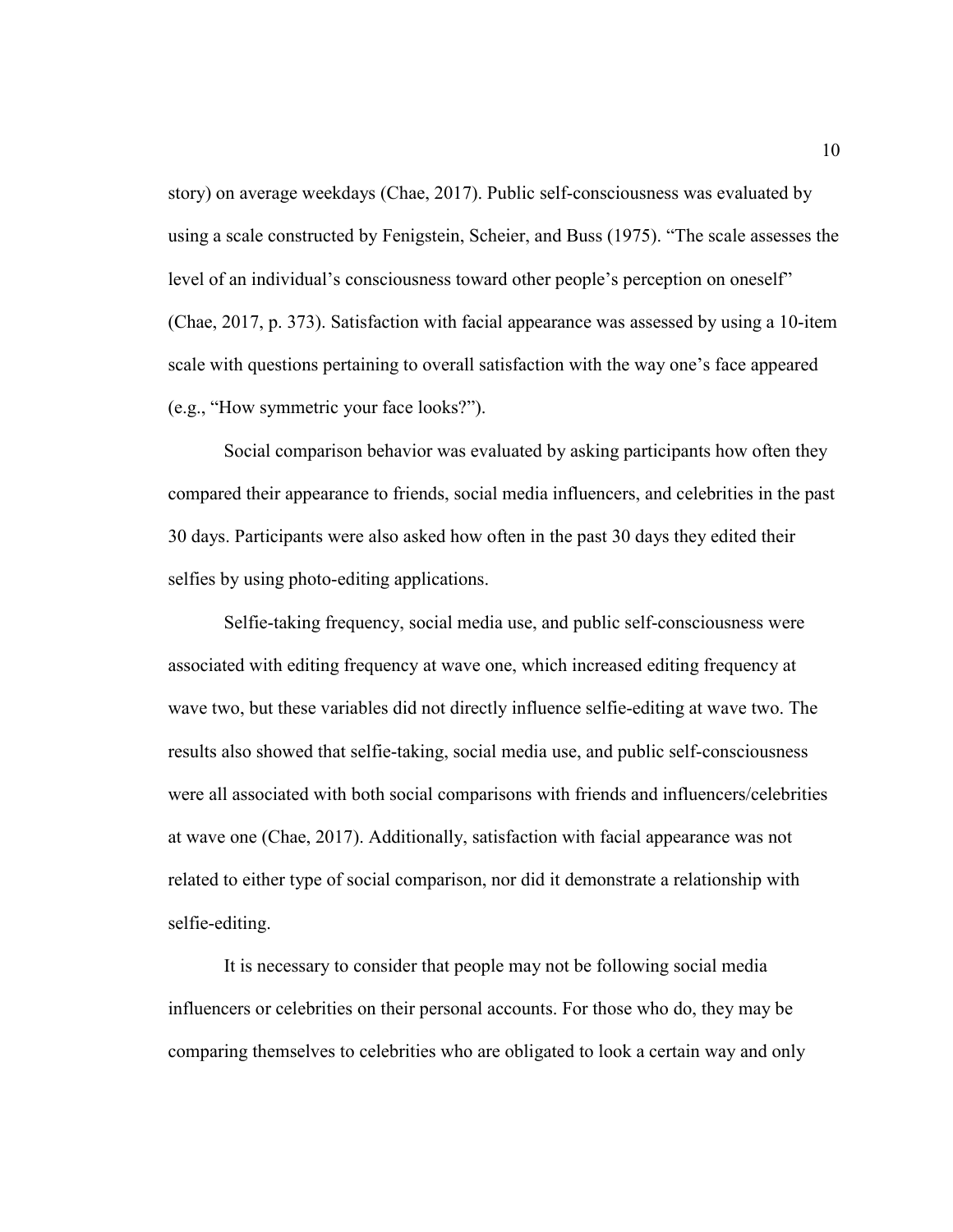post photos that reflect that persona. It is also important to state that the social media use measure included eight platforms, but Band and Kakao Story are platforms that are popular specifically in Korea, so these might not be understood by participants in other countries. Additionally, Chae (2017) only asked the participants to state how often they used these platforms on weekdays; weekends were not included. Only Korean females were used for this study, so the results may not be generalizable to non-Koreans and men. Including men and women of different nationalities would have been beneficial.

Lastly, this study focused on the predictors of selfie-editing. There was no way to determine the validity of these self-reports measuring how often participants edited their selfies in the past 30 days. Results of selfie-editing were only mentioned when discussing previous studies (Chae, 2017). Perhaps future research could focus on the effects of selfie-editing and how it influences behavior.

The studies by McClean et al. (2015) and Cohen et al. (2018) are influential for this thesis, although these studies included only female participants residing in Australia. Both McClean et al. (2015) and Cohen et al. (2018) found that those who were more invested in photos, and those who manipulated photos before sharing reported greater body and eating concerns. It is crucial to report that Cohen et al. (2018) found that selfie posting was significantly related to body satisfaction, but this was not found in McClean et al.'s (2015) study.

Additionally, Fox and Vendemia (2016) and Chae (2017) examined photo editing frequency and social comparison behavior. Chae (2017) used only Korean females, and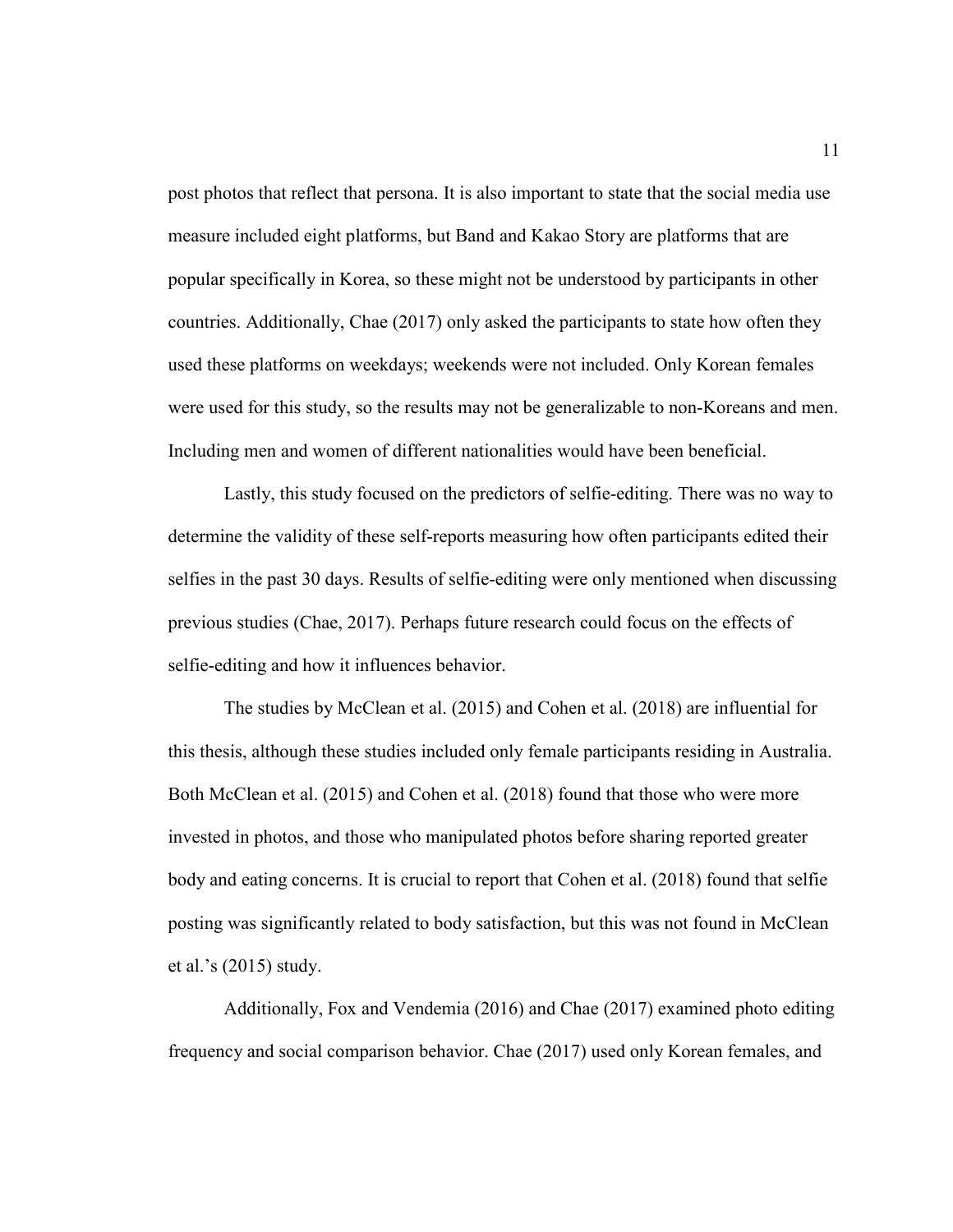Fox and Vendemia (2016) used only those who resided in the United States, although both males and females were included. Fox and Vendemia (2016) found that women edited photos more frequently than men before posting them online. It is important to consider that the types of editing/manipulations that were performed on the photos were not specified. Chae (2017) found that satisfaction with facial appearance had neither direct nor indirect effects on selfie-editing. Additionally, Chae (2017) reported that selfietaking frequency (regardless of if the selfie was posted online) was related to increased editing frequency. Both Chae (2017) and Fox and Vendemia (2016) found evidence to contribute to social comparisons. For Chae (2017), social comparisons with friends showed increased selfie editing. Fox and Vendemia (2016) found that women felt worse after upward body social comparisons.

 Overall, it is important to note that there were no specific questions related to photo editing of specific body parts in these studies. Chae (2017) assessed photo editing frequency, whereas McClean et al. (2015), Cohen et al. (2018), and Fox and Vendemia (2016) evaluated overall photo editing behavior. The scale used to measure photo manipulation in the McClean et al. (2015) study included 10 items that were very broad, and Cohen et al. (2018) used a modified version of this scale, which included only two items (edit photos in general and edit photos to make yourself look better). Photo editing behavior in the Fox and Vendemia (2016) study included only three methods of improving appearance (cropping, using filters, and using Photoshop), and photo editing frequency in the Chae (2017) study assessed retouching selfies by using photo editing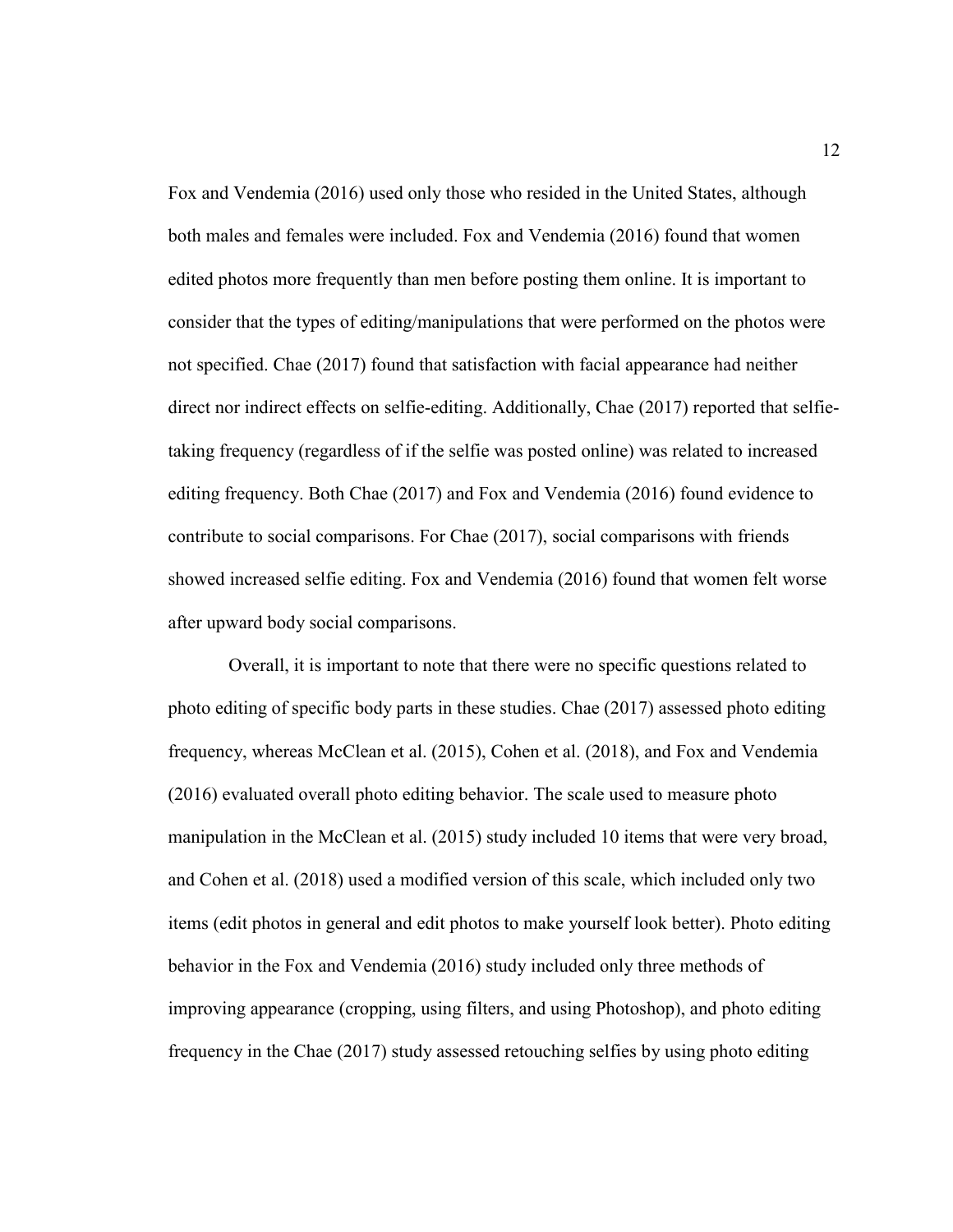applications. This shows that more research focusing on specific editing features needs to be done in order to provide more representative results.

#### **Social Media Posts and Psychological Factors**

 Evaluating the types of photos people post on their social media accounts and the relation to personality factors has been the focus of a few recent studies. These studies evaluated variables such as body dissatisfaction, narcissism, and sexualization, and the connection of these variables to characteristics of posted photos on social media. Social networking photo activities can influence the feedback that photos receive. Beyond body dissatisfaction, additional factors such as enjoyment of sexualization and narcissism can show how posts that people share online relate to traits they may possess. Ramsey and Horan (2018) and Barry, Reiter, Anderson, Schoessler, and Sidoti (2017) created coding schemes to evaluate psychological factors that relate to the types of photos people post on Instagram/ Facebook.

Ramsey and Horan (2018) conducted a study focusing on sexualization of self on social media and the feedback that photos receive. Predictions of which women post certain kinds of photos, along with sexual agency were explored. There were 61 female participants in this study, and the mean age was 19.23 years.

 Participants were asked to log into their own social media accounts (either Instagram or Facebook), and to record how many followers/friends they had on each site. They then had to screenshot the last ten photos they posted on social media. The photos had to include the participant and had to have been uploaded by the participant herself.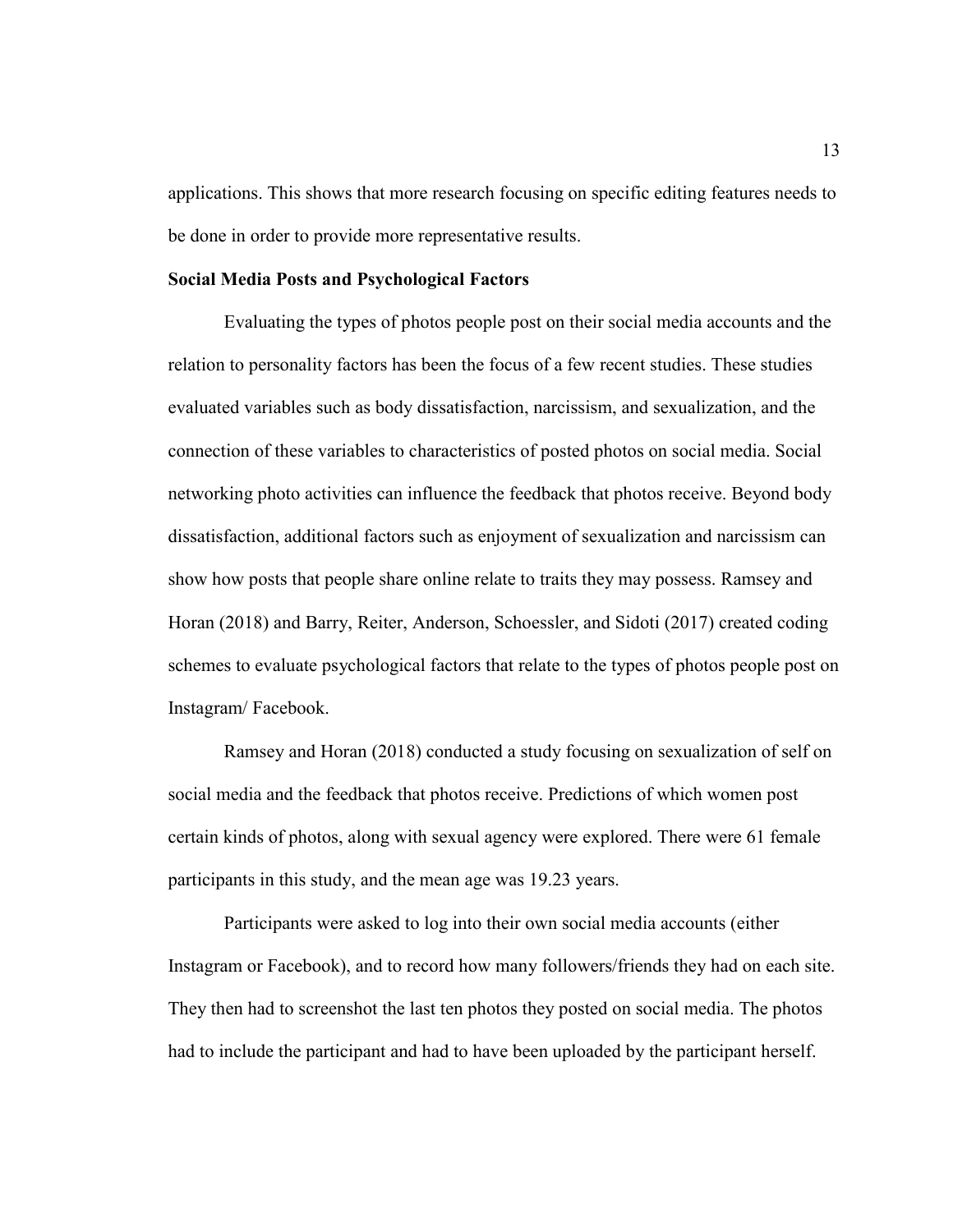All identifying information was removed from the photos, and the researcher recorded the number of likes on each photo.

 The survey that was given included many measures. In addition to demographics (including sexual orientation), desire for attention on social media and contingencies of self-worth for social media were evaluated. Contingencies of self-worth for social media were evaluated using a measure created by Sanchez and Kwang (2007). Additionally, body surveillance was assessed using a subscale of the Objectified Body Consciousness Scale (McKinley & Hyde, 1996), and self-objectification was assessed using the Self-Objectification Questionnaire (Noll & Fredrickson, 1998). Enjoyment of sexualization and sex as a source of power (extent to which women believe that they gain power over men though sexuality) were both assessed using scales created by Erchull and Liss (2013). Sexual agency, which determined how confident participants felt in five aspect of sexual interactions, was evaluated using the Sexual Self-Efficacy Scale for Women (Bailes et al., 1989).

 A revised version of the coding scheme by Ruckel and Hill (2017) determined the level of sexualization in each photo. The categories included: clothing/nudity, breast/chest, buttocks, genitals, leg/thighs, mouth, eyes, head vs. body shot, pose, selftaken, sex act, sexual role play, touch, and hair (Ramsey & Horan, 2018). Results found that the degree of sexualization in photos on Instagram was positively correlated with self-objectification. Additionally, sexualization in photos on both Instagram and Facebook were positively correlated with a desire for attention on social media.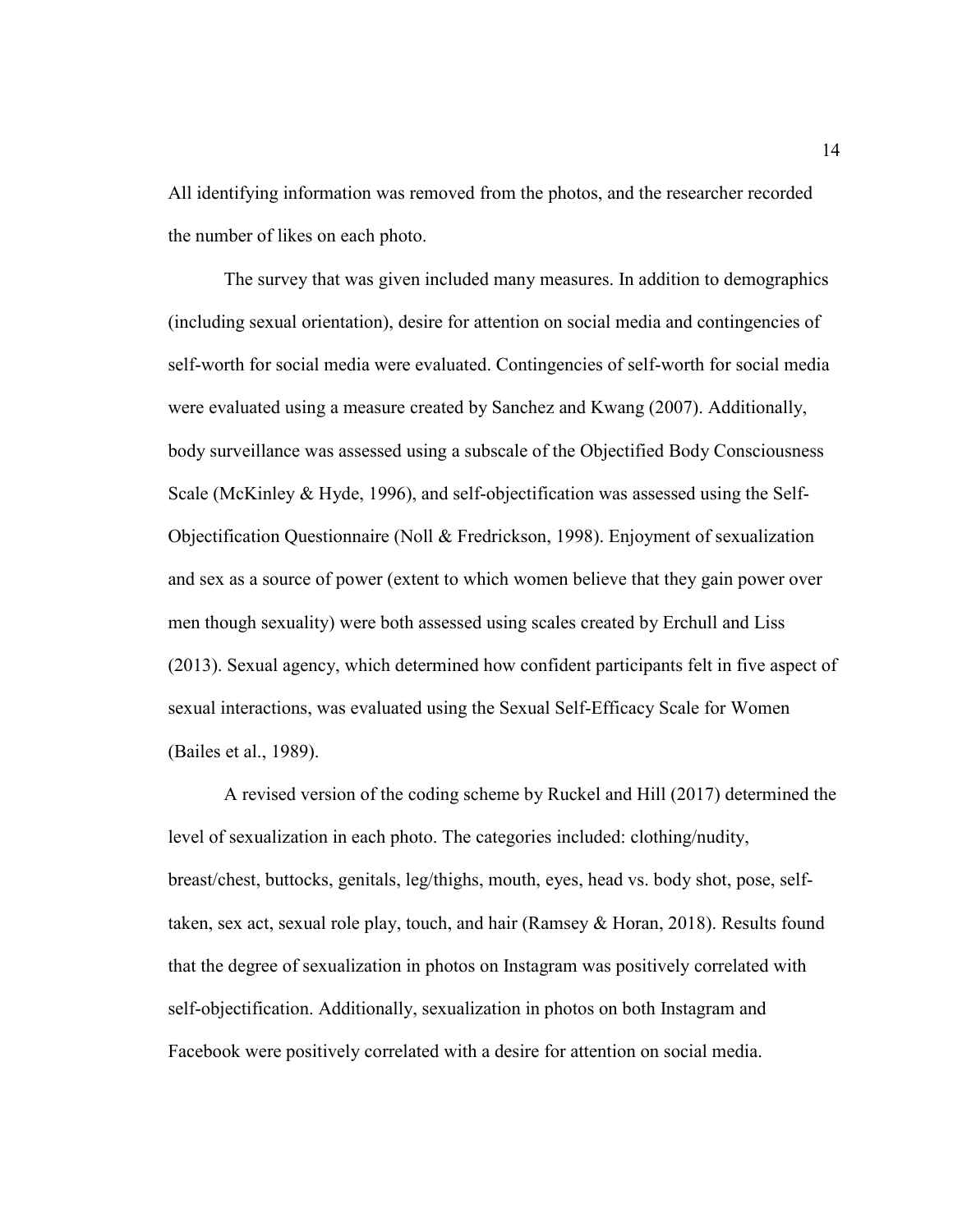Both desiring attention on social media and receiving likes/comments on photos were positively correlated with surveillance, enjoyment of sexualization, and viewing sex as a source of power. Desiring attention alone was correlated with self-objectification. The findings showed that more sexualized photos are more likely to receive likes than less sexualized photos but posting sexualized photos on Instagram was negatively related to being able to communicate about sex. In other words, posting more revealing photos was associated with less confidence in communicating during a sexual encounter. Out of the two platforms, Instagram appeared to be more sexualized than Facebook, but this study also found that young women do not post many sexualized photos of themselves on social media (Ramsey & Horan, 2018).

 The small sample size (61) of this study must be considered, along with the fact that the researchers were not allowed to directly observe the participants' social media profiles. They had to rely on the participants' honesty in saving the ten most recent photographs. Additionally, asking the participants to save their photos before answering the surveys could have affected their responses (Ramsey & Horan, 2018).

 In conclusion, it seems that women who want attention on social media are more likely to post sexualized photos. Additionally, sexualized photos tend to get more likes (and the accounts have more friends/followers), specifically on Instagram, compared to non-sexualized photos. Future research should assess why people post certain types of photos on certain social media platforms. Evaluating how the cultural pressures women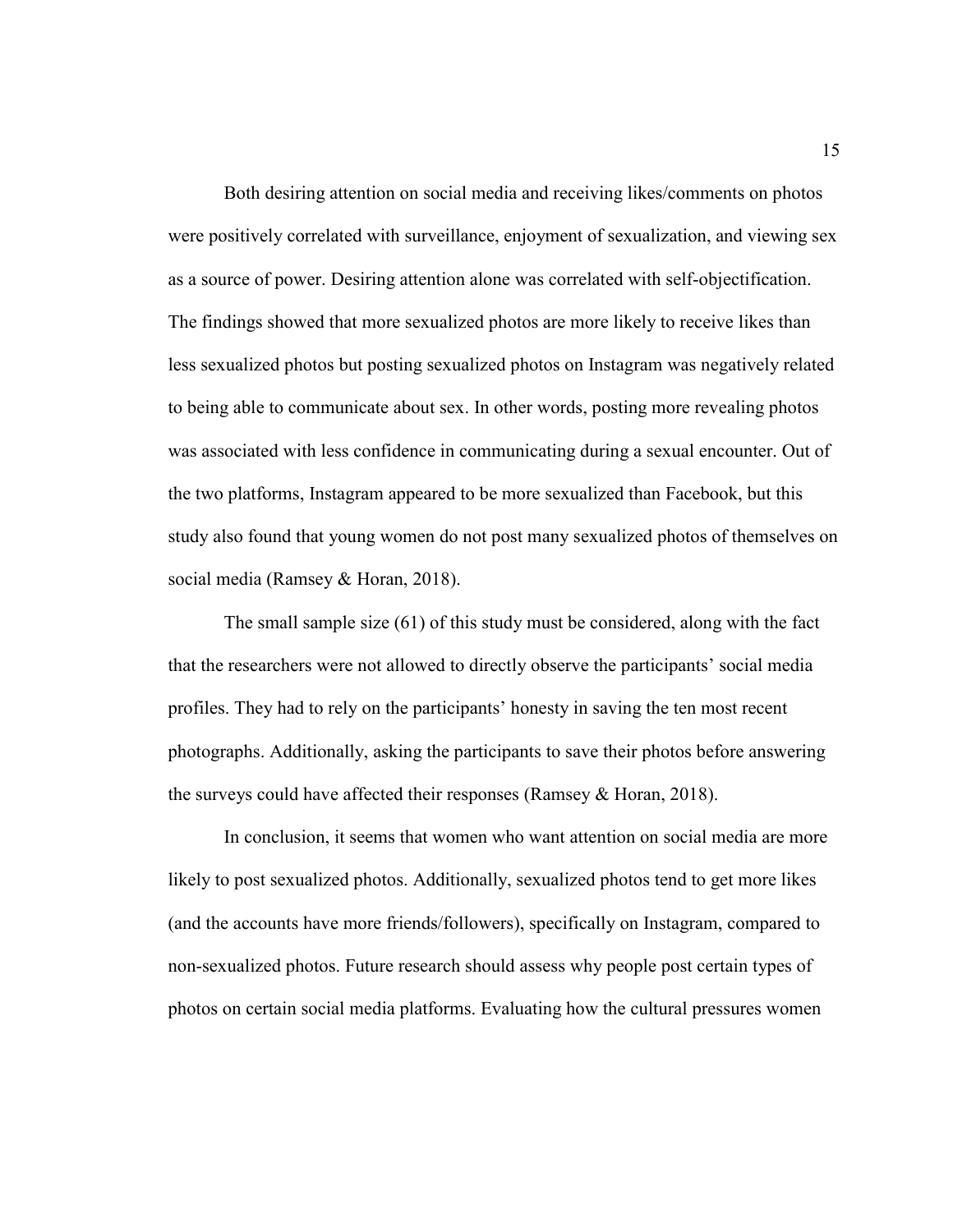tend to face regarding their appearance relate to photo posting behaviors should be a focus for future studies (Ramsey & Horan, 2018).

 Like Ramsey and Horan (2018), Barry et al. (2017) also evaluated the photos that people post on their social media accounts. They conducted a study on the association between posting selfies (pictures of self) and/or posies (pictures of self that were not selfies) and self-perception. Specifically, the authors evaluated Narcissism using Instagram. Physical appearance concerns and fear of missing out (FOMO) were also considered. There were 100 undergraduate participants for this study (20 males, 80 females), and a coding scheme was developed related to specific themes.

 Participants provided their own Instagram usernames and consented to having their accounts observed for 30 days. Coders who were blind to participants' ratings on self-report measures recorded the length of time since the participant's first Instagram post, the number of posts at the start of the study, the number of followers the participant had, along with the number of accounts they followed (Barry et al., 2017). Coders then evaluated all the same measures at the end of the study. Additionally, each post was coded as a selfie, a non-selfie of the participant (posie), or an image that did not include the participant. This is unlike the Ramsey and Horan (2018) study which only used photos that included the participant (Barry et al., 2017). The scheme separated photos by themes. The categories were physical appearance, affiliation with others, event/activity/location/accomplishment, collage, or other/undifferentiated (theme was not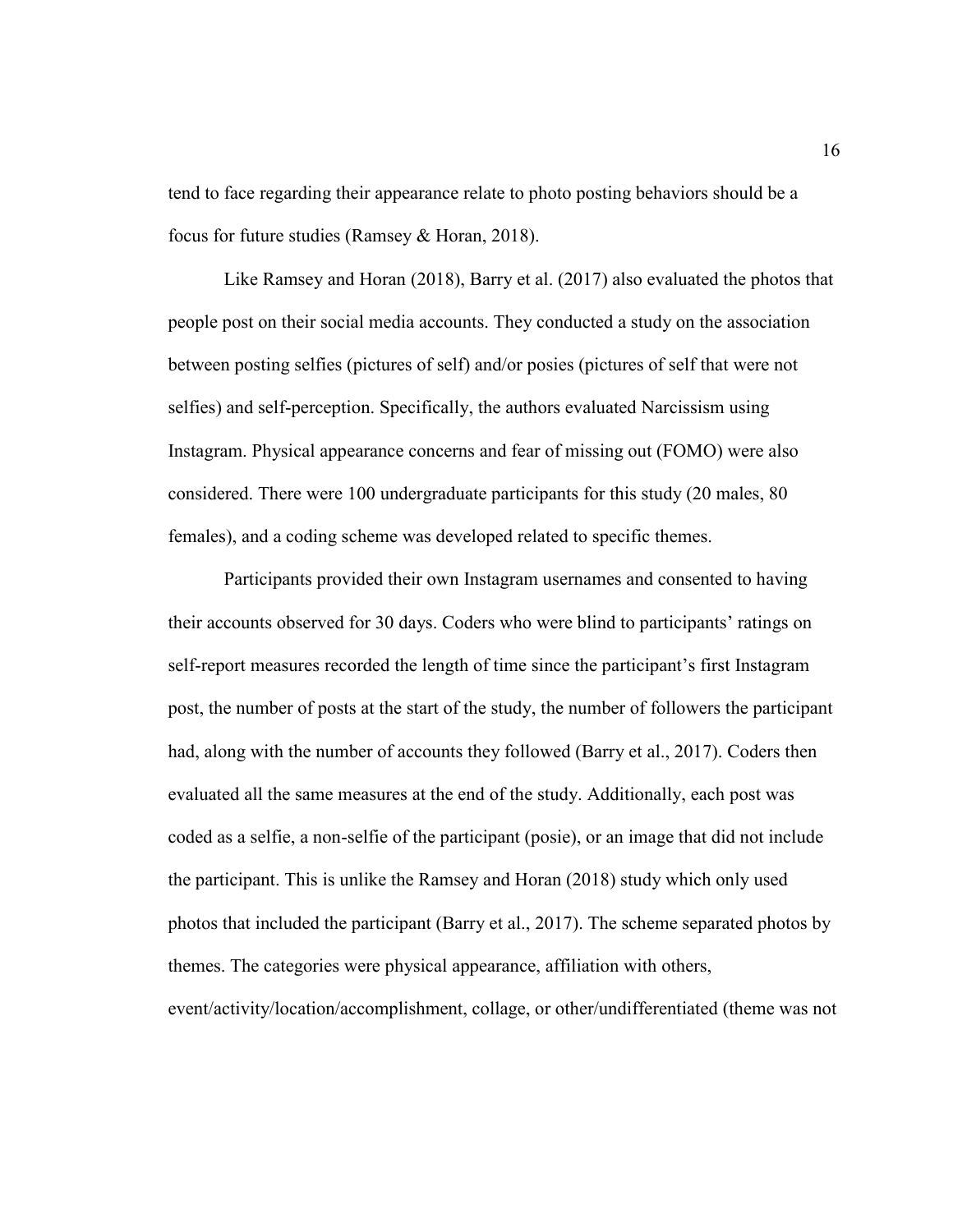clear) (Barry et al., 2017). Captions, hashtags, and location tags were all included in the determination of the theme of each photo.

 To assess narcissism, the Pathological Narcissism Inventory (PNI) (Pincus et al., 2009) and Narcissistic Personality Inventory (NPI) (Raskin & Terry, 1988) were used. The Rosenberg Self- Esteem Scale (RSES) was used to assess how the participants felt about themselves (Rosenberg, 1965). For appearance concerns, The Physical Appearance Comparison Scale (PACS) evaluated individual's preoccupation in social situations relative to others (Thompson, Heinberg, & Tantleff-Dunn, 1991) and the Sociocultural Attitudes Toward Appearance Scale-3 (SATAQ-3) focused on the extent to which participants were concerned about how society views an ideal physical image (Thompson et al., 2004). The Fear of Missing Out Survey (FoMOS) was used to evaluate FOMO.

 Results found that participants who posted a higher volume of Instagram posts tended to post more selfies and posies specifically. Additionally, individuals who posted selfies also tended to post other images of themselves. It is important to note that neither of these were related to narcissism, self-esteem, FOMO, or preoccupation with physical appearance standards (Barry et al., 2017). Overall, posting selfies is not indicative of narcissism. Additionally, physical appearance-focused posies were not tied to such physical appearance concerns (Barry et al., 2017). The key overall finding was that observed posts of one's own image were not associated with narcissism or other forms of self-perception. Perhaps the posts may be more closely related to reinforcing aspects of social media feedback from a familiar audience (Barry et al., 2017). It is possible that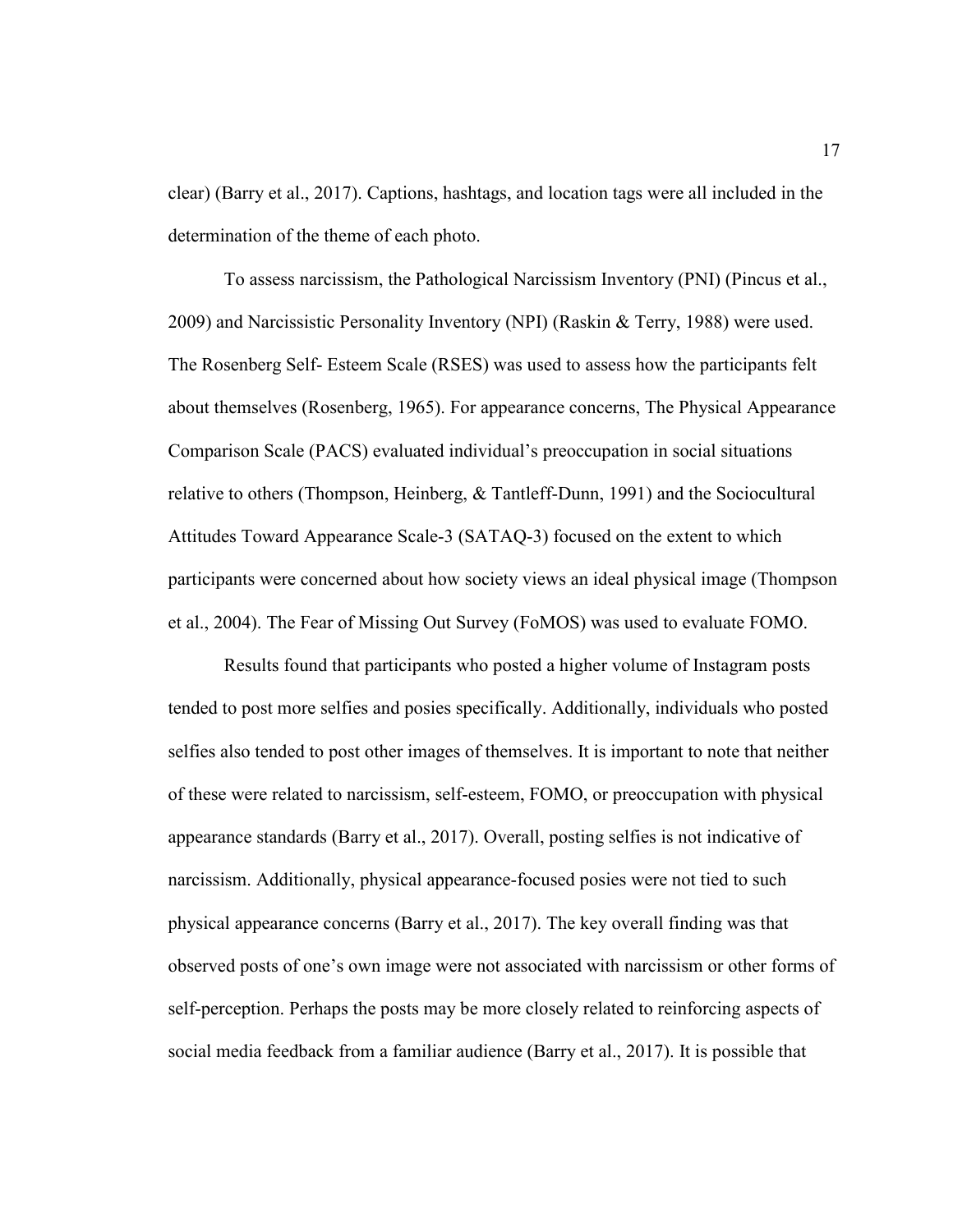people post selfies to conform to a cultural norm. Some limitations to consider are the small sample size, and bivariate correlations between self-perception and self-images. Also, the coding scheme may need further investigation and revision (Barry et al., 2017).

 Considering both of these studies (i.e., Barry et al., 2017; Ramsey & Horan, 2018) on personality variables and social media posts, a few patterns emerge. Both of these studies involved use of photos on the participants' personal Instagram or Facebook accounts. For Ramsey and Horan (2018) the participants screenshotted their last 10 posts, and for Barry et al. (2017), participants agreed to having their accounts observed for 30 days. It is important to note that neither of these studies had the participants doing any type of assessment of their own photos, only the coders did the evaluating. Ramsey and Horan (2018) found that more sexualized photos are more likely to receive likes than less sexualized photos. They also found that women who want attention on social media are more likely to post sexualized photos. Surprisingly, Barry et al. (2017) found that posting selfies were not indicative of narcissism. Neither of these studies considered the type of editing and manipulation done to the posted photos, which could have been an interesting factor. The reinforcing aspects of social media feedback were not considered in either study and could also be considered in future research.

### **Summary and Purpose of the Current Study**

 Overall, these studies show that photo posting is related to many different factors. Fox and Vendemia (2016) found that women edited photos more frequently than men before posting them online, but there are very few studies including males. McClean et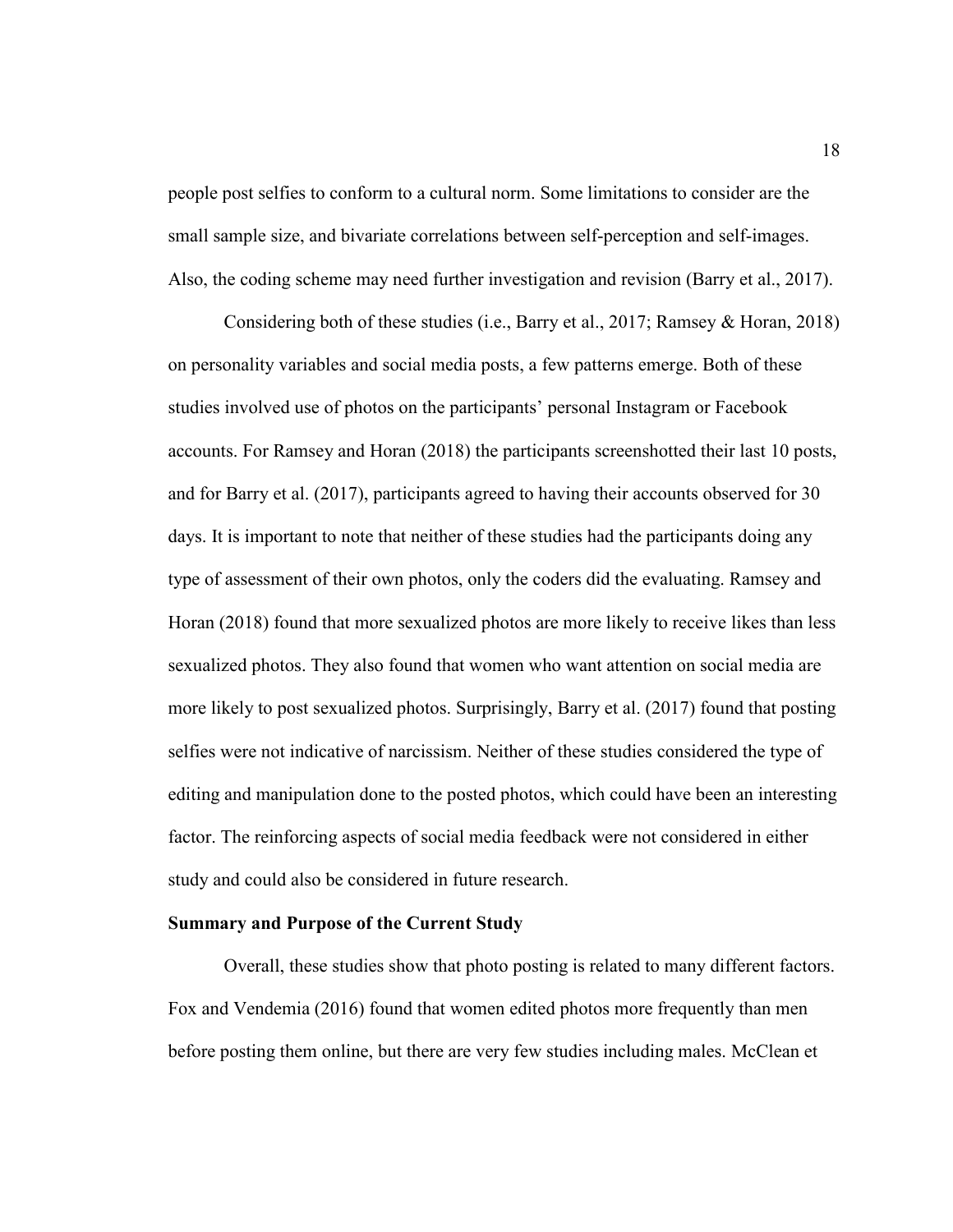al. (2015) and Cohen et al. (2018) found that those who were more invested in photos and those who manipulated photos before sharing reported greater body and eating concerns. There was some discrepancy between the findings for selfie posting behavior. Cohen et al. (2018) found that selfie posting was significantly related to body satisfaction but McClean et al. (2015) did not find this. Additionally, Barry et al. (2017) found that posting selfies was not indicative of narcissism or preoccupation with physical appearance standards. It is important to consider that the amount of editing that was done to the selfie before posting it may have had in impact, although Chae (2017) found that satisfaction with facial appearance had neither direct nor indirect effects on selfie-editing. It is clear that research needs to be conducted further, especially to assess the influence that feedback from peers can have on photo behaviors. Ramsey and Horan (2018) found that more sexualized photos received more likes, but there was no measure to see if the likes were reinforcing. For Chae (2017), social comparisons with friends showed increased selfie editing. Fox and Vendemia (2016) found that women felt worse after upward body social comparisons. These findings show that those who edit their photos might be influenced by the people they surround themselves with.

 None of these studies evaluated editing of specific body parts; they instead considered overall facial/body satisfaction. The photo manipulation measures used in these studies were not specific, and the participants never evaluated their own photos. Additionally, small sample sizes and self-report data must be considered. It is possible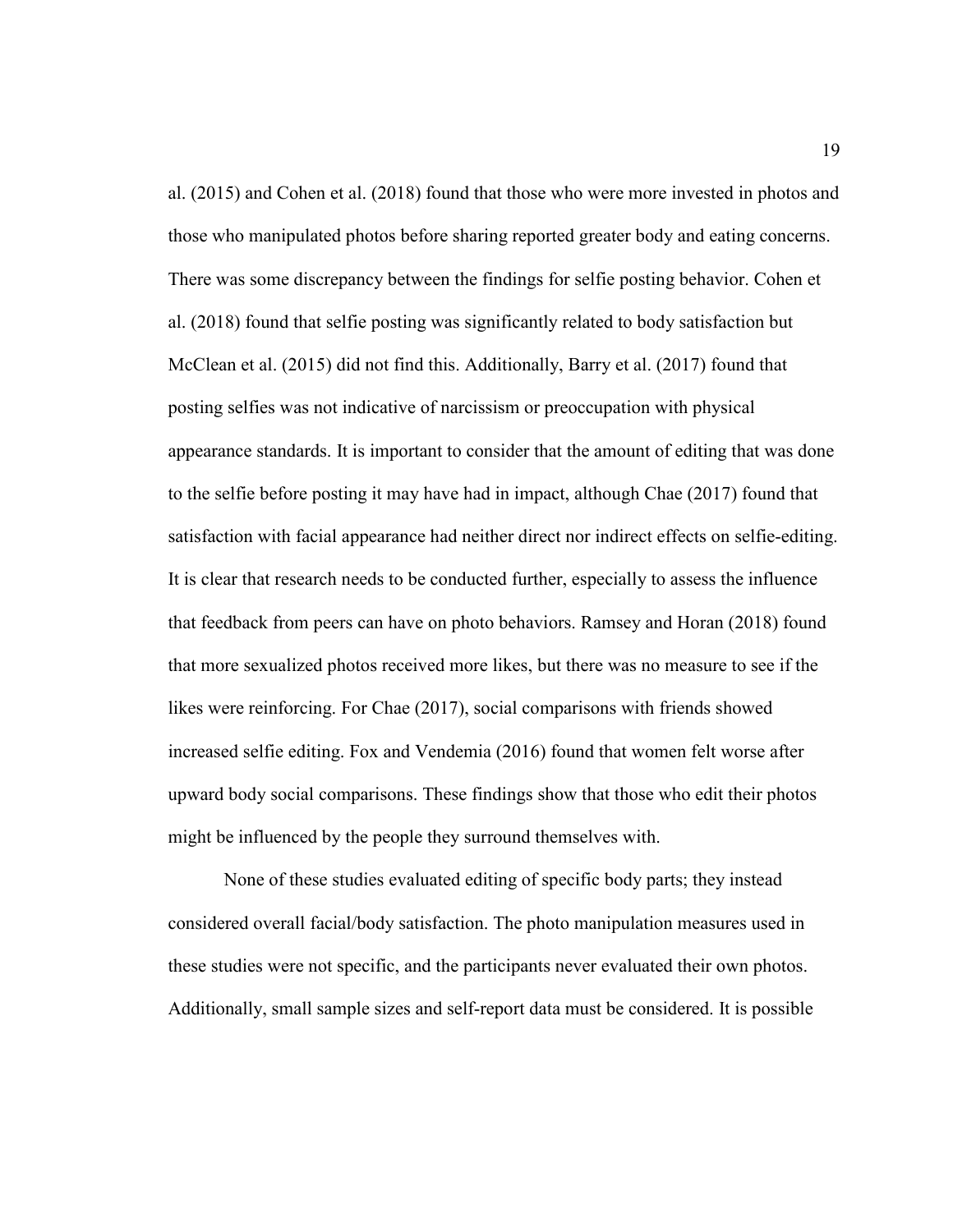that the participants did not accurately report how much editing they actually did on their photos.

The purpose of this study was to assess how the amount of editing and manipulating that participants have done to photos posted on their Instagram may be related to body satisfaction, body-esteem, self-esteem, and narcissism. Specifically, it was hypothesized that the more dissatisfied a person is with his/her body, the more often he/she would edit photos before posting them online. Further, it was predicted that lower body esteem and satisfaction would be associated with more editing of their photos. Additionally, narcissistic traits were predicted to be associated with more frequent editing of their photos. Lastly, it was hypothesized that the more satisfied a person is with a specific body part, the less often they would edit that body part.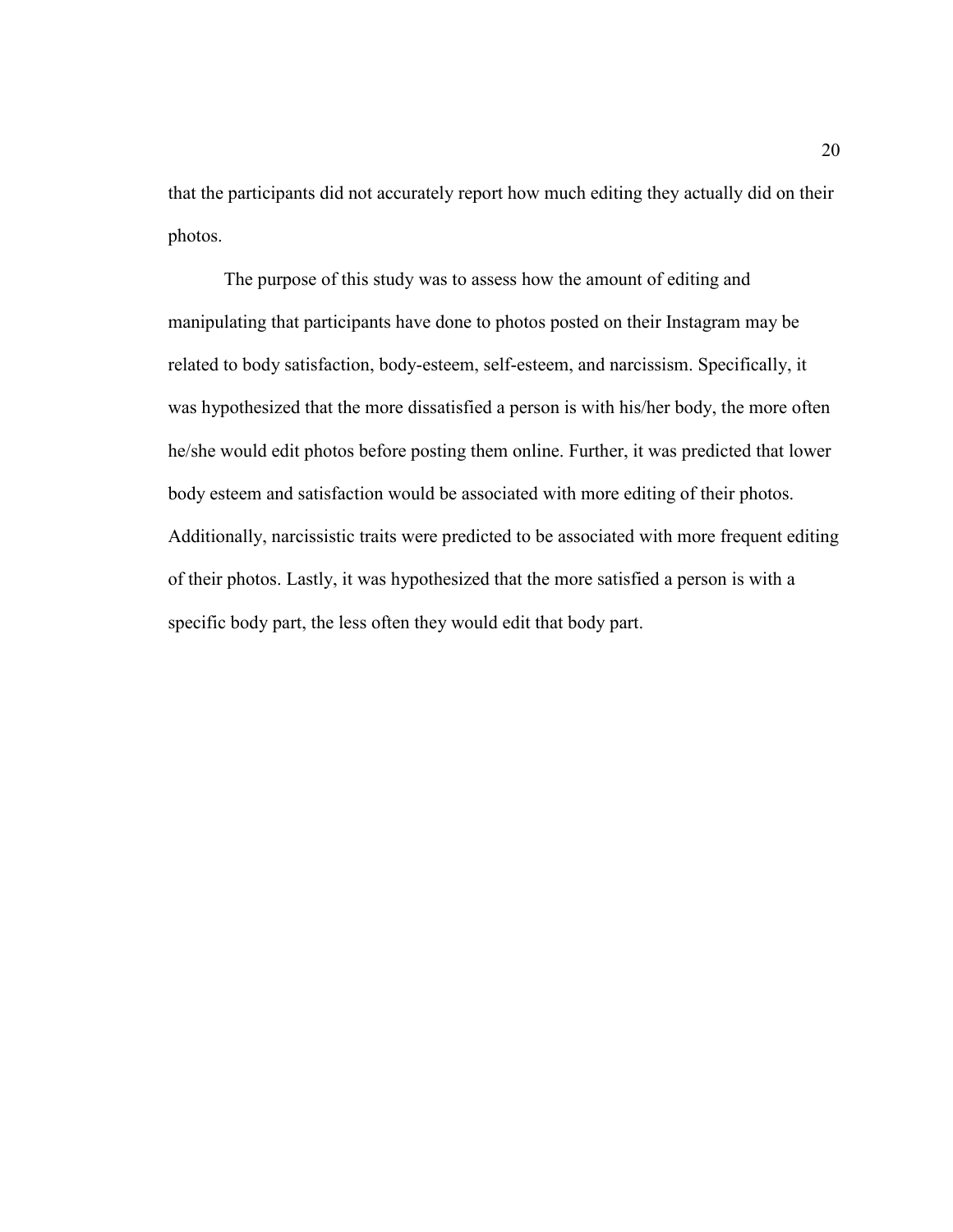#### CHAPTER II

#### METHOD

#### **Participants**

 Eighty-one college students participated in the study. They were recruited through the Middle Tennessee State University Psychology Department Research Pool (*n* = 74) or by word of mouth snowballing from those who had participated or knew about the study  $(n = 7)$ . The participants were aged between 18 and 27 years  $(M = 20.03, SD = 2.21)$ , and they all had Instagram accounts. Those who signed up through the Psychology Department Research Pool received research credit in their psychology course for their participation. Both males and females participated, as well as individuals from various racial and ethnic backgrounds. Table 1 provides a summary of the demographic data for the participants.

### **Measures**

**Demographics**. Participants reported their demographics at the beginning of the survey (see Appendix A). Along with age and level of education, participants were also asked to indicate their gender and ethnicity. Additionally, participants provided information regarding what types of social media accounts they have.

**Anthropometrics.** Body weight and height were measured. Weight was measured to the nearest ½ pound using a 1byone Bluetooth™ Smart Body Fat Scale. These scales assess body weight, body fat, water, muscle mass, body mass index (BMI), bone mass, and visceral fat. Height was measured using a standard measuring tape to the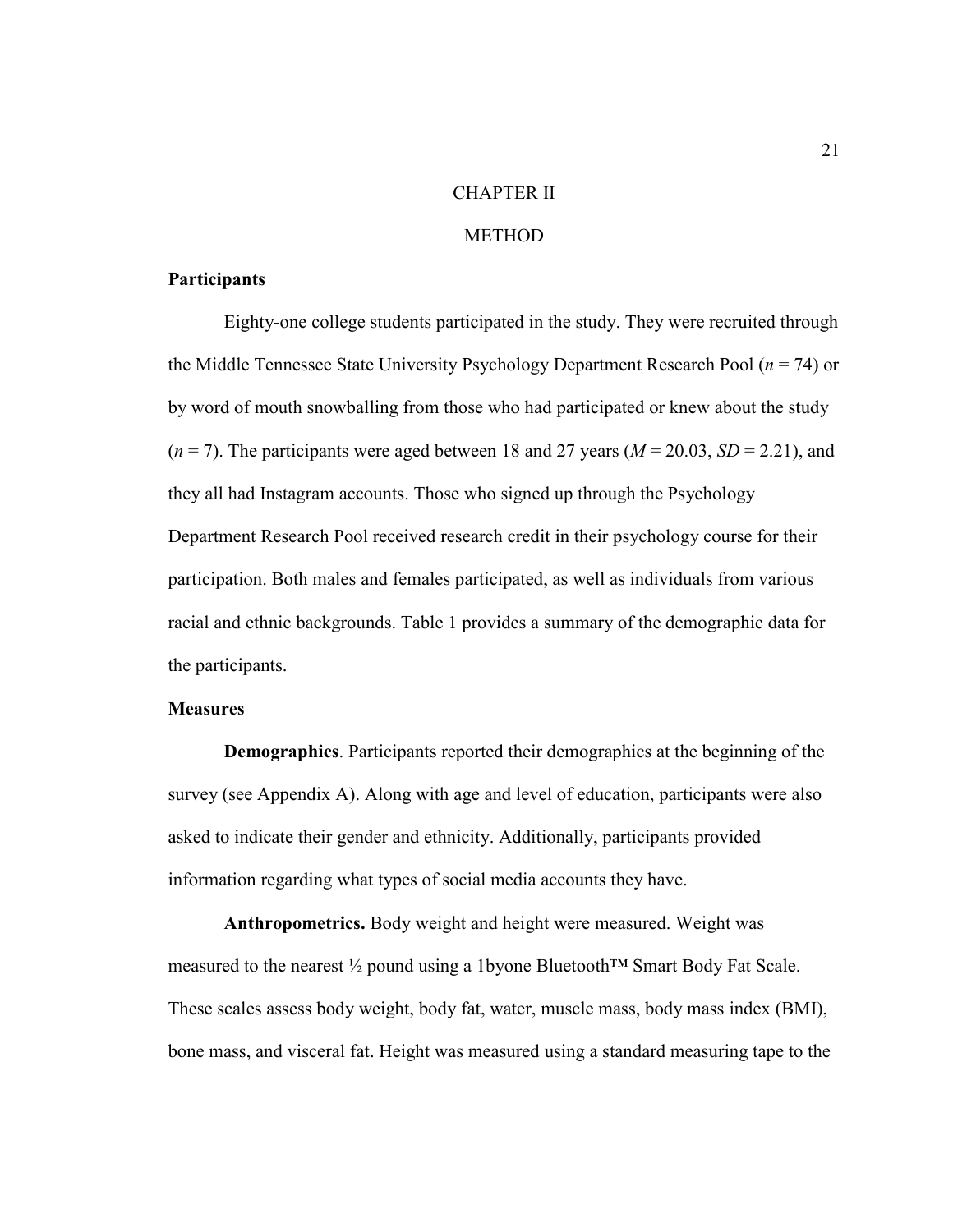# Table 1

*Demographic Variables for the Full Sample* 

| Variable                         | Percentage |
|----------------------------------|------------|
| Year                             |            |
| Freshman                         | 46.9       |
| Sophomore                        | 27.2       |
| Junior                           | 14.8       |
| Senior                           | 3.7        |
| <b>Graduate Student</b>          | 7.4        |
| Gender                           |            |
| Male                             | 18.5       |
| Female                           | 81.5       |
| Ethnicity                        |            |
| Asian/Pacific Islander           | 4.9        |
| <b>Black or African American</b> | 28.4       |
| Hispanic or Latino               | 6.2        |
| Mixed                            | 1.2        |
| Native American/ American Indian | 1.2        |
| White                            | 55.5       |
| Other                            | 1.2        |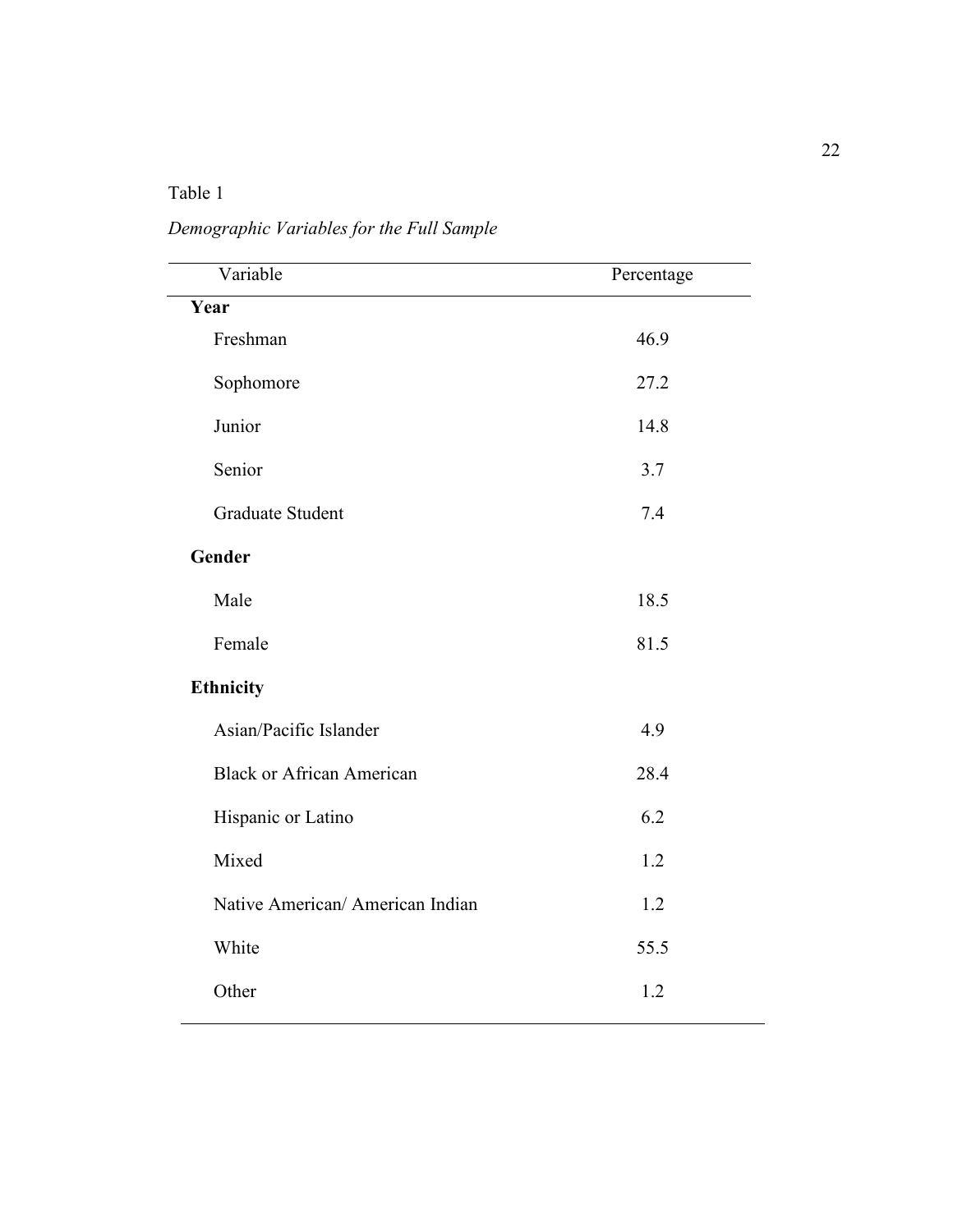nearest  $\frac{1}{2}$  inch. Body Mass Index (BMI) was calculated by the formula: 703 x weight  $(lbs) / [height (in)]<sup>2</sup>$ .

**Eating Disorders Inventory – 3 (EDI-3; Garner, 2004).** The EDI-3 is a 91-item survey assessing body image and psychological factors associated with eating disorders risk. Items are organized into 12 primary scales: 3 eating-disorder specific scales, and 9 general psychological scales. Items are rated on a 6–point Likert scale from 0 (*never*) to 5 (*always*) to indicate the extent to which one experiences specific thoughts, feelings, and actions. Three subscales assess body image and eating disorders related factors: the 7 item drive for thinness (DT), 8-item bulimia (B), and 10-item body dissatisfaction (BD) subscales. These scales are combined to calculate an Eating Disorders Risk Composite score. There also are nine subscales assessing psychological factors, including the 6-item Low Self- Esteem (LSE) scale, the 7-item Personal Alienation (PA) scale, the 7-item Interpersonal Insecurity (II) scale, the 7-item Interpersonal Alienation (IA) scale, the 9 item Interoceptive Deficits (ID) scale, the 8-item Emotional Disregulation (ED) scale, the 6-item Perfectionism (P) scale, the 7-item Ascetism (A) scale, and the 8-item Maturity Fears (MF) scale. Scores are computed by summing all item scores for that particular scale (raw score) and converting to T-scores and percentiles. To get composite scores, Tscores are summed for the relevant subscales. For example, the Eating Disorder Risk Composite (EDRC) is the sum of T-scores for the DT, B, and BD subscales. The DT, B, and BD subscale raw scores were used in the current study to assess eating disorders risk variables.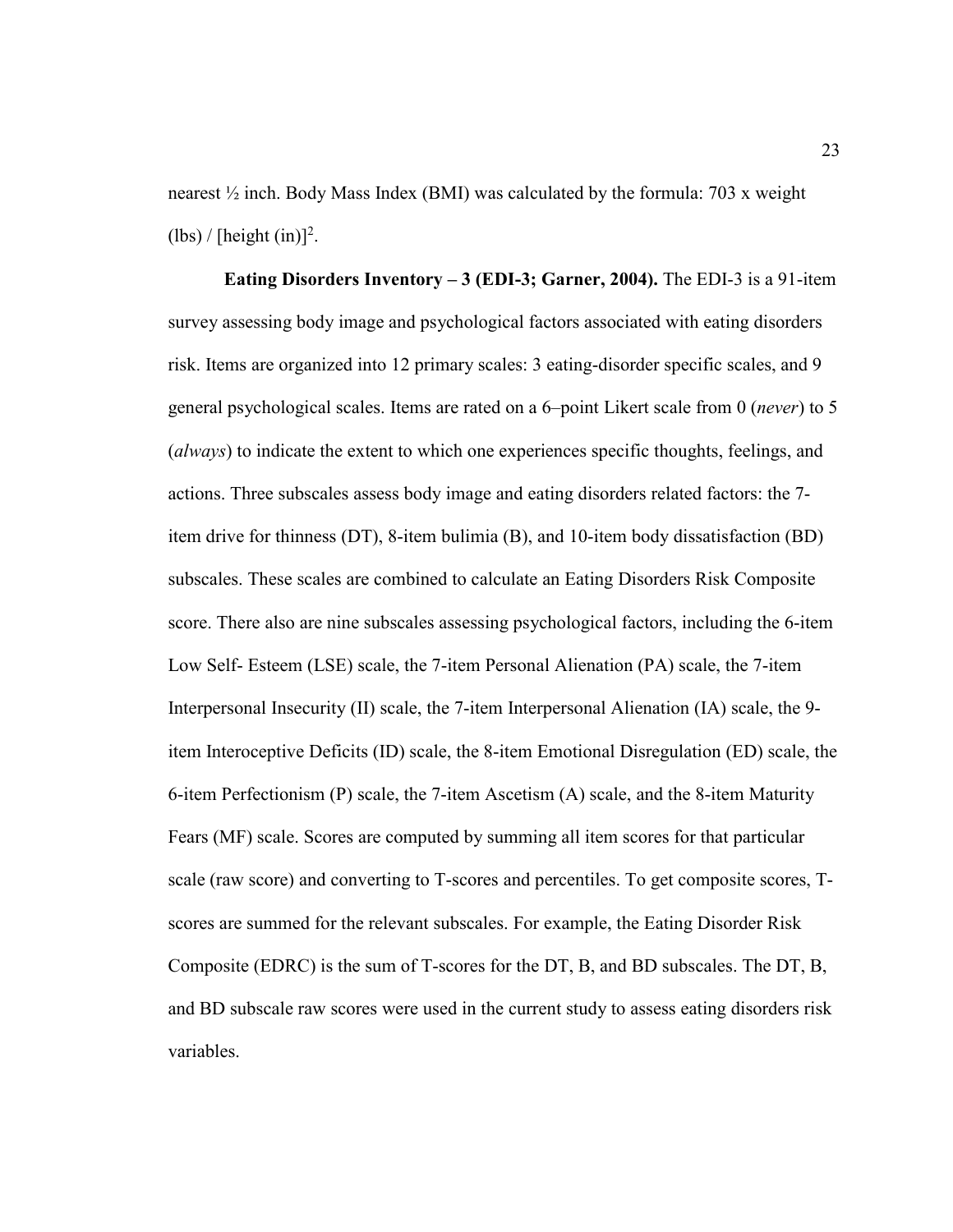The EDI-3 shows good internal consistency of item scales. The composite T-score of the EDRC has alpha coefficients between .90 and .97 across the three normative groups. Additionally, the psychological scales show alpha coefficients with medians of .84, .74, and .85 for the normative samples. For test-retest of 34 female participants, the EDRC coefficient was .98 and the median coefficient for the Eating Disorder Risk subscales was .95. For the psychological scales, the median coefficient was .93 (Garner, 2004).

The validity of the EDI-3 has been supported. The scales were correlated with corresponding scales of the Eating Attitudes Test (EAT-26), Bulimia Test- Revised (BULIT-R), and the Rosenberg Self- Esteem Scale. Convergent validity is demonstrated by a correlation of .83 between the low self-esteem scale of the EDI-3 and the Rosenberg Self- Esteem scale. Adequate discriminant validity for most of the EDI-3 subscales and composites is suggested by low correlation with two measures of general psychopathology: The Symptom Checklist–90 (Derogatis, 1977) and Millon Clinical Multiaxial Inventory–II (Millon,1987) (Garner, 2004).

**Body Esteem Scale**. The 35-item Body Esteem Scale (BES; Franzoi & Shields, 1984) was used to measure how participants feel about their specific body parts and functions (see Appendix B). Items such as "body scent", "appearance of eyes", "figure or physique," and "arms" are rated on a 5-point scale ranging from *strong negative feelings*  to *strong positive feelings*. Two different sets of three factors emerged for males and females: (1) Physical Attractiveness (PA) for males or Sexual Attractiveness (SA) for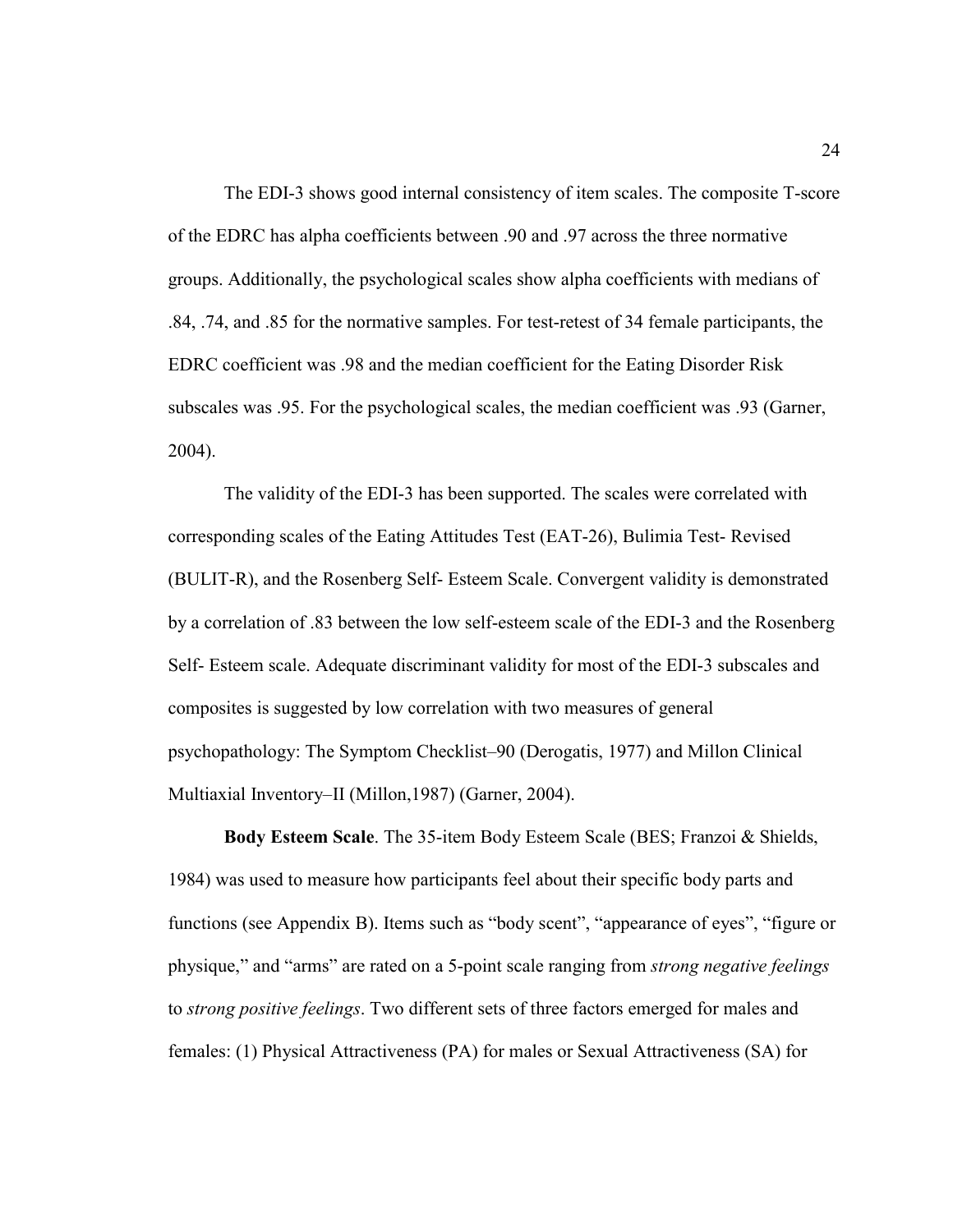females, (2) Body Strength (UBS) for males or Weight Concern (WC) for females, and (3) Physical Condition (PC) for both males and females (Franzoi & Shields, 1984). It is important to note that factor invariance was not demonstrated for the two sexes. To score the BES, the individual item scores are summed for items on the subscale. For example, for female sexual attractiveness, the participants' ratings of items 1, 3, 6, 11, 13, 20, 21, 22, 26, 28, 31, 32, and 34 are summed. For this study, total scores were used for both males and females.

Test-retest reliability over a 3-month time period for all three male subscales: physical attractiveness,  $r = .58$ , upper body strength  $r = .75$ , and physical condition  $r =$ .83 (Franzoi, 1994). Additionally, the three female subscales have reported high testretest reliability for sexual attractiveness,  $r = .81$ , weight concern,  $r = .87$ , and physical condition*, r* = .75) (Franzoi, 1994). Relative to the Self-Presentation Scale (SPS; Roth, Snyder, & Pace, 1986), none of the correlations between the BES subscale scores for males and the SPS negative denial subscale were significant. The SPS measures a person's tendency to present themselves in a positive light. The negative denial subscale (of the SPS) specifically measures a person's tendency to unrealistically deny selfcharacteristics (Franzoi, 1994).

**Rosenberg Self-Esteem Scale (RSES; Rosenberg, 1965).** The Rosenberg Self-Esteem scale was used to assess confidence in one's own worth or abilities (Rosenberg, 1965; See Appendix C). There are 10 items, such as, "I wish I could have more respect for myself" and "I feel that I have a number of good qualities." Responses are made on a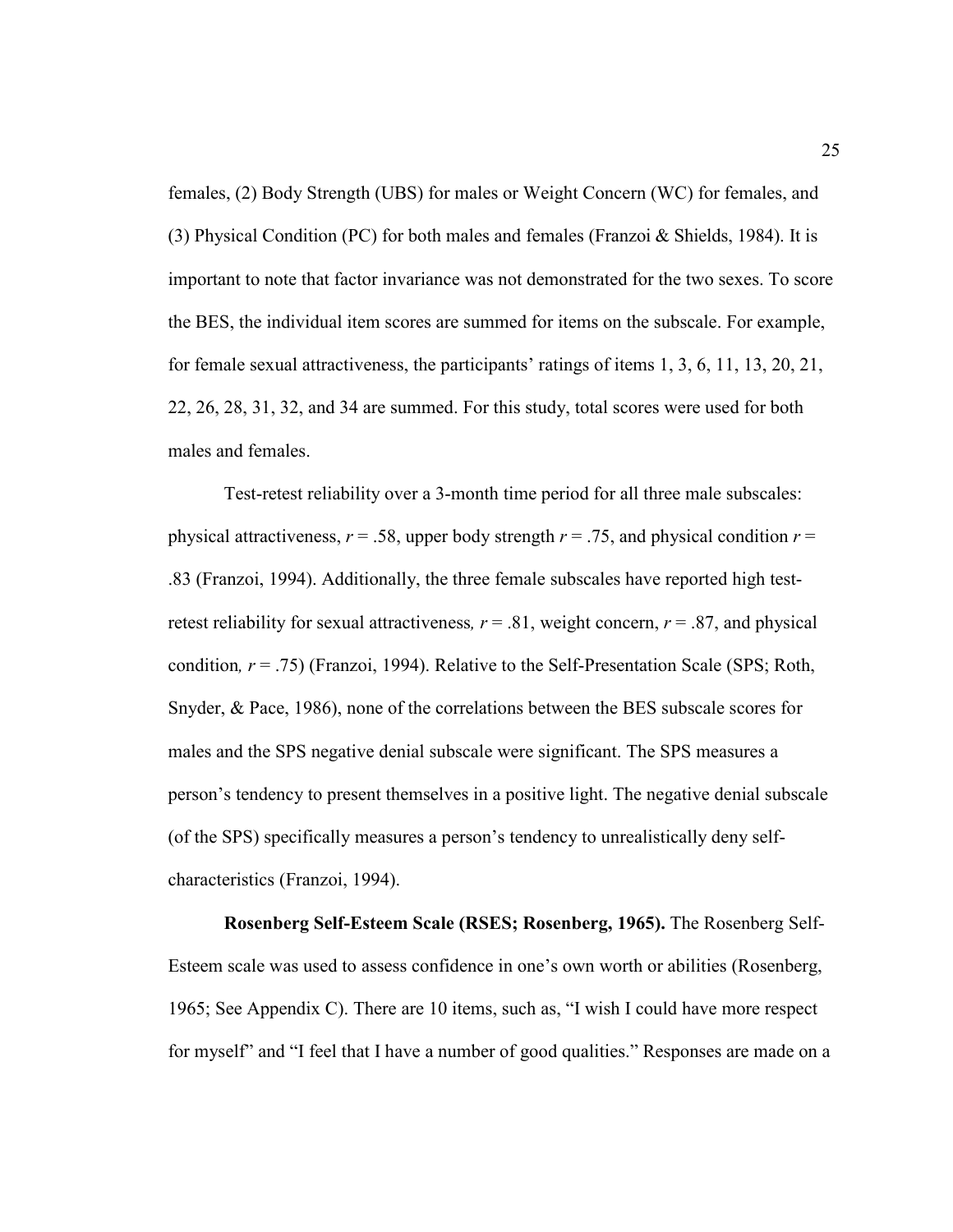4-point scale ranging from *strongly disagree* to *strongly agree.* For items 1, 2, 4, 6, and 7, *strongly disagree* = 0 and *strongly agree* = 3. For items 3, 5, 8, 9, and 10, they are reverse scored: *strongly disagree* = 3 and *strongly agree* = 0. All the items are summed for a total score. Scores range from 0 to 30, with higher scores representing higher self-esteem. The overall score on the RSES was used in the current study as a measure of overall selfesteem.

 The Rosenberg Self- Esteem Scale has demonstrated to be a psychometrically sound tool. Reported internal consistency is .77 and Coefficient of Reproducibility is at least a .90 (Rosenberg, 1965). Test-retest reliability was calculated at .85 for a 2-week interval, and .63 for a 7-month interval (Silber & Tippett, 1965, as cited by Statistics Solutions, 2018). Cronbach's alpha has been shown to be high at .81. Excellent concurrent validity in relation to other measures of self-esteem (.77 to .88) has been shown with a sample of 1,686 high school students (Myers & Winters, 2002 as cited by Statistics Solutions, 2018). Additionally, a negative correlation with an anxiety measure (-.64) and with a depression measure (-.54) with high school juniors and seniors indicates concurrent validity (Rosenberg, 1965).

**Narcissistic Personality Inventory**. The Narcissistic Personality Inventory (NPI) is a 40-item measure that assesses dimensions of narcissism (Raskin & Terry, 1988). Participants were asked to choose one of two statements (e.g., "I try not to show off" vs. "I am apt to show off if given the chance") that best reflects his/her thoughts and behaviors (see Appendix D). To score, one point is assigned for each response that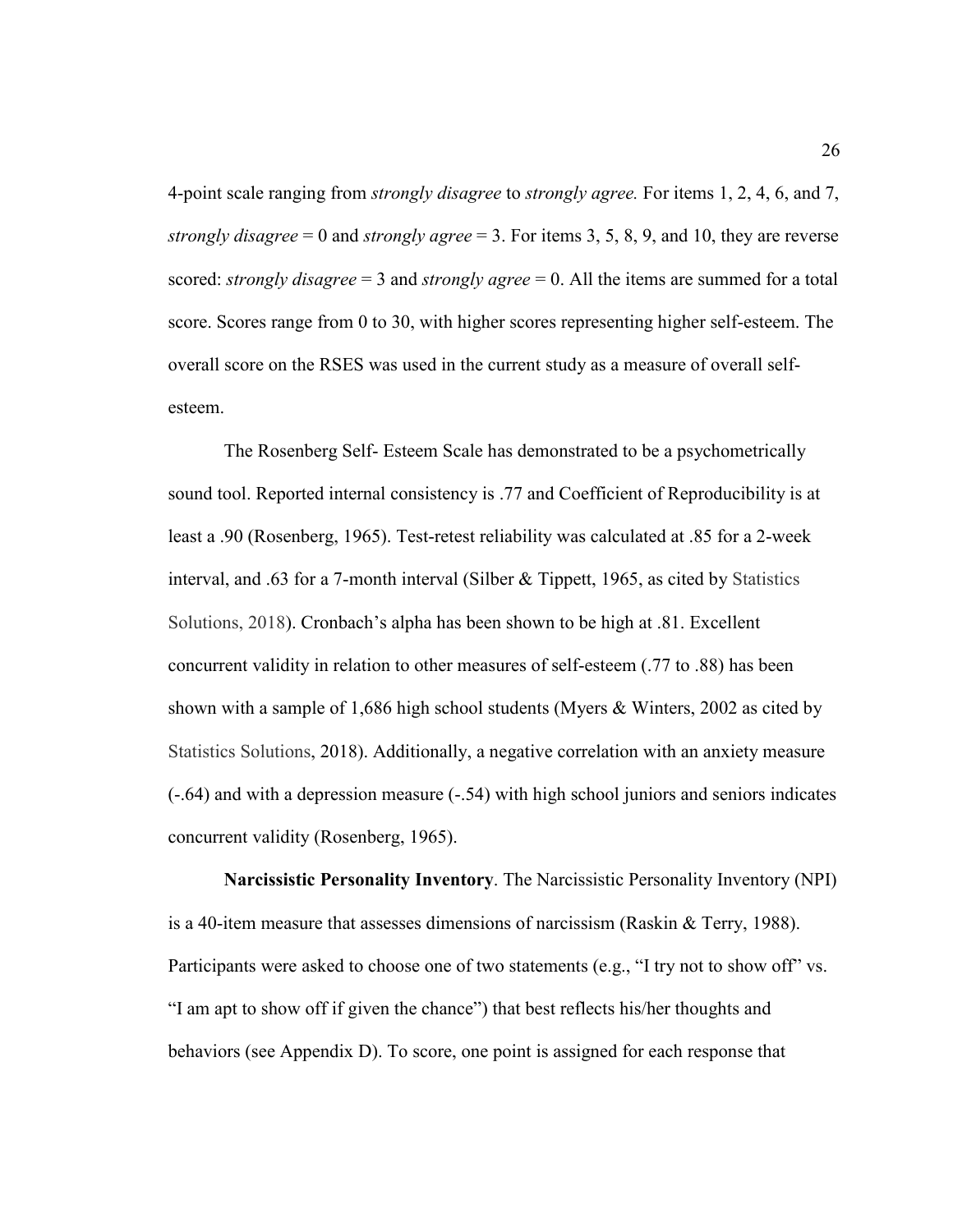represents the more narcissistic viewpoint. For example, if the participant chose response A: "I can usually talk my way out of anything" on question number six, they would receive one point. If they chose response B: "I try to accept the consequences of my behavior" on number six, they would receive 0 points. There are seven component traits that can be examined: authority, self-sufficiency, superiority, exhibitionism, exploitativeness, vanity, and entitlement (Raskin & Terry, 1998). A total score is calculated by adding all item scores. Higher scores reflect higher tendencies toward narcissism. For this study, the overall score was used as a measure of narcissistic tendencies.

 The psychometric properties for the NPI have been investigated, with strong construct validity and ecological validity reported (e.g., Raskin & Terry, 1998). Evidence has shown high reliability relating to personality traits, specifically, positive correlations to extraversion and psychoticism have been seen (Raskin & Terry, 1998). Additionally, Ames, Rose, and Anderson (2006) conducted a study to assess shortened versions of the NPI-40, the NPI-15 and the NPI-16. They found that NPI-15 was significantly correlated with both the NPI-16 (.86 in Study 1; .84 in Study 4) and the NPI-40 (.91 in both studies), suggesting that both of the shortened versions are meaningful measures of narcissism.

**Social Media Photos and Photo Editing.** A photo editing survey, created by the author, was used to assess participants' use of photo editing software and applications on photos posted on social media accounts (see Appendix E). An item assessing the frequency of editing on social media, "How often do you edit your photos before posting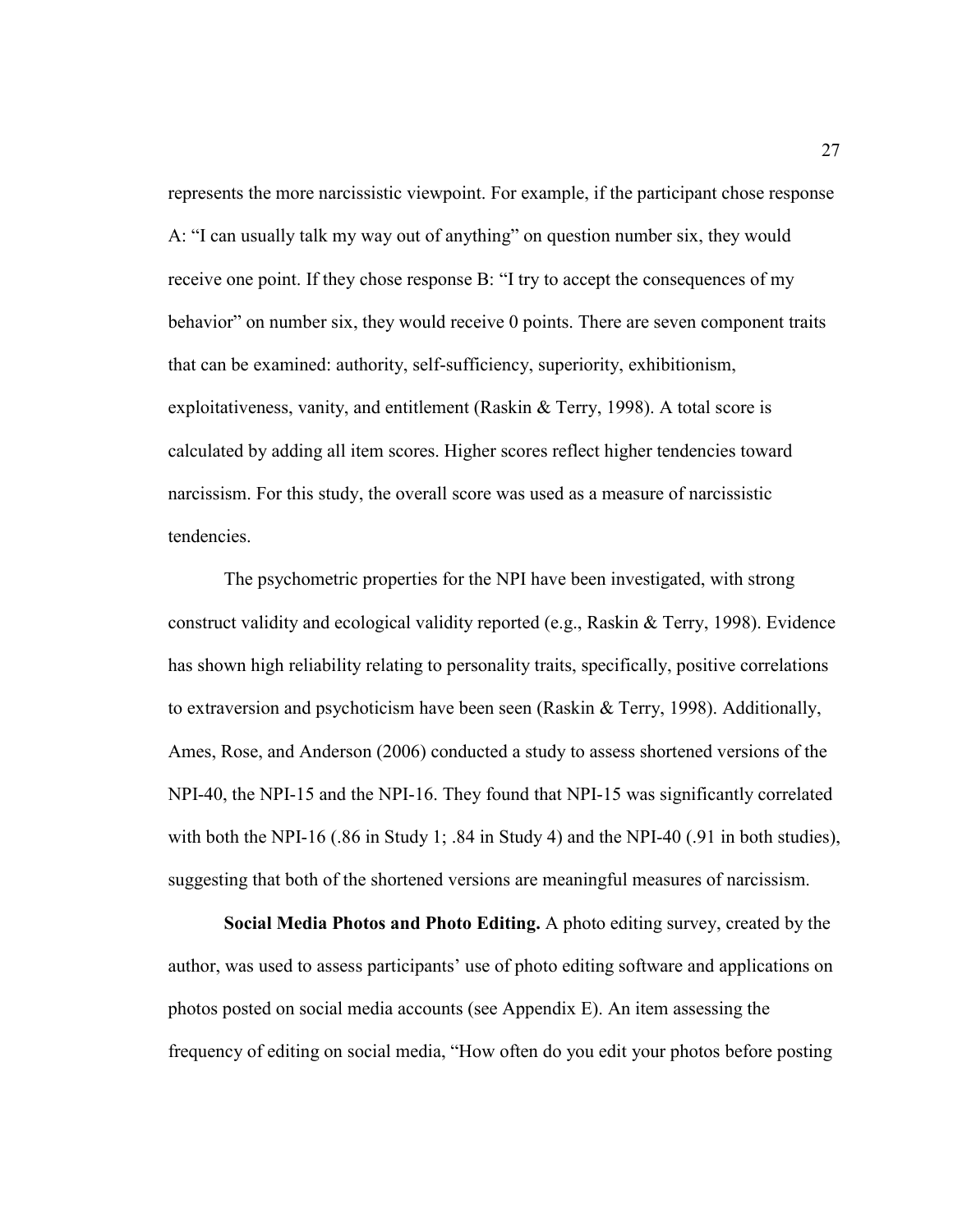them online?" was included. Participants responded from 1 (*never*) to 5 (*always*). Additionally, participants were asked to report how frequently they use specific applications/software, such as Perfect365, FaceTune1/2, VSCO, Afterlight, and AirBrush to edit their photos. The participants also were asked to fill in any other apps they use and to indicate the frequency of usage. To assess specific types of photo editing and manipulations, participants answered questions about photos that they have shared on any of their social media accounts. Specifically, participants responded to 19 items, selecting one rating from 1 (*never*) to 5 (*always*) to indicate the frequency with which they manipulated photos of themselves in specific ways (e.g., "how often do you edit your nose"; "how often do you edit your thighs") prior to sharing on any of their social media accounts. The specific body parts included in these items were selected due to their inclusion on the Body Esteem Scale used in this study.

**Instagram Photo Edits.** The three most recent photos (that include people – not just scenery or objects) from the participant's own Instagram account were evaluated using a researcher constructed tool (see Appendix F). The participants were asked to report how many "likes" the photo received, what apps/software they used to edit each picture, and the amount of time they spent editing the photo. They were also asked to indicate whether certain body parts were edited/manipulated in each photo. Examples include, "whitened teeth," "removed/blurred blemishes," and "enhanced size of buttocks." The participants placed a check mark next to every box that applied to each photo being evaluated (i.e., photos 1, 2, and 3). A total of 28 items were included to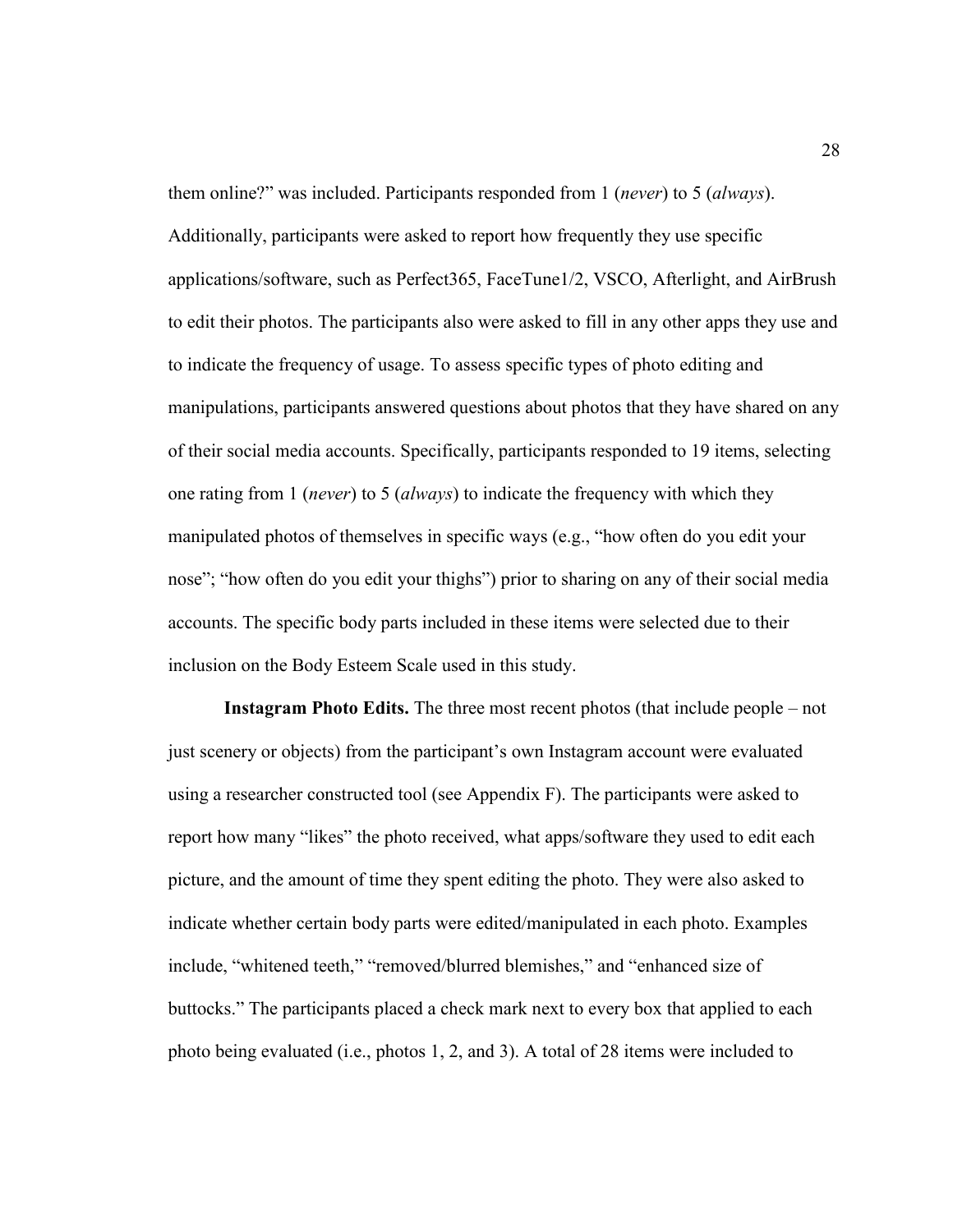evaluate each specific photo. A blind observer (who had not seen the original phots before seeing the edited ones) evaluated the same photos from the participants' social media accounts and completed the same measure (see Appendix G). The researcher placed a check mark next to every box that corresponded with the editing that appeared to have been done, in their opinion, to each photo (i.e., photos 1, 2, and 3). This allowed a comparison of the editing that participants reported on their photos to the editing that the researcher reported had appeared to be done.

#### **Procedure**

 Participants arrived at a study room in the library on Middle Tennessee State University's campus to participate. After giving consent, participants completed the demographic information, anthropometrics, the Eating Disorder Inventory-3, the Body Esteem Scale, the Rosenberg Self-Esteem Scale, and the Narcissistic Personality Inventory. They were also asked to log on to their own personal Instagram accounts and to complete the questionnaires about the photos. A blind observer also completed the photo editing measure independently while the Instagram photos were open. She was trained by the lead author to evaluate specific edits done to the photos. For example, she was taught to code if they edited their skin by using applications or changed their hair with a Snapchat filter. Half of the sample completed the questionnaires first and half completed the Instagram analysis first. The order of the questionnaires was counterbalanced to control for potential order effects.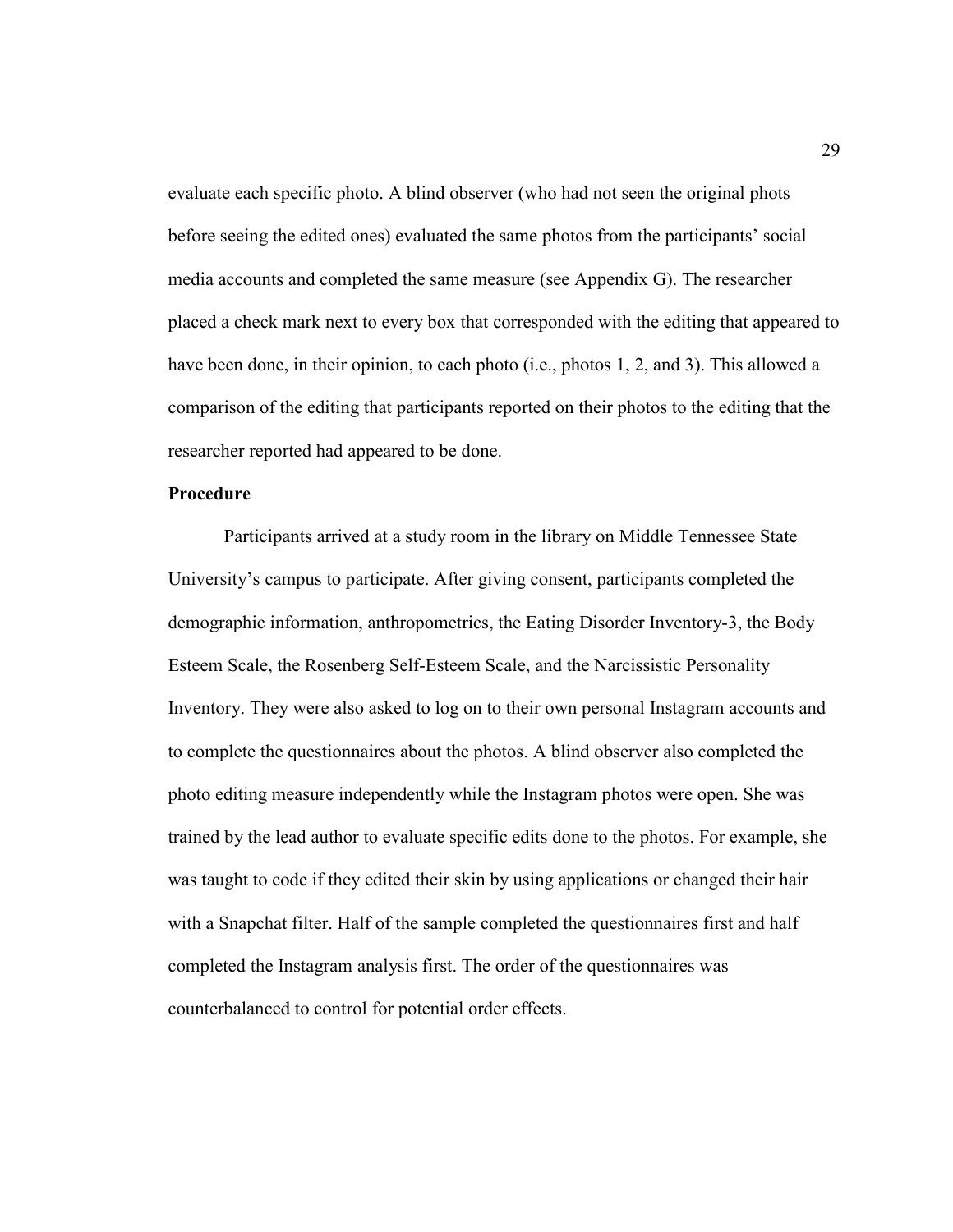#### CHAPTER III

### RESULTS

 Table 2 provides the means and standard deviations for the primary dependent variables. These data indicate the sample was engaging in some social media photo editing and reported generally positive body and self-esteem. They also reported low eating disorders risk based on their EDI-3 subscales.

#### **Instagram Photo Manipulations**

 Table 3 provides the total number of participants editing each body part as reported by the participant and by the blind observer. There was some discrepancy between what appeared to be edited and what the participants endorsed as edited. The mean for photo manipulations reported by participants was 2.31 ( $SD = 3.76$ ), and the mean for photo manipulations reported by the blind observer was  $4.04$  (*SD* = 3.87), demonstrating that the blind observer identified more potential manipulations than did the participants. The most frequent editing reported by both the participants and the blind observer was removing/blurring blemishes or skin imperfections. The second most frequent manipulation participants reported was adding makeup to their photos, which was the fourth most frequent for the blind observer. For the blind observer, cropping body parts out of photos was the second most frequent manipulation seen, which was the fourth most commonly seen by the participants. Additionally, teeth whitening was the third most frequent edit reported by both participants and the blind observer.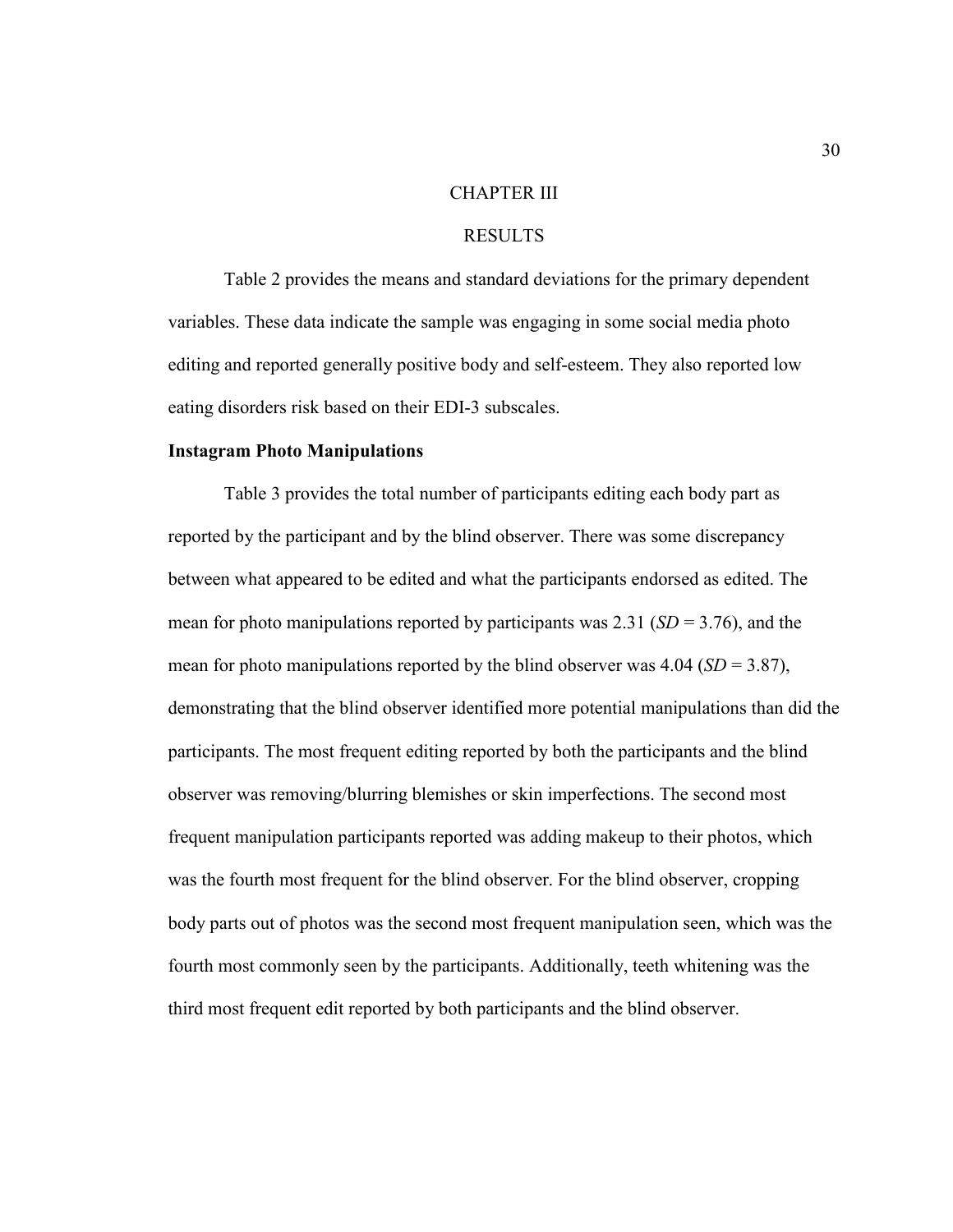Table 2

*Descriptive Statistics for Each Dependent Variable* 

| Variable                                                                            | $\boldsymbol{M}$ | SD    |
|-------------------------------------------------------------------------------------|------------------|-------|
| <b>Overall Editing Behavior</b><br>(How frequently one edits photos before posting) | 3.15             | 1.38  |
| Number of Photo Manipulations                                                       | 2.31             | 3.76  |
| Body Esteem Scale (BES)                                                             | 119.41           | 23.75 |
| Rosenberg Self-Esteem Scale (RSES)                                                  | 16.60            | 2.09  |
| Narcissism Personality Inventory (NPI)                                              | 14.65            | 6.61  |
| Eating Disorders Inventory-3 (EDI-3)                                                |                  |       |
| Drive for Thinness                                                                  | 9.53             | 7.81  |
| Bulimia                                                                             | 5.99             | 6.37  |
| <b>Body Dissatisfaction</b>                                                         | 14.65            | 8.95  |

*Note.* For overall editing behavior, the higher the number, the more frequent the editing on a scale of 1 to 5. For photo manipulations, higher scores = more manipulations. For the BES, scores range from 35 to 175 with higher scores indicating more positive body perception. For the RSES, scores range from 0 to 30, with higher scores representing higher self-esteem. For the NPI, scores range from 0 to 30, and higher sores reflect higher tendencies toward narcissism. For the EDI-3 subscales, drive for thinness scores range from 0-28, bulimia scores range from 0-32, and body dissatisfaction scores range from 0- 40. Higher scores reflect more risk for disordered eating behavior.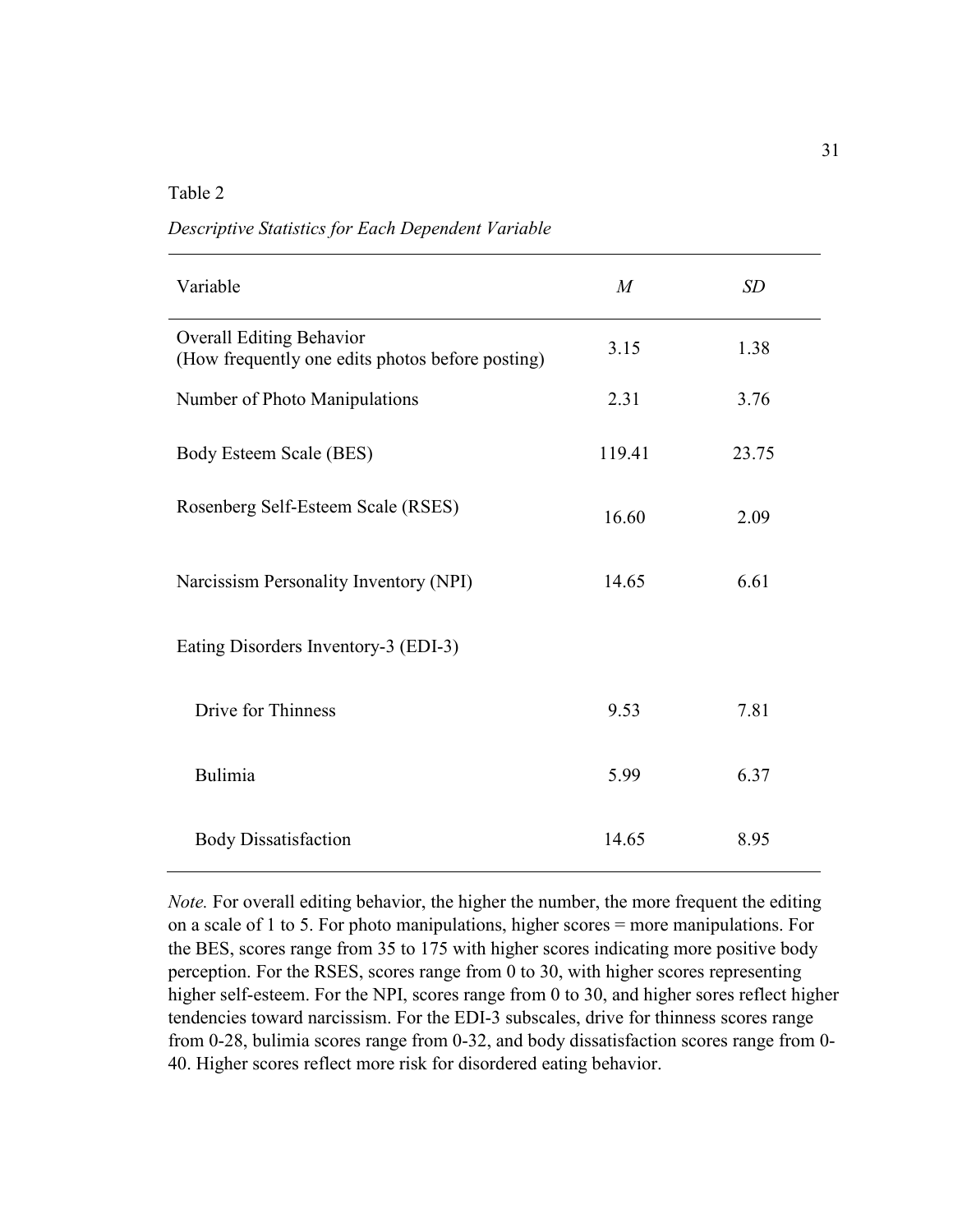# Table 3

*Total Number of Participants Editing Each Body Part in Any Instagram Photo by Participant and Blind Observer Report* 

| Variable                   | Participant(s) | <b>Blind Observer</b>   |
|----------------------------|----------------|-------------------------|
| Teeth (whitened)           | 11             | 24                      |
| Eyes                       | 4              | $\overline{4}$          |
| Hair                       | 8              | 3                       |
| Chin                       | $\overline{2}$ | $\overline{\mathbf{3}}$ |
| Thinned face/ defined jaw  | 6              | 5                       |
| Thickened face             | 0              | $\theta$                |
| Changed structure of face  | 3              | $\overline{4}$          |
| Added makeup to face       | 14             | 23                      |
| <b>Nose</b>                | $\overline{2}$ | 5                       |
| Enhanced size of lips      | 1              | 3                       |
| Decreased size of lips     | 1              | $\overline{2}$          |
| Skin (removed blemishes)   | 24             | 50                      |
| Enhanced size of breasts   | $\overline{0}$ | $\overline{0}$          |
| Decreased size of breasts  | $\overline{0}$ | $\theta$                |
| Made arms thinner          | $\overline{2}$ | 1                       |
| Made arms thicker          | $\overline{0}$ | $\theta$                |
| Made torso thinner         | 1              | $\overline{2}$          |
| Made torso thicker         | 1              | $\overline{0}$          |
| Erased fat on stomach      | 3              | 1                       |
| Added abs to stomach       | $\theta$       | $\theta$                |
| Enhanced size of hips      | 0              | $\theta$                |
| Decreased size of hips     | 3              | 1                       |
| Enhanced size of buttocks  | 1              | $\overline{2}$          |
| Decreased size of buttocks | $\overline{0}$ | 1                       |
| Made thighs thinner        | $\overline{2}$ | $\theta$                |
| Made thighs thicker        | 1              | 1                       |
| Legs (more toned)          | 1              | 1                       |
| Cropped body parts out     | 10             | 36                      |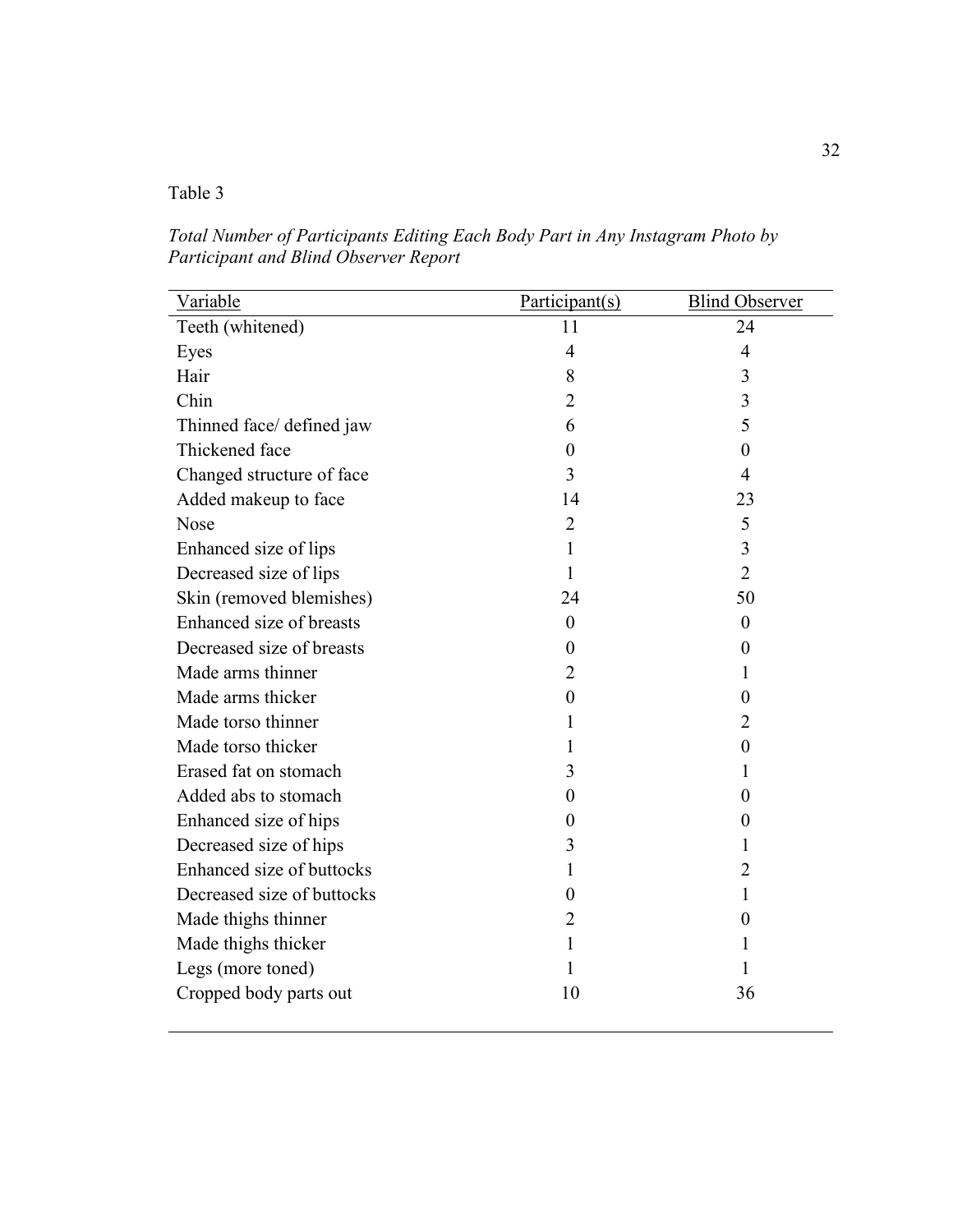#### **Relationship Between Photo Editing and Other Variables**

Table 4 provides the correlations among the primary dependent variables. It was hypothesized that higher reports of body dissatisfaction would be positively correlated with overall frequency in photo editing. The Body Dissatisfaction subscale of the EDI-3 and the mean score from item number 1 from the Overall Editing Behavior Questionnaire were used to test this hypothesis. A Pearson Product Moment correlation assessing the relationship between body dissatisfaction and overall editing frequency indicates that this hypothesis was not supported  $(r = .18, p = .15, N = 67)$ .

It also was predicted that body esteem and body satisfaction would be significantly positively correlated with photo editing behavior. The overall score on the Body Esteem Scale (BES), the overall score on the Body Dissatisfaction subscale of the EDI-3, the total number of items endorsed on the Photo Manipulations Questionnaire, and the Overall Editing Behavior Questionnaire (mean score from item 1) were used to test this hypothesis. Pearson Product Moment correlations were calculated and indicate that this hypothesis was partially supported (see table 4). There was no significant correlation between the BES and the Photo Manipulations Questionnaire ( $r = -14$ ,  $p =$  $.24, N = 71$ , but there was a significant positive correlation between the Body Dissatisfaction subscale and the Photo Manipulations Questionnaire ( $r = .24$ ,  $p = .03$ ,  $N =$ 79), indicating more dissatisfaction is associated with more editing. Additionally, a significant correlation was found between Overall Editing Behavior (a measure of frequency) and Photo Manipulations ( $r = .42$ ,  $p = .00$ ,  $N = 68$ ), but not between Overall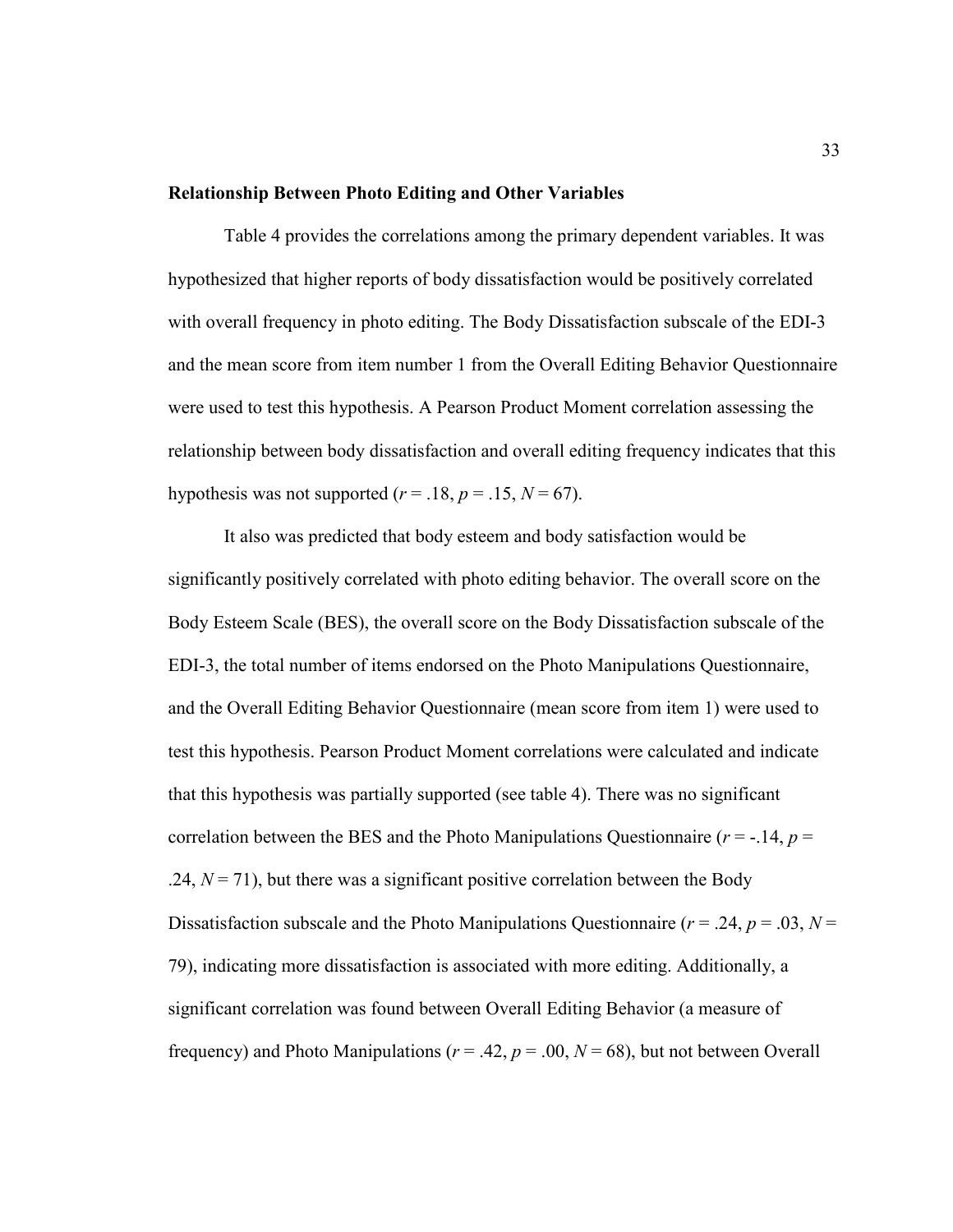# Table 4

*Correlations Between BES Item and Frequency of Editing Body Parts* 

| <b>Body Part</b>  | Pearson Correlation | Sig. (2-tailed) | $\boldsymbol{N}$ |
|-------------------|---------------------|-----------------|------------------|
| Face              | $-.35**$            | $.002$          | 78               |
| Eyes              | $-.22$              | .06             | 77               |
| Cheeks            | $-.19$              | .10             | 78               |
| Lips              | $-.13$              | .28             | $77 \,$          |
| Chin              | $-.21$              | .07             | $77 \,$          |
| Ears <sup>a</sup> |                     |                 |                  |
| Shoulders         | .01                 | .93             | $77 \,$          |
| <b>Biceps</b>     | .09                 | .42             | $77 \,$          |
| Arms              | $-.18$              | .12             | 78               |
| Stomach           | $-24*$              | .03             | 78               |
| Waist             | $-.17$              | .14             | 77               |
| <b>Buttocks</b>   | .03                 | .82             | 77               |
| Thighs            | $-.17$              | .16             | 76               |
| Legs              | $-19$               | $.10$           | 78               |
| Feet              | $.10\,$             | .39             | 78               |
| Figure            | $-.12$              | .29             | $78\,$           |

*Note*.  $a =$  Correlation could not be calculated due to no participant endorsing having edited their ears (i.e., constant responses).  $*p<.05. *p<.01$ .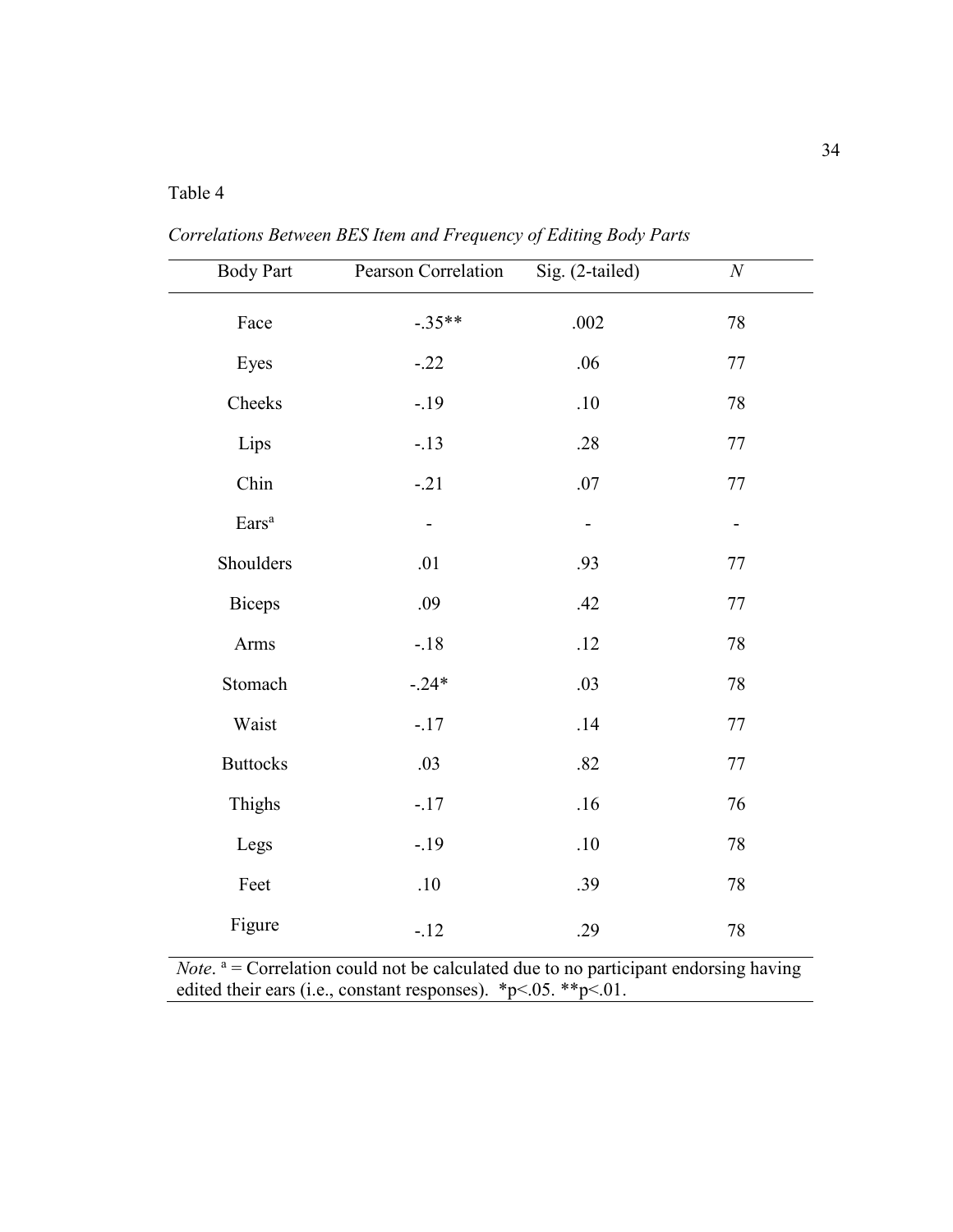Editing Behavior and the BES ( $r = -13$ ,  $p = 0.33$ ,  $N = 60$ ), or BD ( $r = 0.18$ ,  $p = 0.15$ ,  $N = 67$ ), indicating more frequent reported general editing was predictive of actual specific photo editing but was not associated with body esteem.

Further, it was predicted that narcissistic traits would be associated with editing photos more frequently. The Narcissism Personality Inventory total score, the total number of items endorsed on the Photo Manipulations Questionnaire, and the Overall Editing Behavior Questionnaire (score from item 1) were used to test this hypothesis. Pearson Product Moment correlations indicate that this hypothesis was not supported; narcissism was not significantly related to either frequency of reported general photo editing or the number of actual specific photo edits (see table 4).

Although not hypothesized, a regression analysis was conducted to predict photo manipulations from the Narcissism Personality Inventory (NPI) total score, the Body Dissatisfaction subscale from the EDI-3, the Body Esteem Scale (BES) total score, the Rosenberg Self-Esteem Scale (RSES) total score, and body mass index (BMI). The variables were entered simultaneously, and the resulting regression was not significant  $(R^2 = .127, F(5, 66) = 1.78, p = .131)$ . Table 5 includes each variable, beta weights, and tvalues for the regression analysis.

Lastly, it was predicted that the more satisfied someone is with a specific body part, the less often they would edit that body part. Items on the Body Esteem Scale and the corresponding editing frequency for that body part on the Overall Editing Behavior Questionnaire was used to test this hypothesis. Pearson Product Moment correlations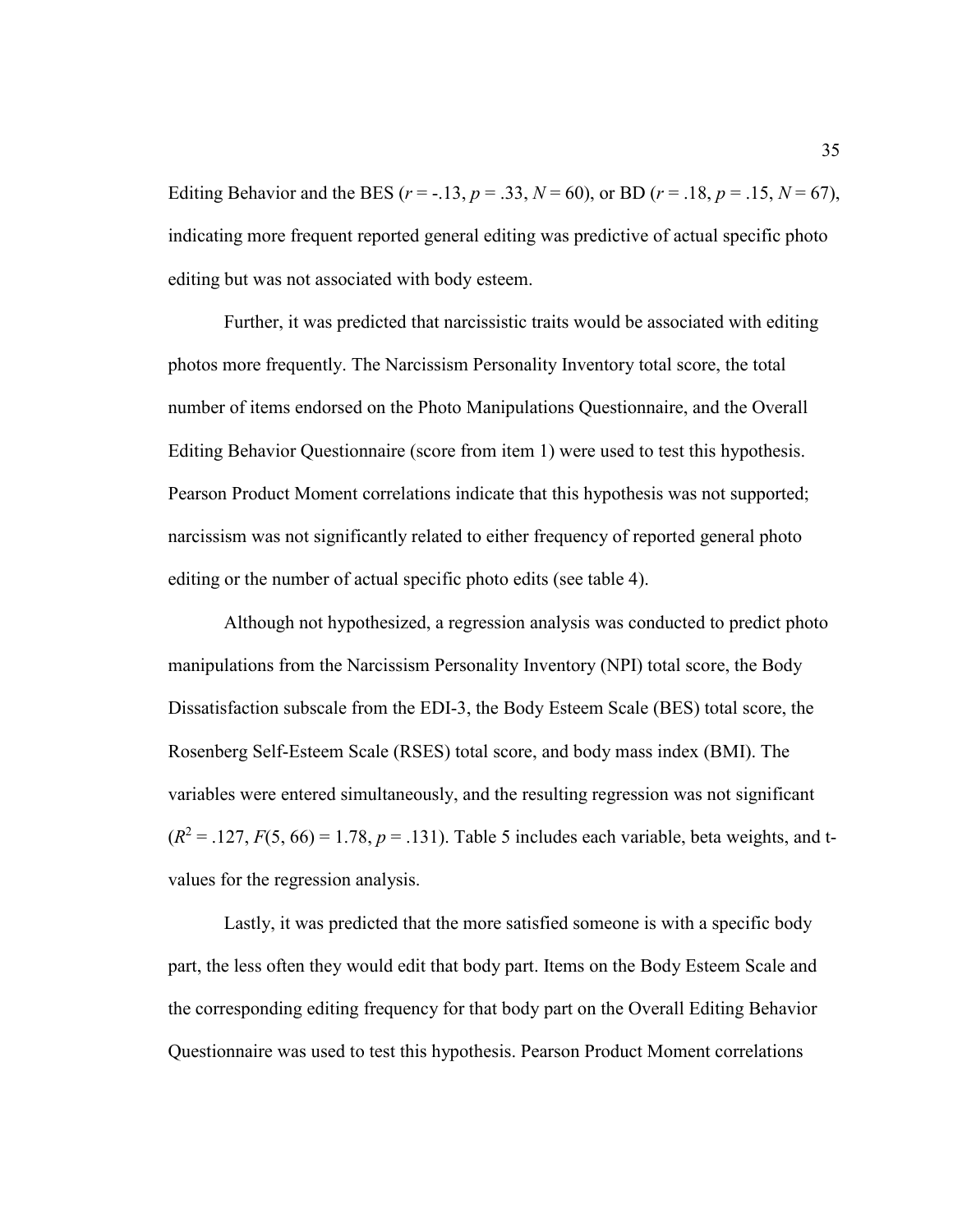# Table 5

|              |                  | Coefficients                   |                |              |                  |      |  |
|--------------|------------------|--------------------------------|----------------|--------------|------------------|------|--|
|              |                  |                                | Unstandardized | Standardized |                  |      |  |
|              |                  |                                | Coefficients   | Coefficients |                  |      |  |
|              | Model            | $\boldsymbol{B}$<br>Std. Error |                | <b>Beta</b>  | $\boldsymbol{t}$ | Sig. |  |
| $\mathbf{1}$ | (Constant)       | 6.380                          | 5.071          |              | 1.258            | .213 |  |
|              | NPITotalScore    | .166                           | .085           | .282         | 1.943            | .057 |  |
|              | <b>BodyDiss</b>  | .136                           | .075           | .311         | 1.827            | .073 |  |
|              | <b>BESTotal</b>  | $-.021$                        | .027           | $-126$       | $-.768$          | .446 |  |
|              | <b>BMI</b>       | $-.082$                        | .097           | $-127$       | $-.847$          | .401 |  |
|              | <b>RSESTotal</b> | $-.232$                        | .227           | $-127$       | $-1.025$         | .309 |  |

# *Regression Analyses Predicting Photo Manipulation*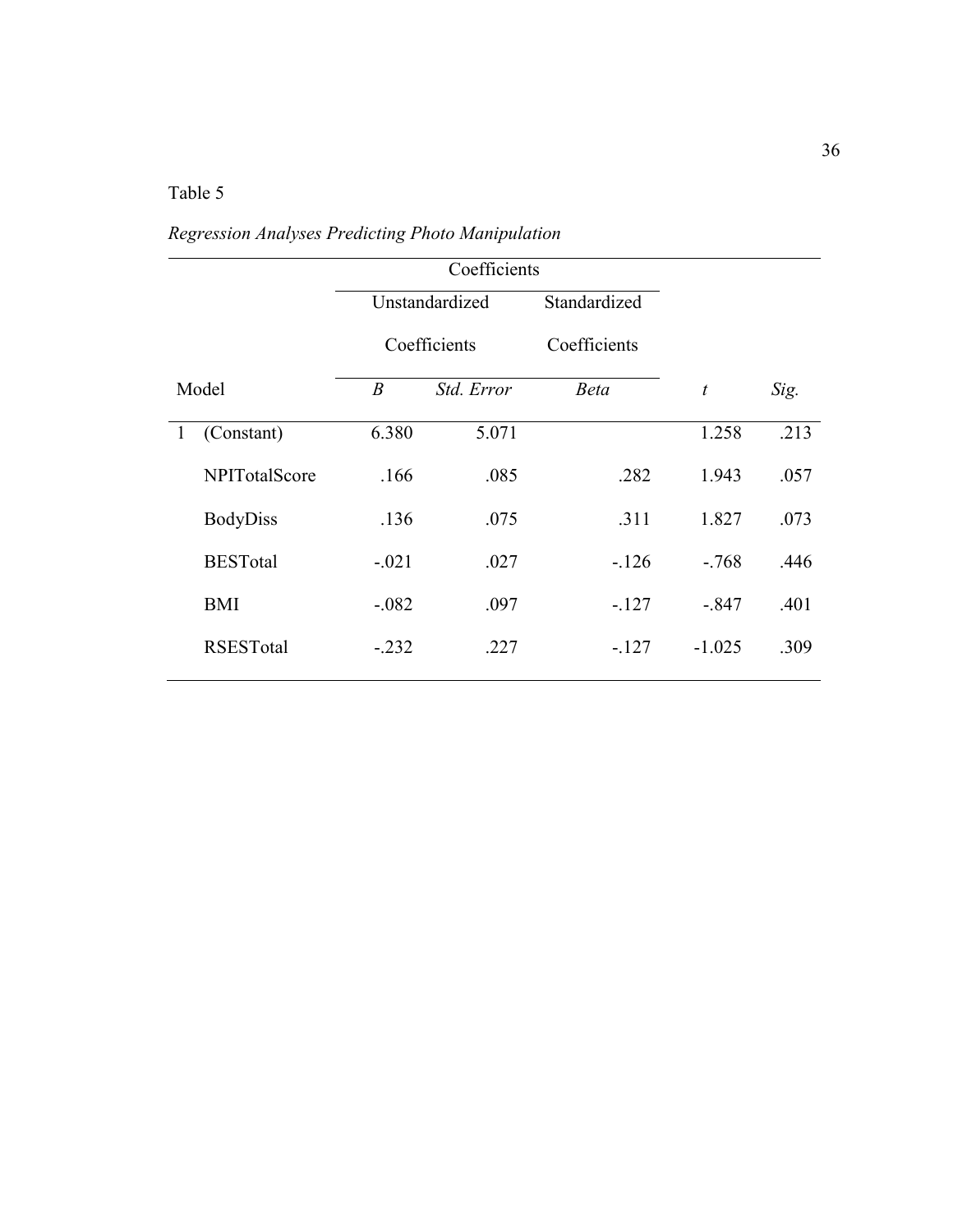between BES item score and frequency of editing score (see Table 4) indicate a significant negative relationship between frequency of editing and how positively participants feel about their body parts for the stomach and face. No other body part showed a significant relationship. Because 16 items that are related were analyzed, a *p*value of .05/16 or .003 was used to control for Type I error. When using this value, only face  $(r = -.35, p = .002, N = 78)$  showed a significant negative relationship for frequency of editing and positive feelings.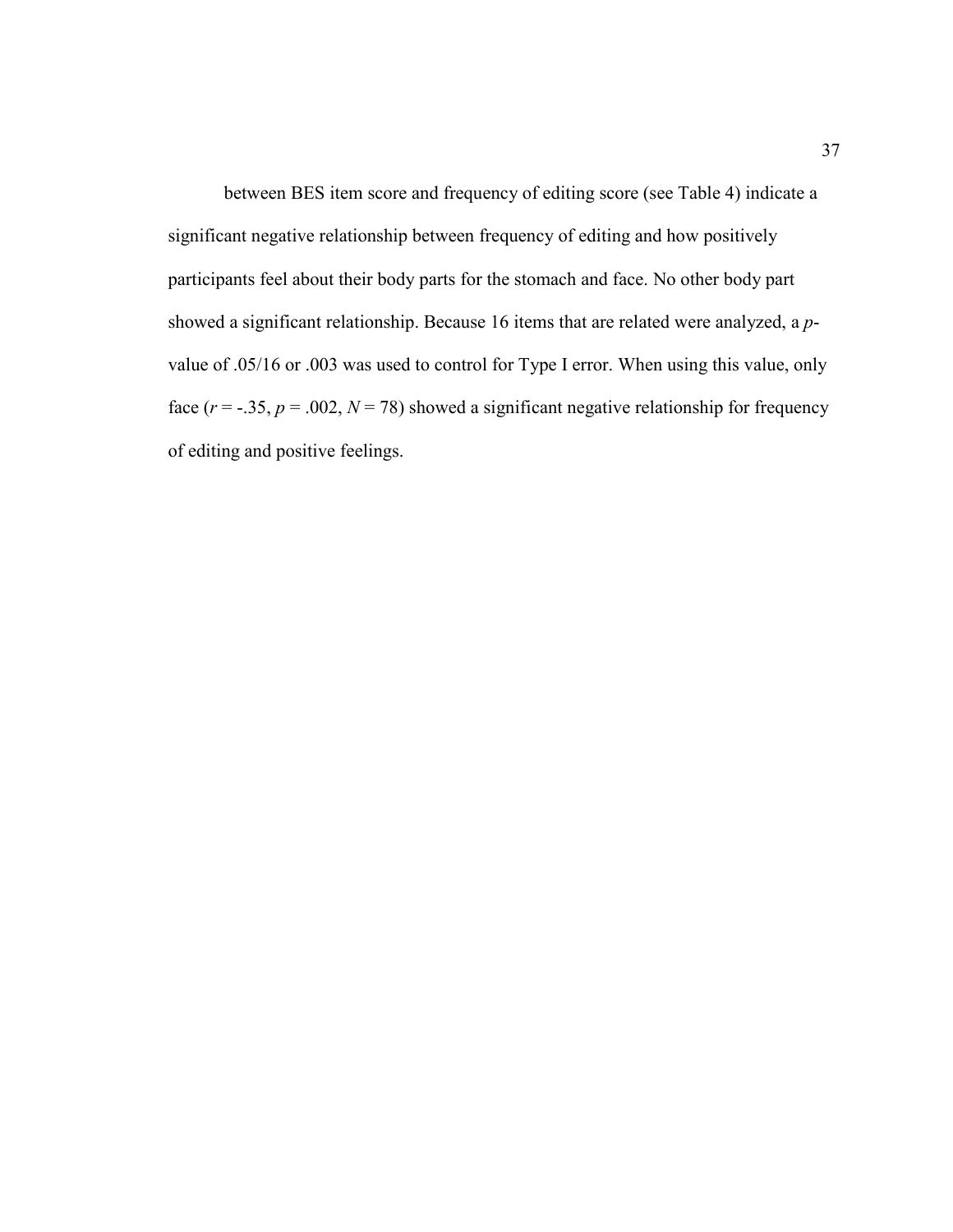#### CHAPTER IV

#### DISCUSSION

The purpose of this study was to evaluate how the amount of editing participants did to their social media photos before posting them online was related to how satisfied they were with their specific body parts, how positively or negatively they felt about themselves and their bodies overall, and how likely they were to possess narcissistic traits. The participants logged onto their own Instagram accounts and evaluated their own photos. The blind observer also assessed editing of the photos. The participants completed questionnaires and allowed their height and weight to be measured. Previous research focused on broad photo editing (e.g., McClean et al. (2015), Cohen et al. (2018), Fox and Vendemia (2016), Chae (2017)), so more specific measures were created for this project. By having the participants and a blind observer evaluate the Instagram photos, discrepancies between what appeared to be edited and what the participants reported could be evaluated. Although the frequencies between photo edits varied for the participants and the blind observer, blurring blemishes, adding makeup, whitening teeth, and cropping body parts out of photos were recorded the most from both groups. It could be considered that when a person takes a selfie, he/she may purposely crop out his/her body so that the focus is on his/her face. Additionally, Snapchat filters typically add makeup, so those who were using these photos on their Instagram accounts endorsed more makeup application. The study was completely anonymous, which encouraged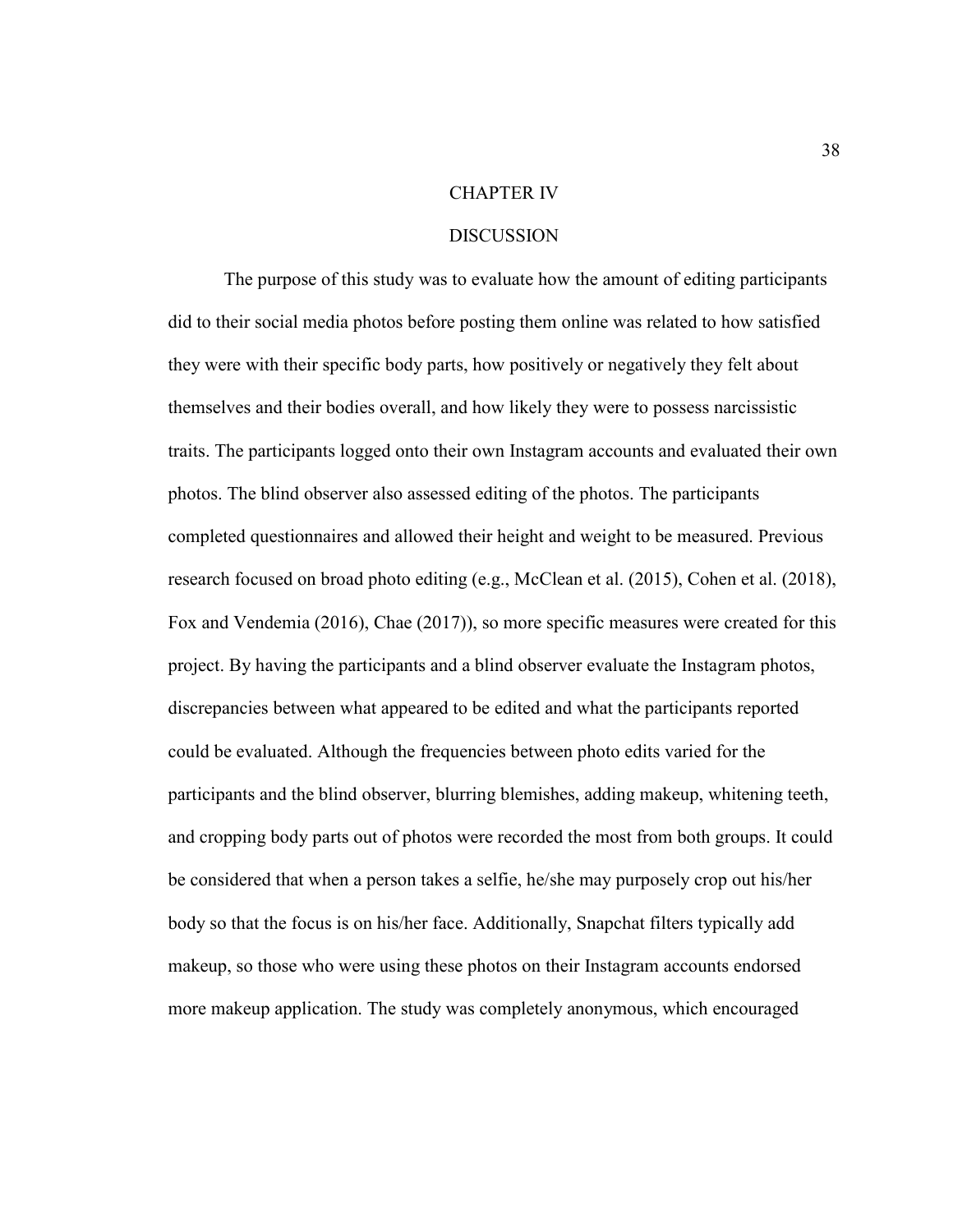participants to answer as freely and as truthfully as they wanted. Social media is continuously evolving, so this topic is extremely relevant to society today.

The results showed that body dissatisfaction was not positively correlated with overall frequency in photo editing. In other words, a person being highly dissatisfied with his/her body is not significantly associated with that person editing his/her photos more often. Additionally, the results did not find that those who possess narcissistic traits (high scorers on the NPI) edit their photos more frequently than those who do not possess the traits. This is related to a study done by Barry et al. (2017) which found that posting selfies is not indicative of narcissism. It was predicted that the high scorers on the NPI would edit their photos more frequently, but this was not found. Perhaps it could be considered that those who possess narcissistic traits do not feel a need to edit their photos because they think they already look great. Future research could benefit by assessing if the types of feedback people receive on their photos (likes, comments, etc.) is related to narcissistic traits.

Although the results did not find that those with more negative feelings about their specific body parts and functions manipulated those specific body parts more than others with more positive feelings about their specific body parts and functions, they did show that the more dissatisfied a person is with his/her body overall, the more manipulating he/she does to his/her photos. It is interesting to note that previous studies from both McClean et al. (2015) and Cohen et al. (2018) found that those who manipulated photos before sharing reported greater body and eating concerns. The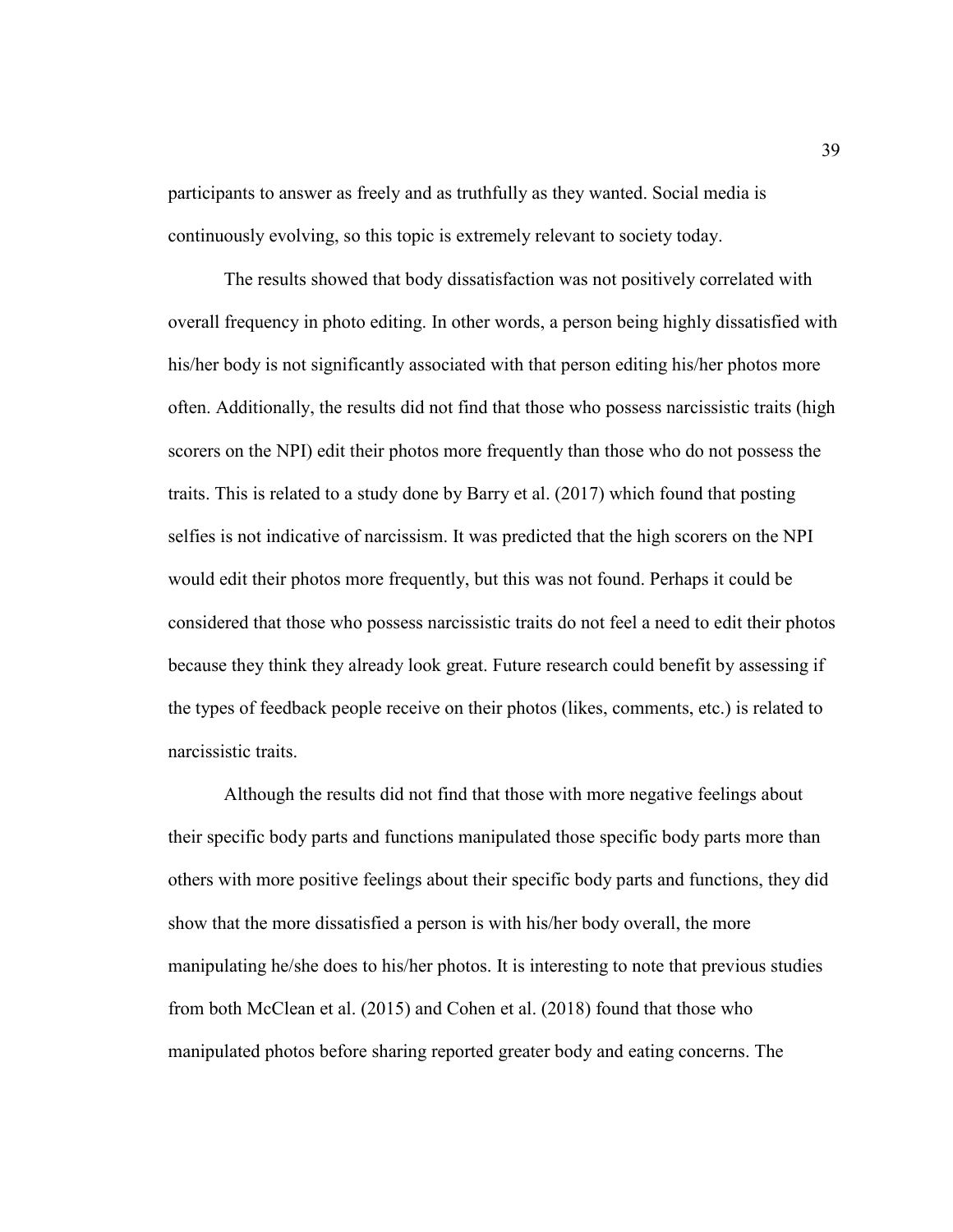participants in this study were asked to report the specific ways they manipulated their photos on their Instagram accounts. Specifically, it was found that the more negatively participants felt about their faces and stomachs, the more frequently they edited those body parts before posting photos online. It was also found that removing blemishes, adding makeup, whitening teeth, and cropping body parts out of photos were the most frequent manipulations reported by the participants. This is inconsistent with Chae (2017), who found that satisfaction with facial appearance had neither direct nor indirect effects on selfie-editing. No other body part assessed showed a significant relationship with editing frequency. Faces and stomachs are often the focal points of appearance during interactions, so it is not surprising that those who feel negatively about these body parts may want to change them for their photos.

### **Limitations and Future Directions**

 There are some limitations to the current study. First, although there were 81 participants, only 15 of them were males. This is important to note because males and females may engage in different photo editing behavior. Additionally, gender differences have been seen in relation to narcissistic traits. It could be considered that the restricted range of males contributed to the non-significant correlations. In the current study, although no gender hypotheses were posed, we did conduct the analyses with just the female participants ( $n = 66$ ), but no different results were found compared to those using the full sample.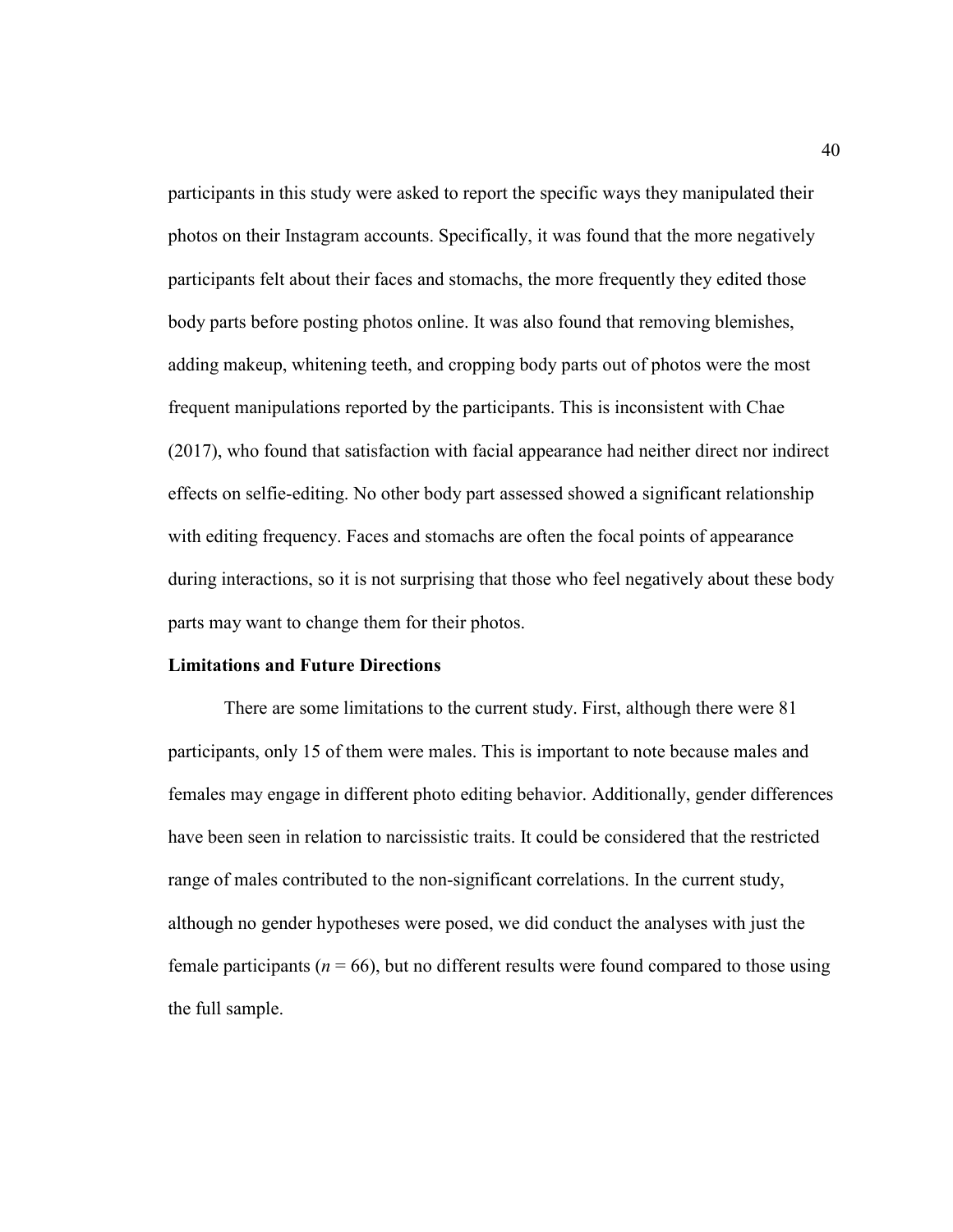Additionally, 34% of the participants reported editing photos "*never*" or "*seldom*" (i.e., 1 or 2 on the Often Edit item), and 51.9% reported not editing (at all) any of their three Instagram photos that were assessed in this study. These data suggest the sample reported a relatively low rate of photo editing and might not be representative of individuals who edit their photos more frequently prior to posting on social media. Additionally, although 17% did report manipulating at least one of their Instagram photos in more than one way, it must be considered that it is impossible to know if the participants were being completely truthful, even though they were told that their responses would be anonymous. People may be embarrassed or ashamed if they change multiple aspects of their faces and bodies, which might explain why the blind observer reported higher frequencies of photo manipulations than the participants. Future research may benefit from assessing participants while they edit their photos, instead of evaluating the product that is posted online afterwards. Additionally, including a wider variety of people who edit their photos in a variety of ways may make the results more applicable. Perhaps specifically recruiting those who report frequent photo editing could be useful.

 Further, there were 15 participants who reported that they had not posted photos on their Instagram accounts in the past three months. It is important to consider that both appearance and photo editing behavior can fluctuate over time. It is possible that people may edit their photos more or less now than they did they did in the past, so observing an account for an extended period of time may be beneficial. Additionally, this study only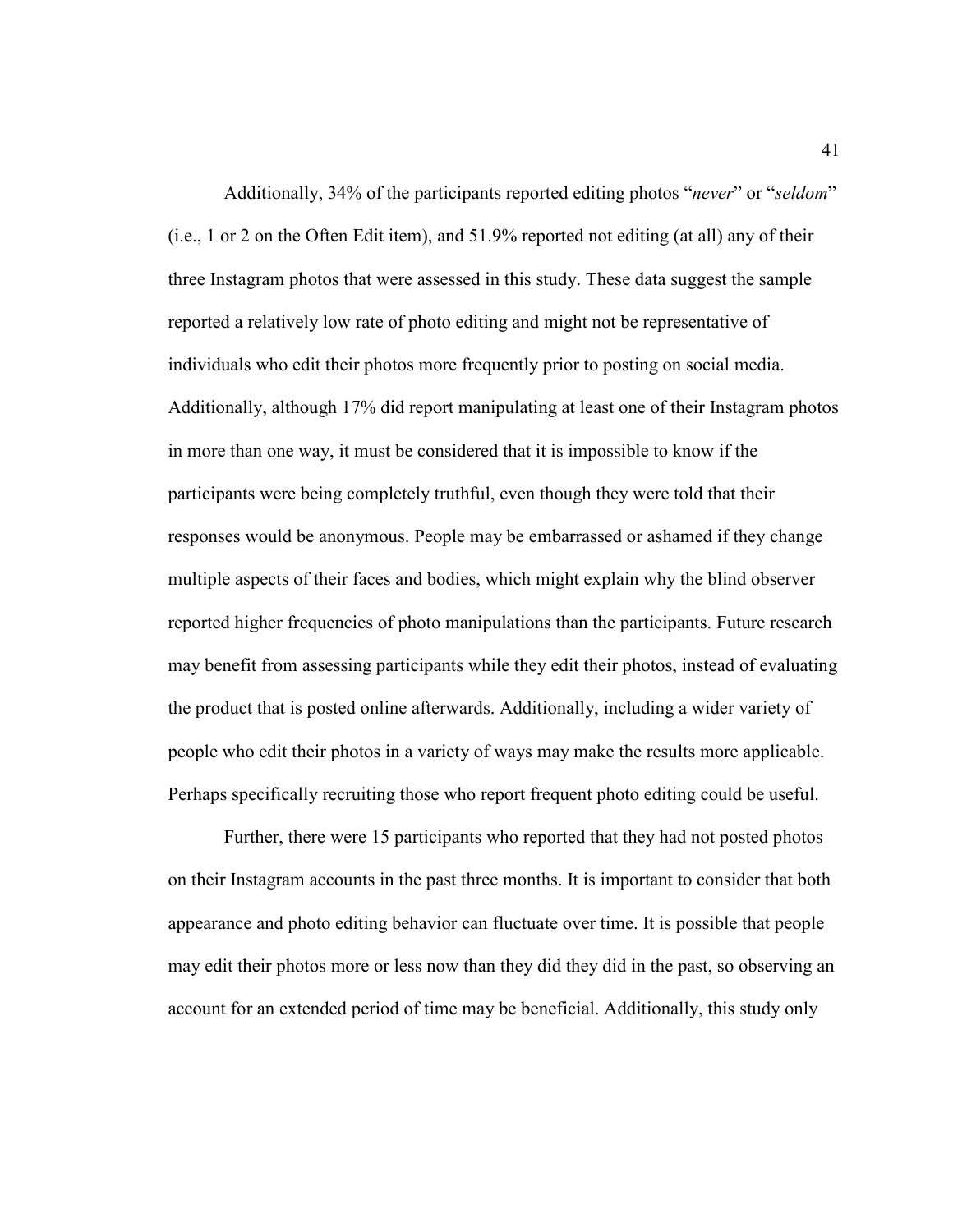assessed photos on Instagram. There are several social media platforms, so future research could evaluate posts on multiple social media accounts across participants.

It must also be considered that because there were so many factors included in the study, some of the correlations might have been found by chance alone. Specifically, the significant correlation between the Body Dissatisfaction subscale and the Photo Manipulations Questionnaire. Control for Type I error should be used throughout.

Lastly, this study was conducted in the winter, so most of the photos included participants who were dressed for the cold weather with most of their bodies covered in clothing. If it was conducted during the summer, or a time when the temperature was warmer, participants may have manipulated their photos differently due to more and potentially different body parts being visible. In other words, if the participants were posting pictures in swimsuits instead of sweaters, the likelihood of seeing more editing and manipulation done to photos may have been higher.

Overall, this study provides valuable information pertaining to how editing photos before posting them online is related to body satisfaction, body-esteem, self-esteem, and narcissism. Future research should focus on photo editing across different ages, ethnicities, genders, and social media platforms. This study specifically assessed college students, so forthcoming investigations should also assess if the results are generalizable to younger generations who may have different body perceptions as they navigate the puberty process, and who may utilize their social media accounts in different ways or with different frequencies than college students.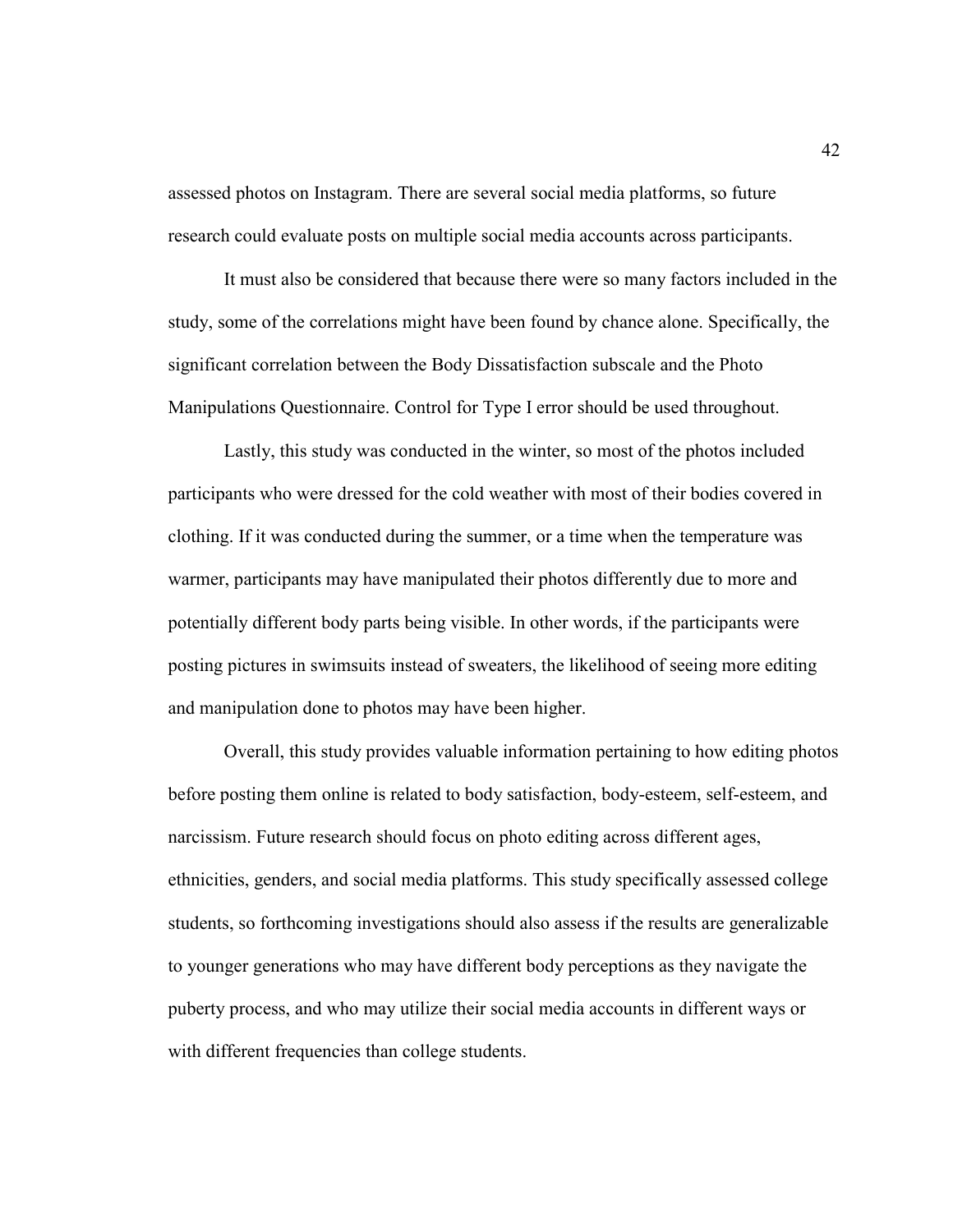#### REFERENCES

- Ames, D. R., Rose, P., & Anderson, C. P. (2006). The NPI-16 as a short measure of narcissism. *Journal of Research in Personality, 40*, 440-450. doi:10.1016/j.jrp.2005.03.002
- Bailes, S., Creti, L., Fichten, C. S., Libman, E., Brender, W., & Amsel, R. (1989). Sexual Self-efficacy Scale for female functioning. In C. M. Davis, W.L. Yarber, R. Bauserman, G. Shreer, & S. L. Davis (Eds.), *Handbook of sexuality-related measures*, (pp. 531-533). London: Sage.
- Barry, C. T., Reiter, S. R., Anderson, A. C., Schoessler, M. L., & Sidoti, C. L. (2017). 'Let me take another selfie': Further examination of the relation between narcissism, self-perception, and Instagram posts. *Psychology of Popular Media Culture*. Advanced online publication. doi:10.1037/ppm0000155
- Cash, T.F. (2000). *Multidimensional Body-Self Relations Questionnaire (MBSRQ).* User's Manual. Retrieved from http://www.body-images.com
- Chae, J. (2017). Virtual makeover: Selfie-taking and social media use increase selfieediting frequency through social comparison. *Computers in Human Behavior, 66*, 370-376. doi:10.1016/j.chb.2016.10.007
- Cohen, D. (2016, January 06). Selfies, Narcissism and Social Media (Infographic). Retrieved from https://www.adweek.com/digital/rawhide-selfies-infographic/)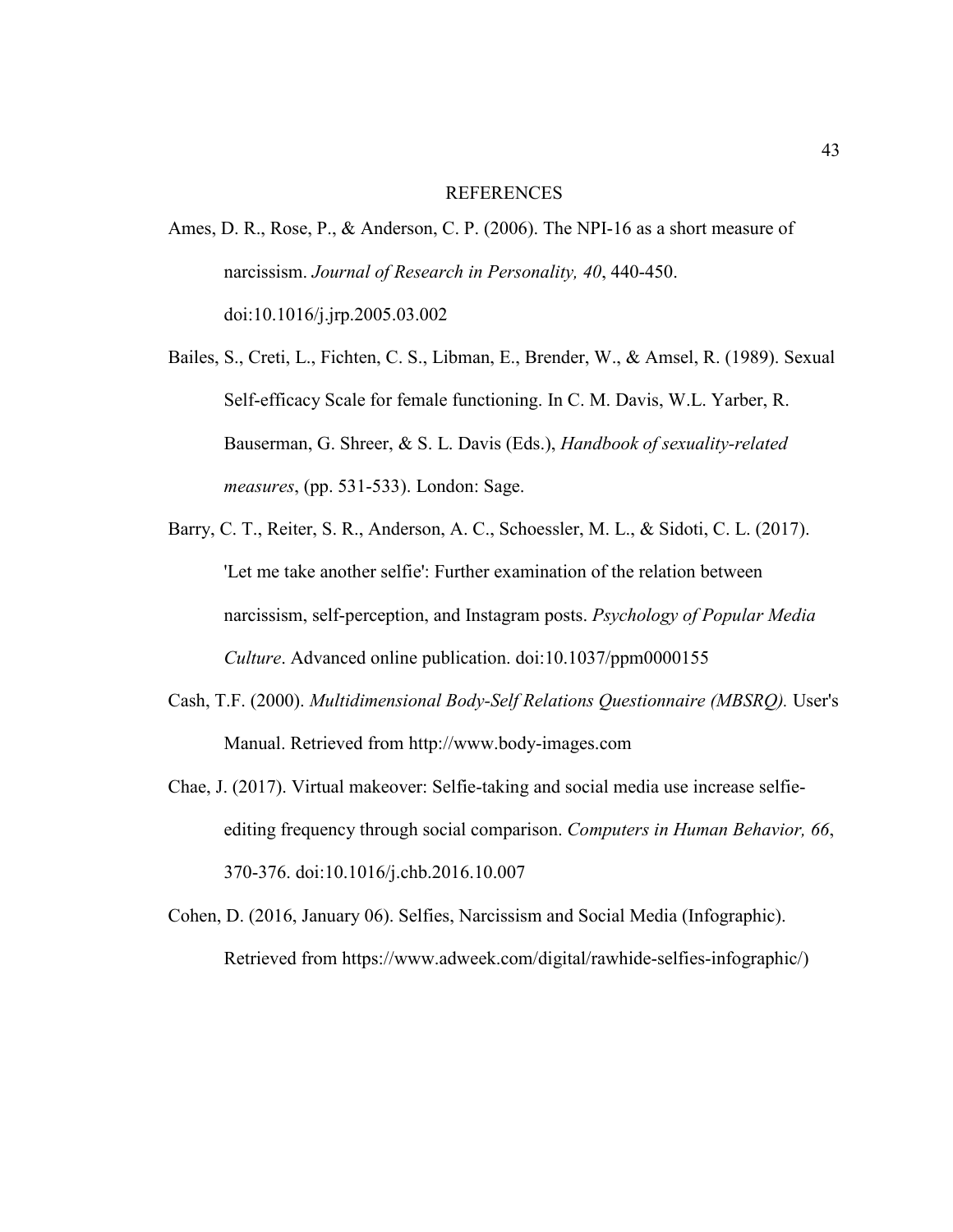- Cohen, R., Newton-John, T., & Slater, A. (2018). 'Selfie'-objectification: The role of selfies in self-objectification and disordered eating in young women. *Computers in Human Behavior, 79*, 68-74. doi:10.1016/j.chb.2017.10.027
- Derogatis, L. R. (1977). *The SCL–90 manual: Scoring, administration, and procedures for the SCL–90.* Towson, MD: Clinical Psychometric Research.
- Erchull, M., & Liss, M. (2013). Exploring the concept of perceived female sexual empowerment: Development and validation of the Sex is Power Scale. *Gender Issues, 30*, 39-53. doi:10.1007/s12147-013-9114-6
- Fenigstein, A., Scheier, M.F., & Buss, A.H. (1975). Public and private selfconsciousness: Assessment and theory. *Journal of Consulting and Clinical Psychology, 43,* 522-527. doi:10.1037/h0076760
- Fox, J., & Vendemia, M. A. (2016). Selective self-presentation and social comparison through photographs on social networking sites. *Cyberpsychology, Behavior, and Social Networking, 19*, 593-600. doi:10.1089/cyber.2016.0248
- Franzoi, S. L. (1994). Further evidence of the reliability and validity of the Body Esteem Scale. *Journal of Clinical Psychology, 50,* 237–239. doi:10.1002/1097- 4679(199403)50:2<237:AID-JCLP2270500214>3.0.CO;2-P
- Franzoi, S. L., & Shields, S. A. (1984). The Body Esteem Scale: Multidimensional structure and sex differences in a college population. *Journal of Personality Assessment*, *48*, 173–178. doi:10.1207/s15327752jpa4802\_12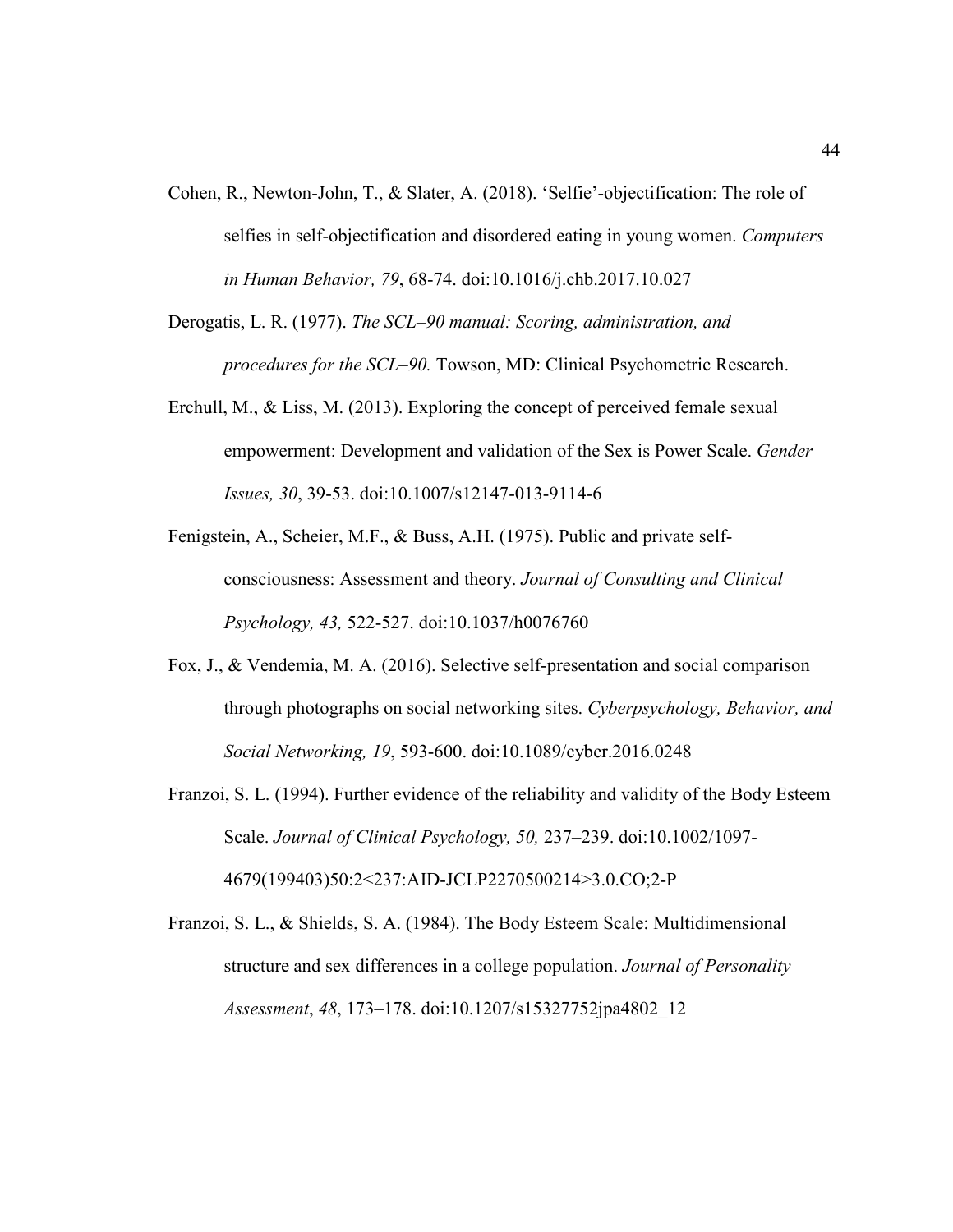- Garner, D. M. (2004). *Eating Disorder Inventory-3. Professional Manual.* Lutz, FL: Psychological Assessment Resources, Inc.
- McKinley, N. M. & Hyde, J. S. (1996). The Objectified Body Consciousness Scale. Development and Validation. *Psychology of Women Quarterly, 20*, 181-215. doi:10.1111/j.1471-6402.1996.tb00467.x
- McLean, S. A., Paxton, S. J., Wertheim, E. H., & Masters, J. (2015). Photoshopping the selfie: Self photo editing and photo investment are associated with body dissatisfaction in adolescent girls. *International Journal of Eating Disorders, 48*, 1132-1140. doi:10.1002/eat.22449
- Millon, T. (1987). *Millon Clinical Multiaxial Inventory—II manual*. Minneapolis, MN: National Computer Systems.
- Myers, K. & Winters, N. C. (2002). Ten-year review of rating scales. II: Scales for internalizing disorders. *Journal of the American Academy of Child & Adolescent Psychiatry, 41*, 634-659. doi:10.1097/00004583-200206000-00004
- Noll, S. M., & Fredrickson, B. L. (1998) A mediational model linking selfobjectification, body shame, and disordered eating. *Psychology of Women Quarterly, 22*, 623-636. doi:10.1111/j.1471-6402.1998.tb00181.x
- Pincus, A. L., Ansell, E. B., Pimentel, C. A., Cain, N. M., Wright, A., & Levy, K. N. (2009). Initial construction and validation of the Pathological Narcissism Inventory. *Psychological Assessment, 21*, 365–379. doi: 10.1037/a0016530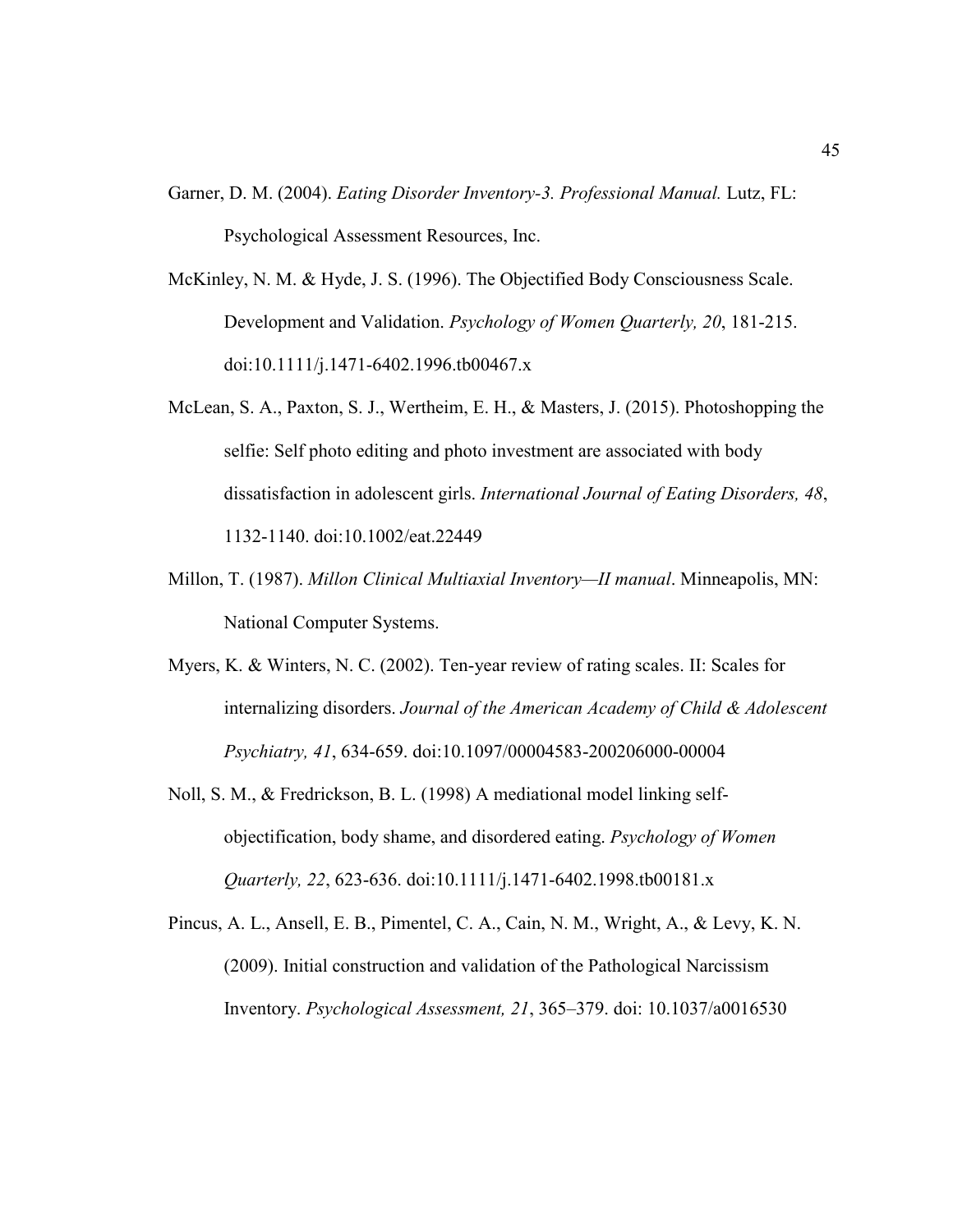Ramsey, L. R., & Horan, A. L. (2018). Picture this: Women's self-sexualization in photos on social media. *Personality and Individual Differences*, *133*, 85-90. doi:10.1016/j.paid.2017.06.022

Raskin, R., & Terry, H. (1988). A principal-components analysis of the Narcissistic Personality Inventory and further evidence of its construct validity. *Journal of Personality and Social Psychology*, *54*, 890–902. doi:10.1037/0022- 3514.54.5.890

- Rosenberg, M. (1965). *Society and the adolescent self-image.* Princeton, NJ: Princeton University Press.
- Roth, D. L., Snyder, C. R., & Pace, L. M. (1986). Dimensions of favorable selfpresentation. *Journal of Personality and Social Psychology, 51*, 867–874. doi:10.1037/0022-3514.51.4.867
- Ruckel, L. M., & Hill, M. (2017). Look @ me 2.0: Self-sexualization in Facebook photographs, body surveillance, and body image. *Sexuality & Culture, 21*, 15-35.
- Sanchez, D. T., & Kwang T. (2007). When the relationship becomes her: Revisiting women's body concerns from a relationship contingency perspective. *Psychology of Women Quarterly, 31*, 401-414

Silber, E., & Tippett, J. S. (1965). Self-esteem: Clinical assessment and measurement validation. *Psychological Reports, 16*, 1017–1071. doi:10.2466/pr0.1965.16.3c.1017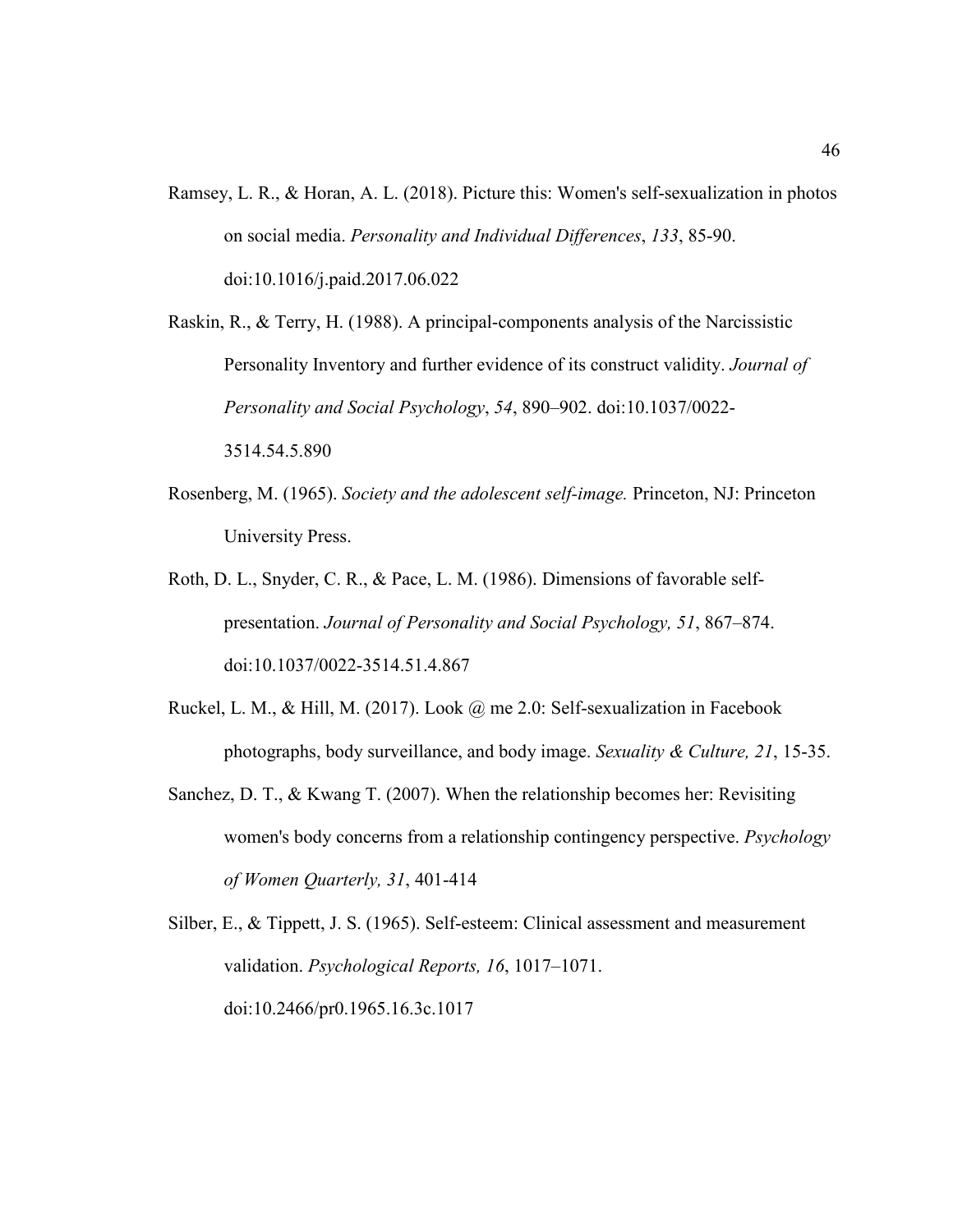- Statistics Solutions. (2018). Rosenberg Self-Esteem Scale (SES). Retrieved from http:// www.statisticssolutions.com/rosenberg-self-esteem-scale-ses/
- Thompson, J. K., Heinberg, L., & Tantleff-Dunn, S. (1991). The Physical Appearance Comparison Scale. *Behavior Therapist, 14,* 174.
- Thompson J. K., van den Berg P., Roehrig, M., Guarda, A., and Heinberg, L. (2004). The sociocultural attitudes towards appearance scale-3 (SATAQ-3): Development and validation. *International Journal of Eating Disorders, 35*, 293-304. doi:10.1002/eat.10257
- World Health Organization. (2015). *Global database on body mass index: BMI classification.* 2006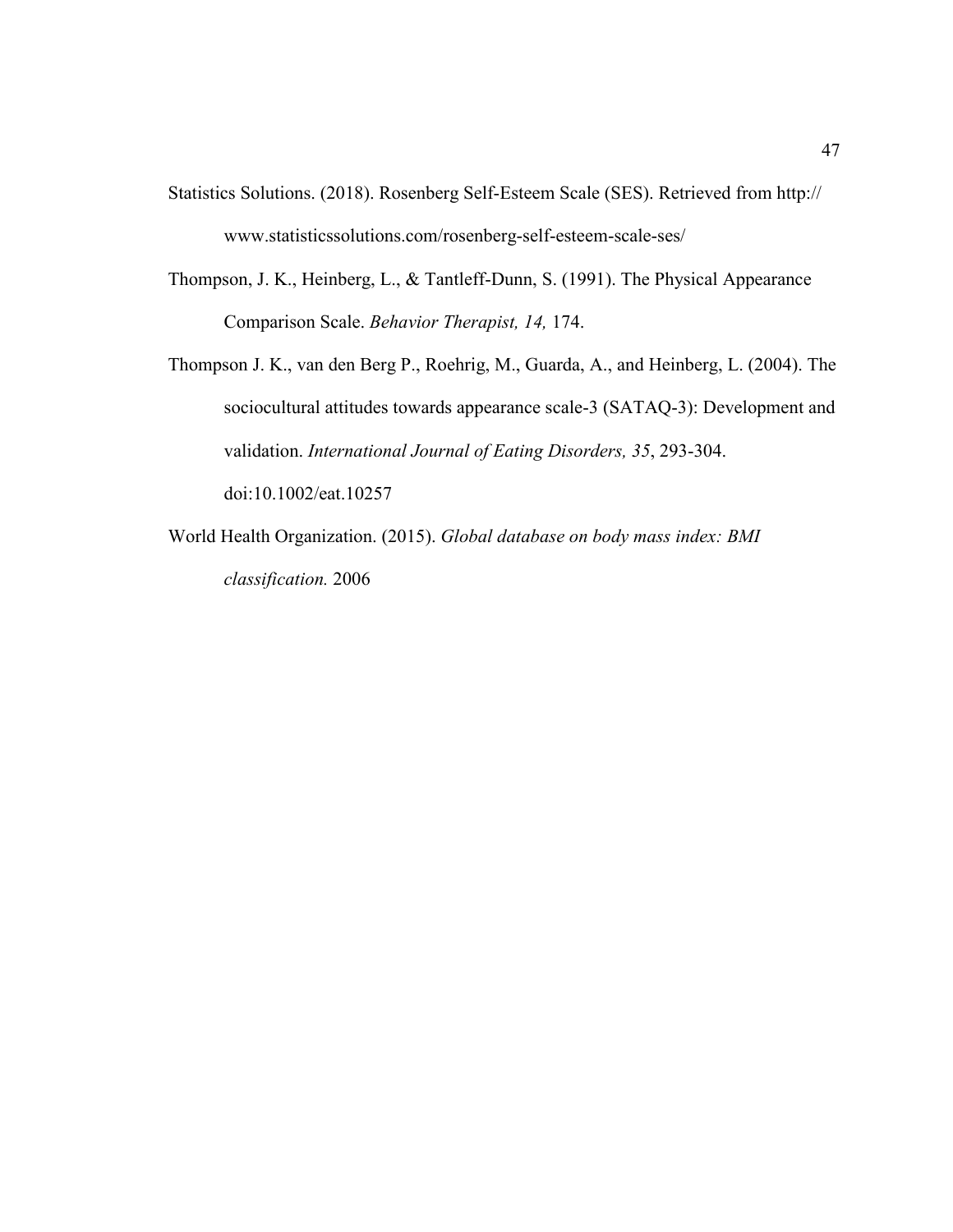APPENDICES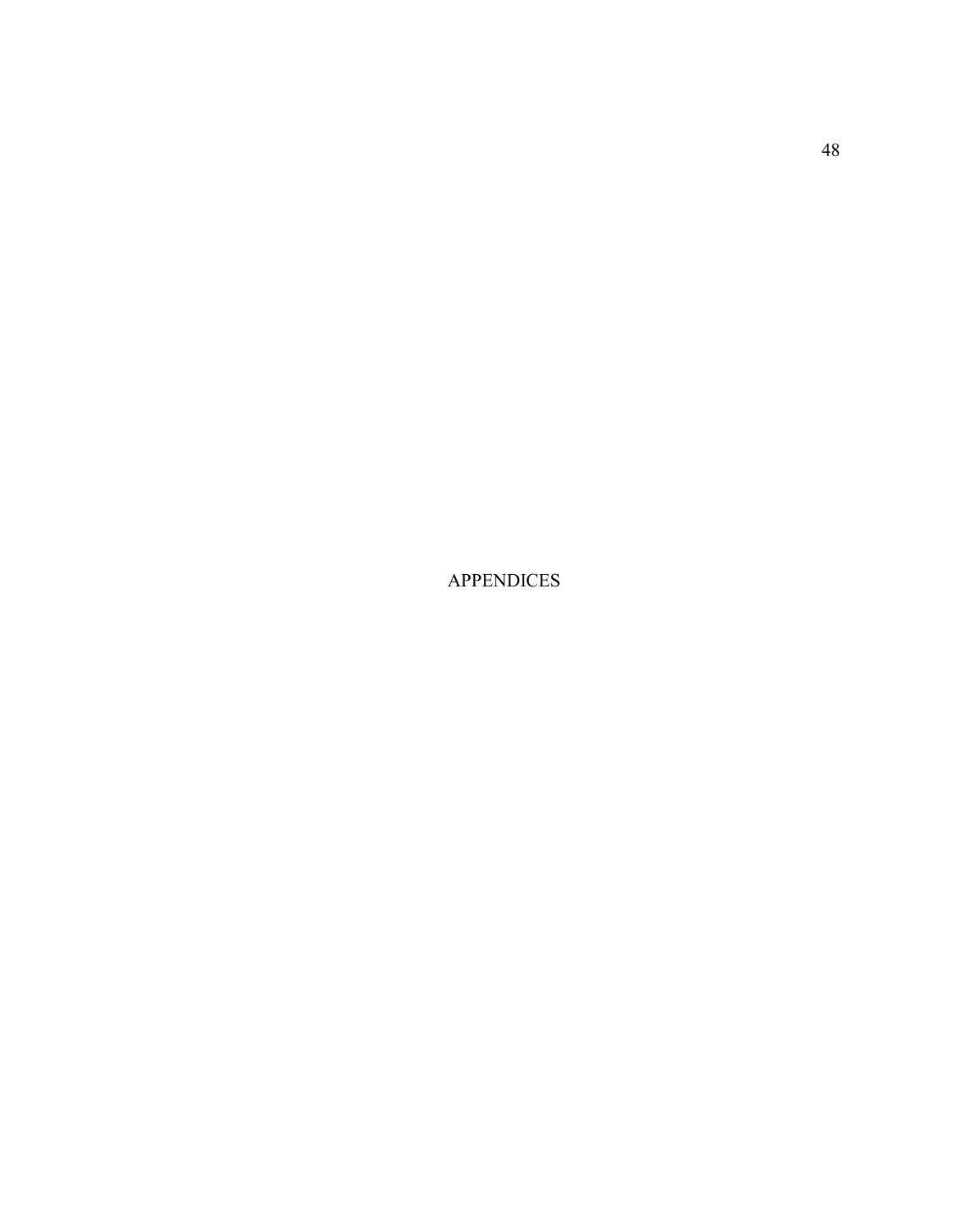### Appendix A

### Demographic Form

Please answer the following questions:

What is your age (in years)? \_\_\_\_\_\_\_\_

Your current year in college (circle one): Freshman Sophomore Junior Senior Graduate Student

Please indicate your gender (circle one):

Male

Female

Other:

I prefer not to respond

Please specify your ethnicity (circle one):

Asian/ Pacific Islander

Black or African American

Hispanic or Latino

Native American or American Indian

White

Other:

I prefer not to respond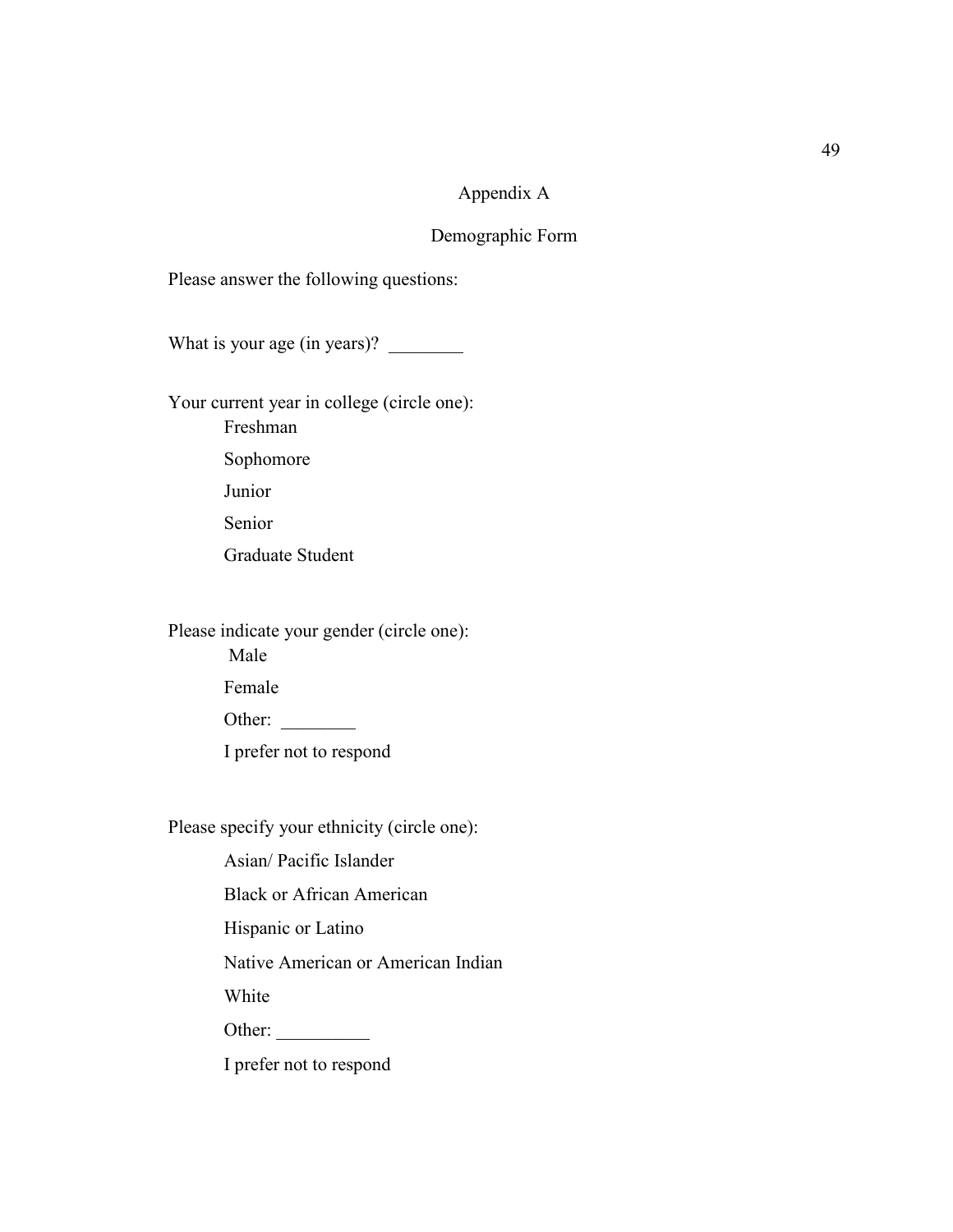For the following types of social media accounts, please answer each question for each type of account.

|             | Do you                 | Have you   |   |   | Have you      |
|-------------|------------------------|------------|---|---|---------------|
|             | have a                 | used this  |   |   | posted a      |
|             | social media           | account in |   |   | picture on    |
|             | account on             | the past 3 |   |   | this account  |
|             | the                    | months?    |   |   | in the past 3 |
|             | following<br>websites? |            |   |   | months?       |
| Facebook    | Y<br>N                 | Y          | N | Y | N             |
| Instagram   | Y<br>N                 | Y          | N | Y | $\mathbf N$   |
| Twitter     | Y<br>N                 | Y          | N | Y | $\mathbf N$   |
| Snapchat    | Y<br>N                 | Y          | N | Y | N             |
| <b>VSCO</b> | Y<br>N                 | Y          | N | Y | N             |

Please circle Y to indicate yes and N to indicate no.

Do you have other social media accounts? If so, please list and answer each question about each account.

| Other:<br>Please<br>specify |   |             |   | Have you<br>used this<br>account in<br>the past 3<br>months? |   | Have you<br>posted a<br>picture on<br>this account<br>in the past 3 |
|-----------------------------|---|-------------|---|--------------------------------------------------------------|---|---------------------------------------------------------------------|
|                             |   |             |   |                                                              |   | months?                                                             |
|                             | Y | N           | Y | N                                                            | Y | N                                                                   |
|                             | Y | $\mathbf N$ | Y | N                                                            | Y | N                                                                   |
|                             | Y | $\mathbf N$ | Y | N                                                            | Y | N                                                                   |
|                             | Y | $\mathbf N$ | Y | N                                                            | Y | N                                                                   |
|                             | Y | $\mathbf N$ | Y | N                                                            | Y | N                                                                   |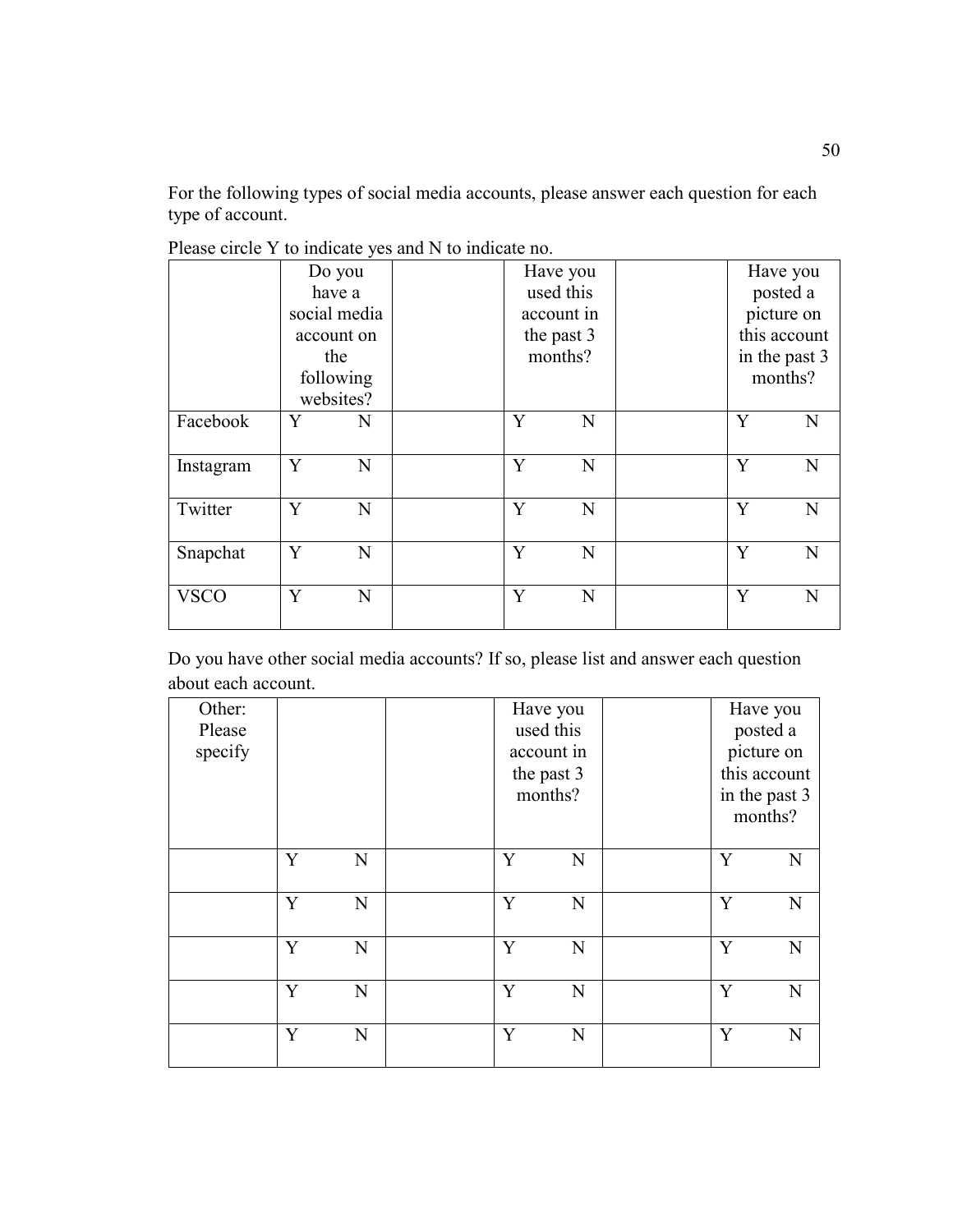## Appendix B

In this section are listed a number of body parts and functions. Please read each item and indicate how you feel about this part or function of your own body using the following scale. Place a check mark in the corresponding box. The scale ranges from *I have strong negative feelings* to *I have strong positive feelings*.

| <b>Item</b>     | I have:<br><b>Strong</b><br><b>Negative</b> | I have:<br><b>Moderate</b><br><b>Negative</b> | I have:<br><b>No Feeling</b><br><b>One Way or</b><br>the Other | I have:<br><b>Moderate</b><br><b>Positive</b> | I have:<br><b>Strong</b><br><b>Positive</b> |
|-----------------|---------------------------------------------|-----------------------------------------------|----------------------------------------------------------------|-----------------------------------------------|---------------------------------------------|
| 1. Body scent   | <b>Feelings</b>                             | <b>Feelings</b>                               |                                                                | <b>Feelings</b>                               | <b>Feelings</b>                             |
|                 |                                             |                                               |                                                                |                                               |                                             |
| 2. Appetite     |                                             |                                               |                                                                |                                               |                                             |
| 3. Nose         |                                             |                                               |                                                                |                                               |                                             |
| 4. Physical     |                                             |                                               |                                                                |                                               |                                             |
| stamina         |                                             |                                               |                                                                |                                               |                                             |
| 5. Reflexes     |                                             |                                               |                                                                |                                               |                                             |
| 6. Lips         |                                             |                                               |                                                                |                                               |                                             |
| 7. Muscular     |                                             |                                               |                                                                |                                               |                                             |
| strength        |                                             |                                               |                                                                |                                               |                                             |
| 8. Waist        |                                             |                                               |                                                                |                                               |                                             |
| 9. Energy level |                                             |                                               |                                                                |                                               |                                             |
| 10. Thighs      |                                             |                                               |                                                                |                                               |                                             |
| 11. Ears        |                                             |                                               |                                                                |                                               |                                             |
| 12. Biceps      |                                             |                                               |                                                                |                                               |                                             |
| 13. Chin        |                                             |                                               |                                                                |                                               |                                             |
| 14. Body build  |                                             |                                               |                                                                |                                               |                                             |
| 15. Physical    |                                             |                                               |                                                                |                                               |                                             |
| coordination    |                                             |                                               |                                                                |                                               |                                             |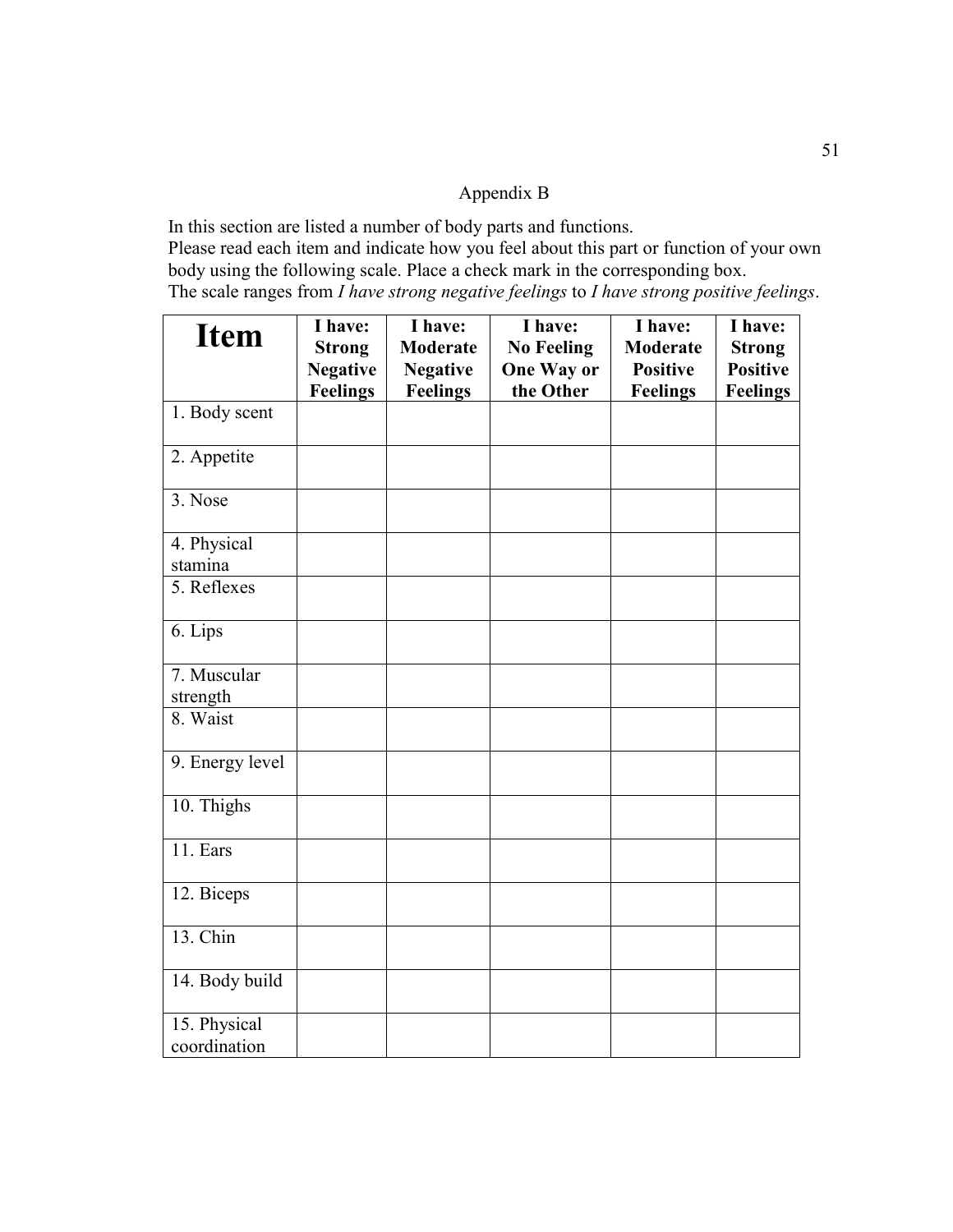| <b>Item</b>                             | I have:         | I have:         | I have:           | I have:         | I have:         |
|-----------------------------------------|-----------------|-----------------|-------------------|-----------------|-----------------|
|                                         | <b>Strong</b>   | <b>Moderate</b> | <b>No Feeling</b> | Moderate        | <b>Strong</b>   |
|                                         | <b>Negative</b> | <b>Negative</b> | <b>One Way or</b> | <b>Positive</b> | <b>Positive</b> |
|                                         | <b>Feelings</b> | <b>Feelings</b> | the Other         | <b>Feelings</b> | <b>Feelings</b> |
| 16. Buttocks                            |                 |                 |                   |                 |                 |
| 17. Agility                             |                 |                 |                   |                 |                 |
| 18. Width of                            |                 |                 |                   |                 |                 |
| shoulders                               |                 |                 |                   |                 |                 |
| $19.$ Arms                              |                 |                 |                   |                 |                 |
| 20. Chest or<br>breasts                 |                 |                 |                   |                 |                 |
|                                         |                 |                 |                   |                 |                 |
| $\overline{2}1$ . Appearance<br>of eyes |                 |                 |                   |                 |                 |
| 22. Cheeks/                             |                 |                 |                   |                 |                 |
| cheekbones                              |                 |                 |                   |                 |                 |
| 23. Hips                                |                 |                 |                   |                 |                 |
| 24. Legs                                |                 |                 |                   |                 |                 |
| 25. Figure or                           |                 |                 |                   |                 |                 |
| physique                                |                 |                 |                   |                 |                 |
| 26. Sex drive                           |                 |                 |                   |                 |                 |
| 27. Feet                                |                 |                 |                   |                 |                 |
| 28. Sex organs                          |                 |                 |                   |                 |                 |
| 29. Appearance<br>of stomach            |                 |                 |                   |                 |                 |
| 30. Health                              |                 |                 |                   |                 |                 |
|                                         |                 |                 |                   |                 |                 |
| 31. Sex activities                      |                 |                 |                   |                 |                 |
| 32. Body hair                           |                 |                 |                   |                 |                 |
| 33. Physical<br>condition               |                 |                 |                   |                 |                 |
| 34. Face                                |                 |                 |                   |                 |                 |
|                                         |                 |                 |                   |                 |                 |
| 35. Weight                              |                 |                 |                   |                 |                 |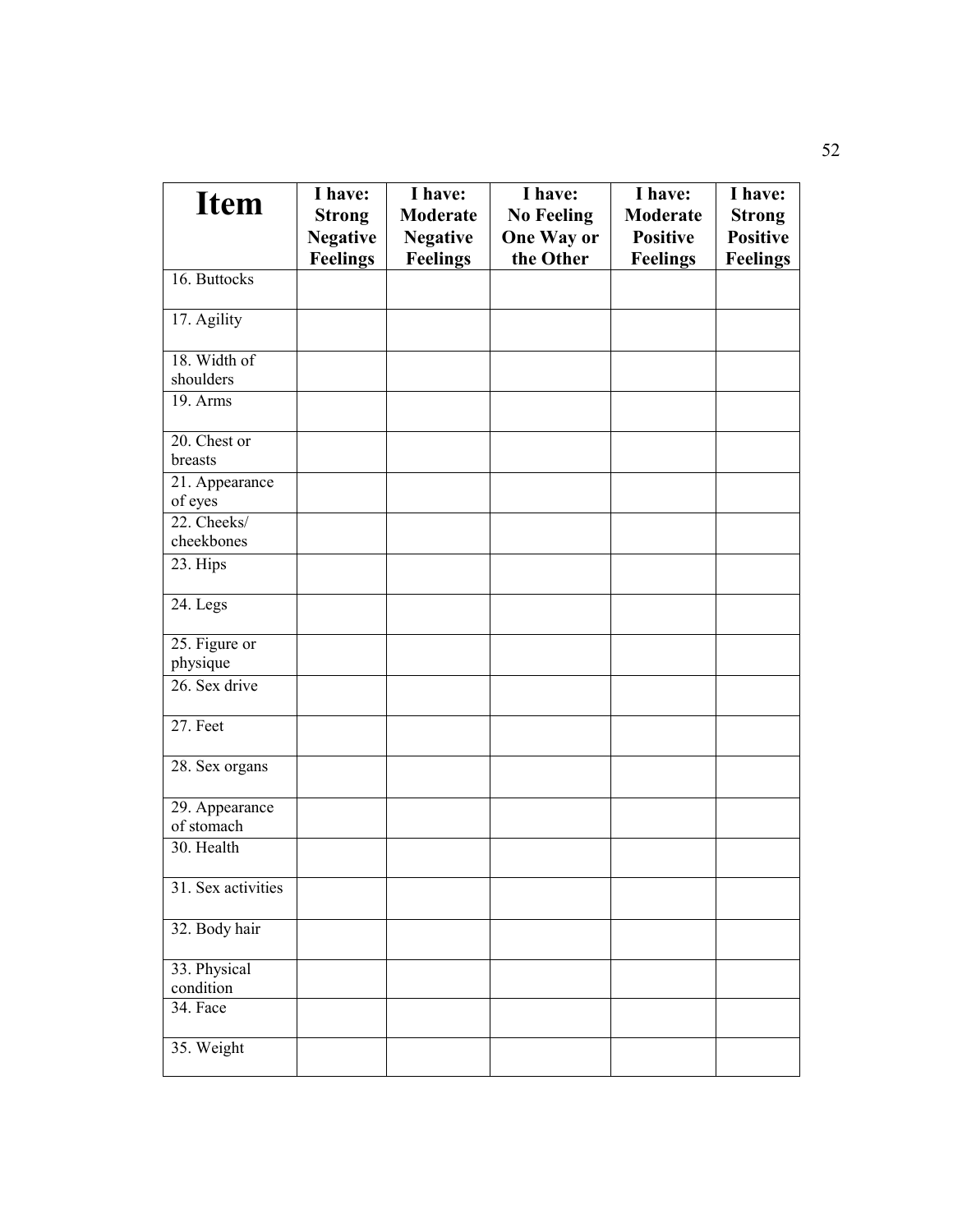# Appendix C

Below is a list of statements dealing with your general feelings about yourself. If you strongly agree, circle SA. If you agree with the statement, circle A. If you disagree, circle D. If you strongly disagree, circle SD.

| On the whole, I am<br>satisfied with myself.                                     | <b>SA</b> | A            | D | <b>SD</b> |
|----------------------------------------------------------------------------------|-----------|--------------|---|-----------|
| At times, I think I am no<br>good at all.                                        | <b>SA</b> | $\mathsf{A}$ | D | <b>SD</b> |
| I feel that I have a<br>number of good<br>qualities.                             | <b>SA</b> | $\mathsf{A}$ | D | <b>SD</b> |
| I am able to do things as<br>well as most other<br>people.                       | <b>SA</b> | $\mathsf{A}$ | D | <b>SD</b> |
| I feel I do not have much<br>to be proud of.                                     | <b>SA</b> | $\mathsf{A}$ | D | <b>SD</b> |
| I certainly feel useless at<br>times.                                            | <b>SA</b> | $\mathsf{A}$ | D | <b>SD</b> |
| I feel that I'm a person of<br>worth, at least on an<br>equal plane with others. | <b>SA</b> | $\mathsf{A}$ | D | <b>SD</b> |
| I wish I could have more<br>respect for myself.                                  | <b>SA</b> | $\mathsf{A}$ | D | <b>SD</b> |
| All in all, I am inclined<br>to feel that I am a failure.                        | <b>SA</b> | $\mathsf{A}$ | D | <b>SD</b> |
| I take a positive attitude<br>toward myself.                                     | <b>SA</b> | $\mathsf{A}$ | D | <b>SD</b> |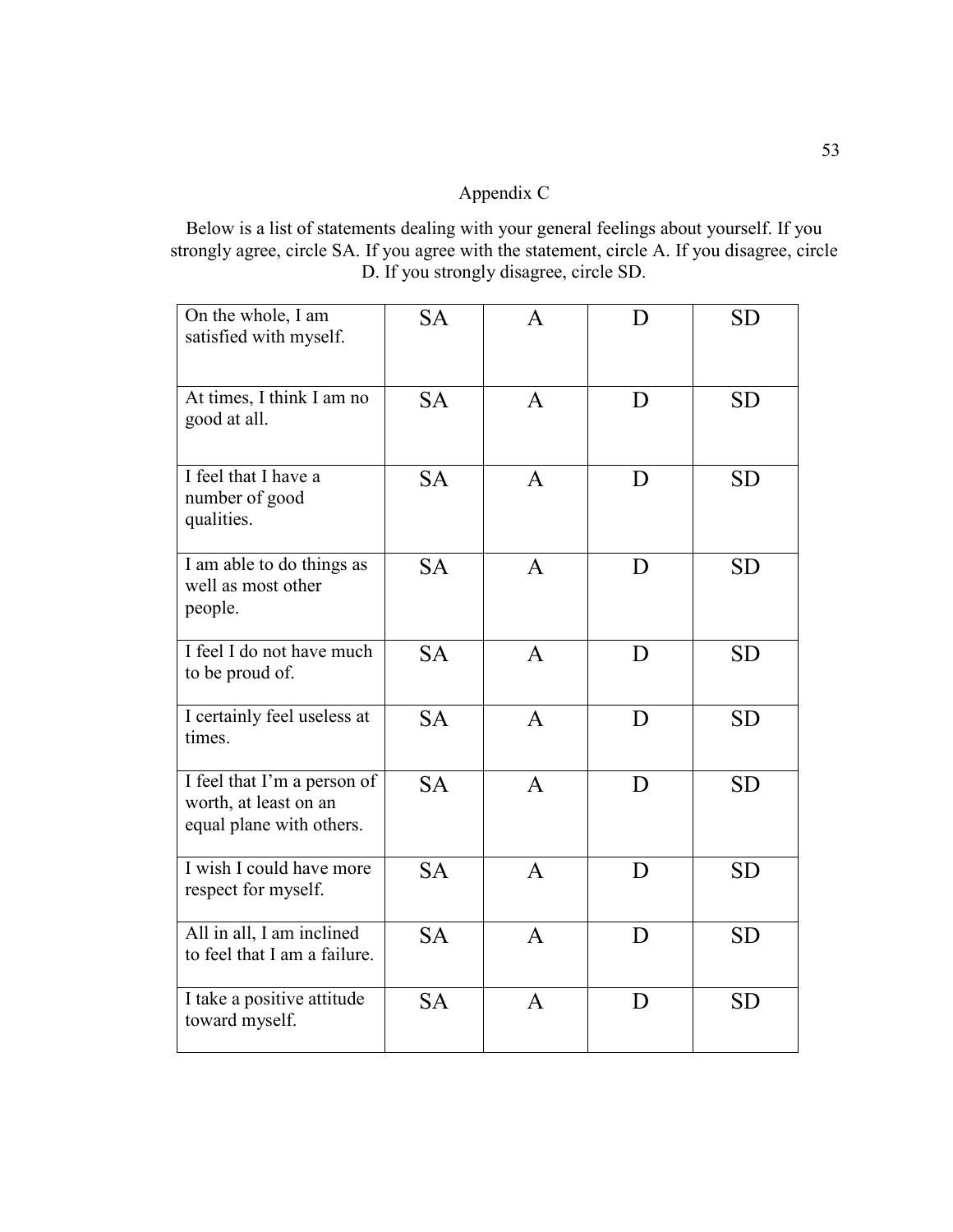### Appendix D

This inventory consists of a number of pairs of statements with which you may or may not identify. Look at the two statements per each question and identify which is closer to your own feelings about yourself. For example, on number 12, if you identify more with "liking to have authority over people" than with "not minding following orders," then you would choose option A.

You may identify with both A and B. In this case you should choose the statement which seems closer to yourself. Or, if you do not identify with either statement, select the one which is least objectionable or remote. In other words, read each pair of statements and **then choose the one that is closer to your own feelings**. **Indicate your answer by circling the letter (A or B).** Please do not skip any items.

- 1. A. I have a natural talent for influencing people. B. I am not good at influencing people.
- 2. A. Modesty doesn't become me.
	- B. I am essentially a modest person.
- 3. A. I would do almost anything on a dare. B. I tend to be a fairly cautious person.
- 4. A. When people compliment me I sometimes get embarrassed. B. I know that I am good because everybody keeps telling me so.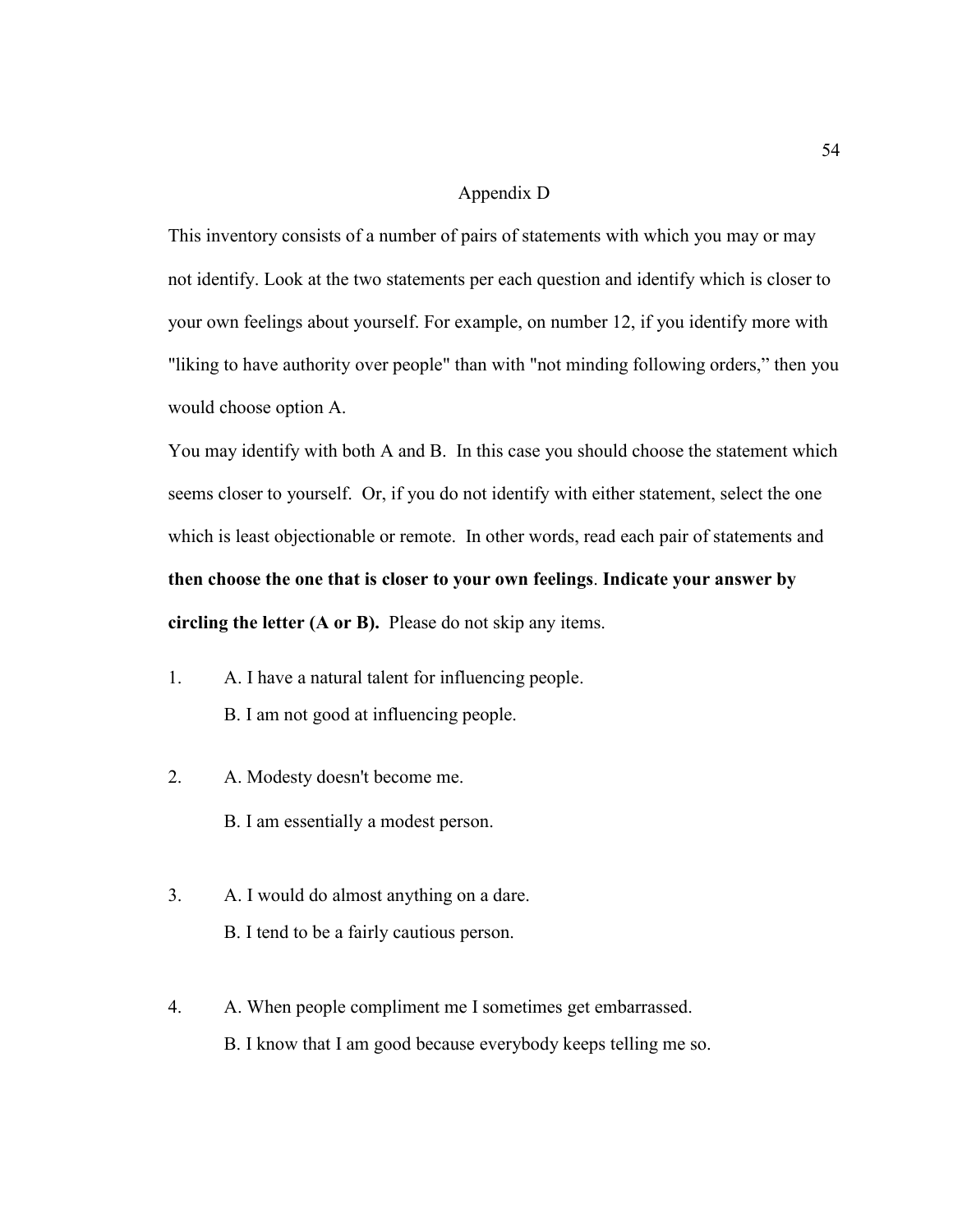- 5. A. The thought of ruling the world frightens the hell out of me. B. If I ruled the world it would be a better place.
- 6. A. I can usually talk my way out of anything. B. I try to accept the consequences of my behavior.
- 7. A. I prefer to blend in with the crowd. B. I like to be the center of attention.
- 8. A. I will be a success.

B. I am not too concerned about success.

- 9. A. I am no better or worse than most people. B. I think I am a special person.
- 10. A. I am not sure if I would make a good leader. B. I see myself as a good leader.
- 11. A. I am assertive. B. I wish I were more assertive.
- 12. A. I like to have authority over other people. B. I don't mind following orders.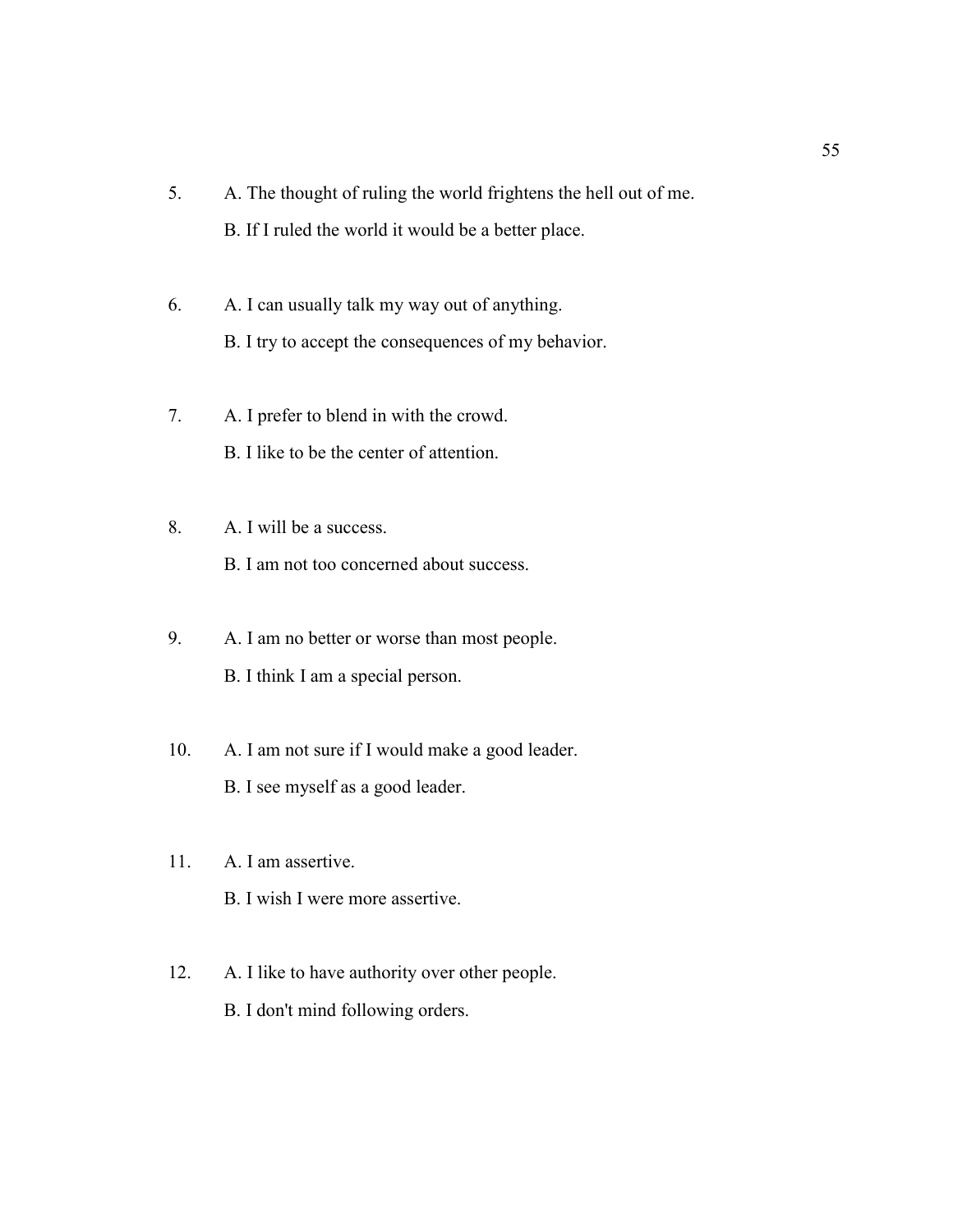- 13. A. I find it easy to manipulate people. B. I don't like it when I find myself manipulating people.
- 14. A. I insist upon getting the respect that is due me. B. I usually get the respect that I deserve.
- 15. A. I don't particularly like to show off my body. B. I like to show off my body.
- 16. A. I can read people like a book. B. People are sometimes hard to understand.
- 17. A. If I feel competent I am willing to take responsibility for making decisions. B. I like to take responsibility for making decisions.
- 18. A. I just want to be reasonably happy. B. I want to amount to something in the eyes of the world.
- 19. A. My body is nothing special. B. I like to look at my body.
- 20. A. I try not to be a show off. B. I will usually show off if I get the chance.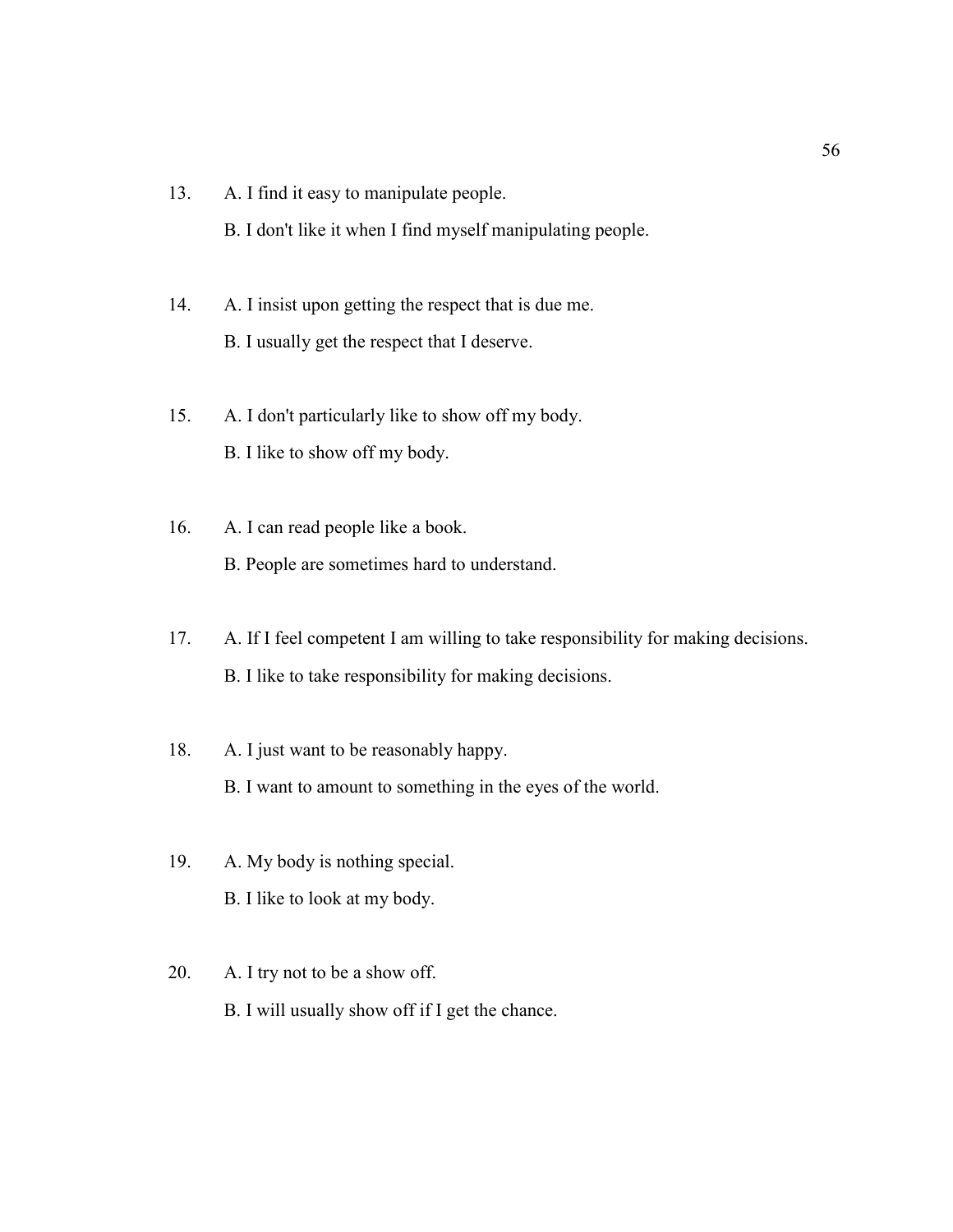- 21. A. I always know what I am doing.
	- B. Sometimes I am not sure of what I am doing.
- 22. A. I sometimes depend on people to get things done. B. I rarely depend on anyone else to get things done.
- 23. A. Sometimes I tell good stories. B. Everybody likes to hear my stories.
- 24. A. I expect a great deal from other people. B. I like to do things for other people.
- 25. A. I will never be satisfied until I get all that I deserve. B. I take my satisfactions as they come.
- 26. A. Compliments embarrass me. B. I like to be complimented.
- 27. A. I have a strong will to power. B. Power for its own sake doesn't interest me.
- 28. A. I don't care about new fads and fashions. B. I like to start new fads and fashions.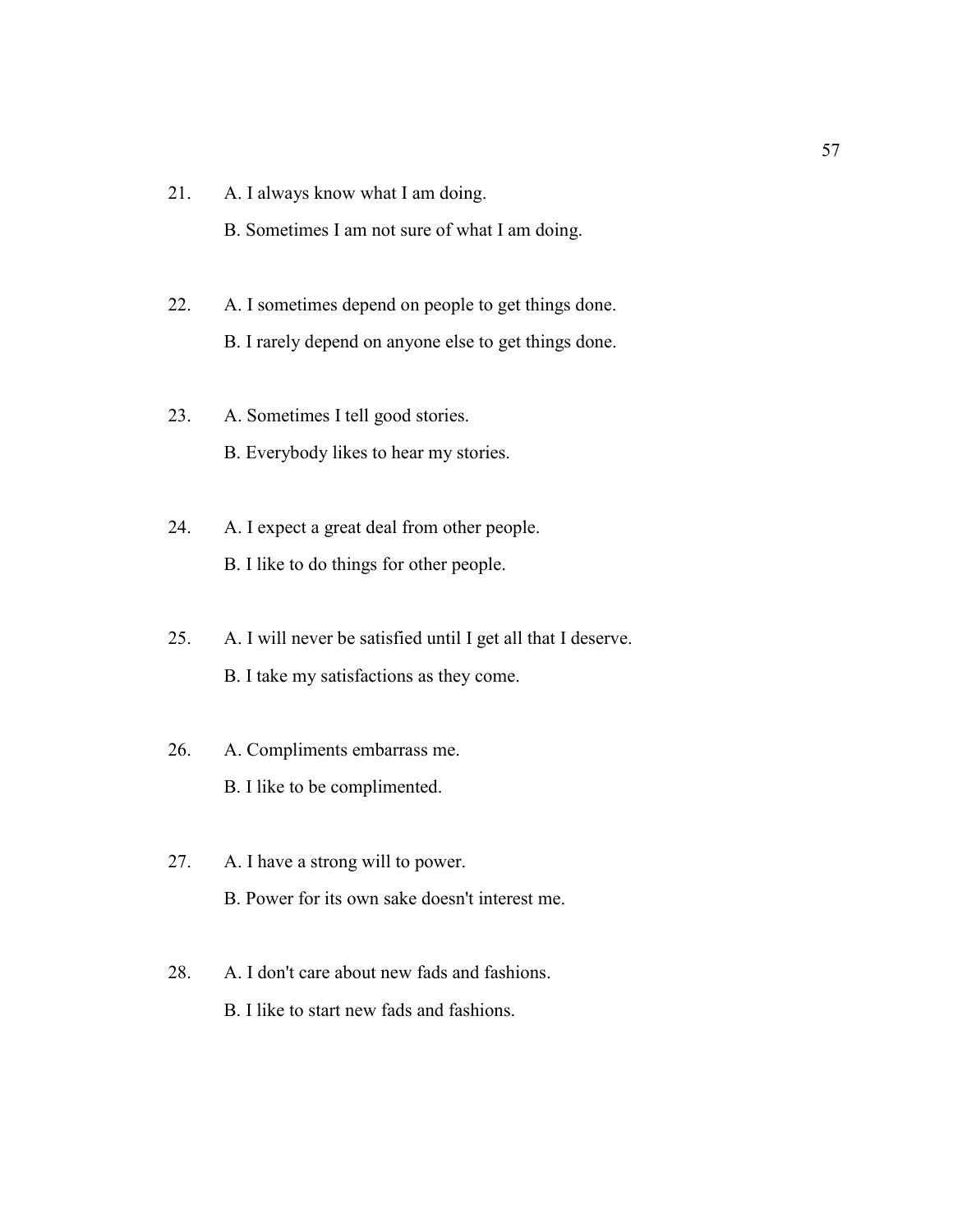29. A. I like to look at myself in the mirror.

B. I am not particularly interested in looking at myself in the mirror.

- 30. A. I really like to be the center of attention. B. It makes me uncomfortable to be the center of attention.
- 31. A. I can live my life in any way I want to. B. People can't always live their lives in terms of what they want.
- 32. A. Being an authority doesn't mean that much to me. B. People always seem to recognize my authority.
- 33. A. I would prefer to be a leader. B. It makes little difference to me whether I am a leader or not.
- 34. A. I am going to be a great person. B. I hope I am going to be successful.
- 35. A. People sometimes believe what I tell them. B. I can make anybody believe anything I want them to.

### 36. A. I am a born leader.

B. Leadership is a quality that takes a long time to develop.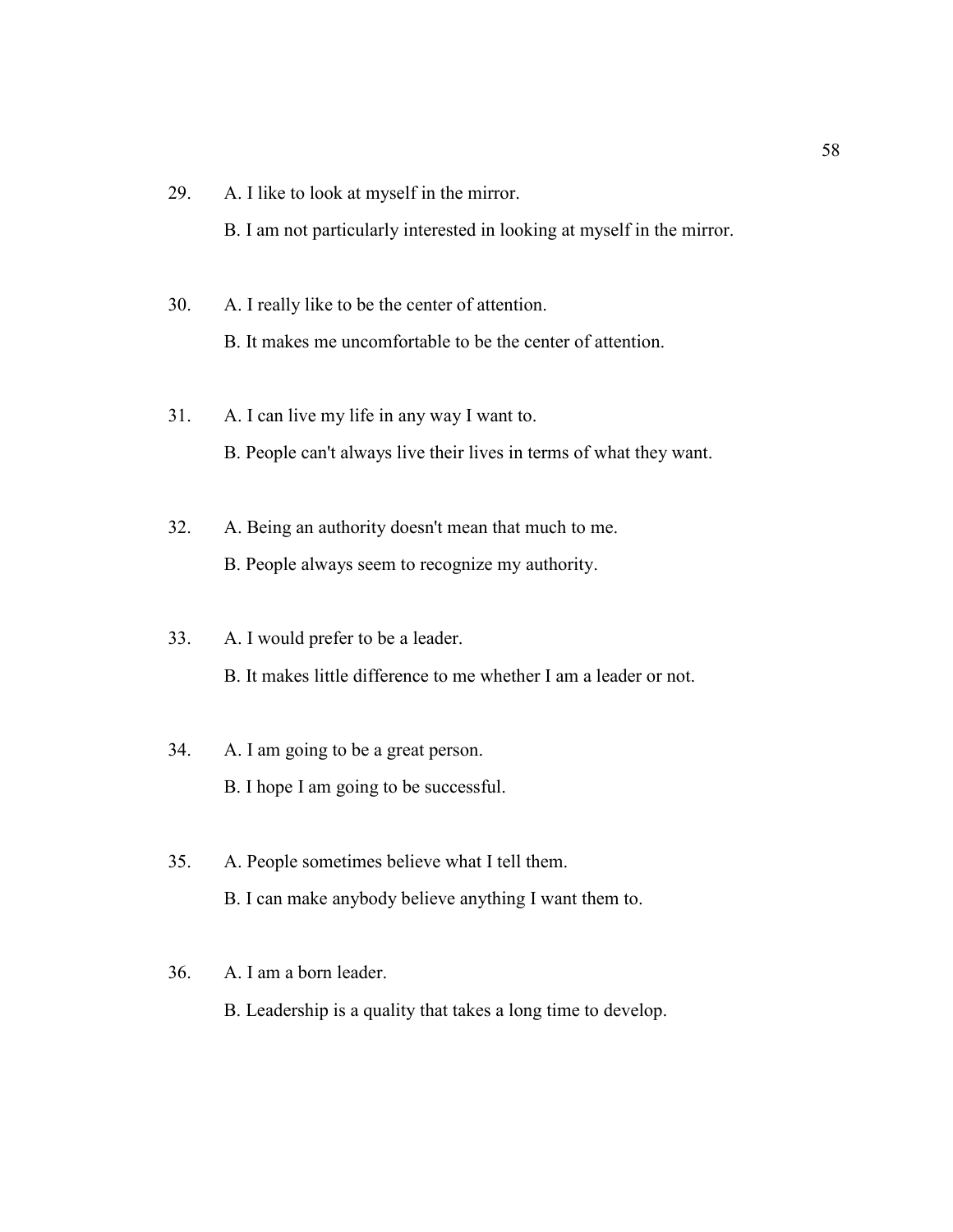- 37. A. I wish somebody would someday write my biography. B. I don't like people to pry into my life for any reason.
- 38. A. I get upset when people don't notice how I look when I go out in public. B. I don't mind blending into the crowd when I go out in public.
- 39. A. I am more capable than other people. B. There is a lot that I can learn from other people.
- 40. A. I am much like everybody else.
	- B. I am an extraordinary person.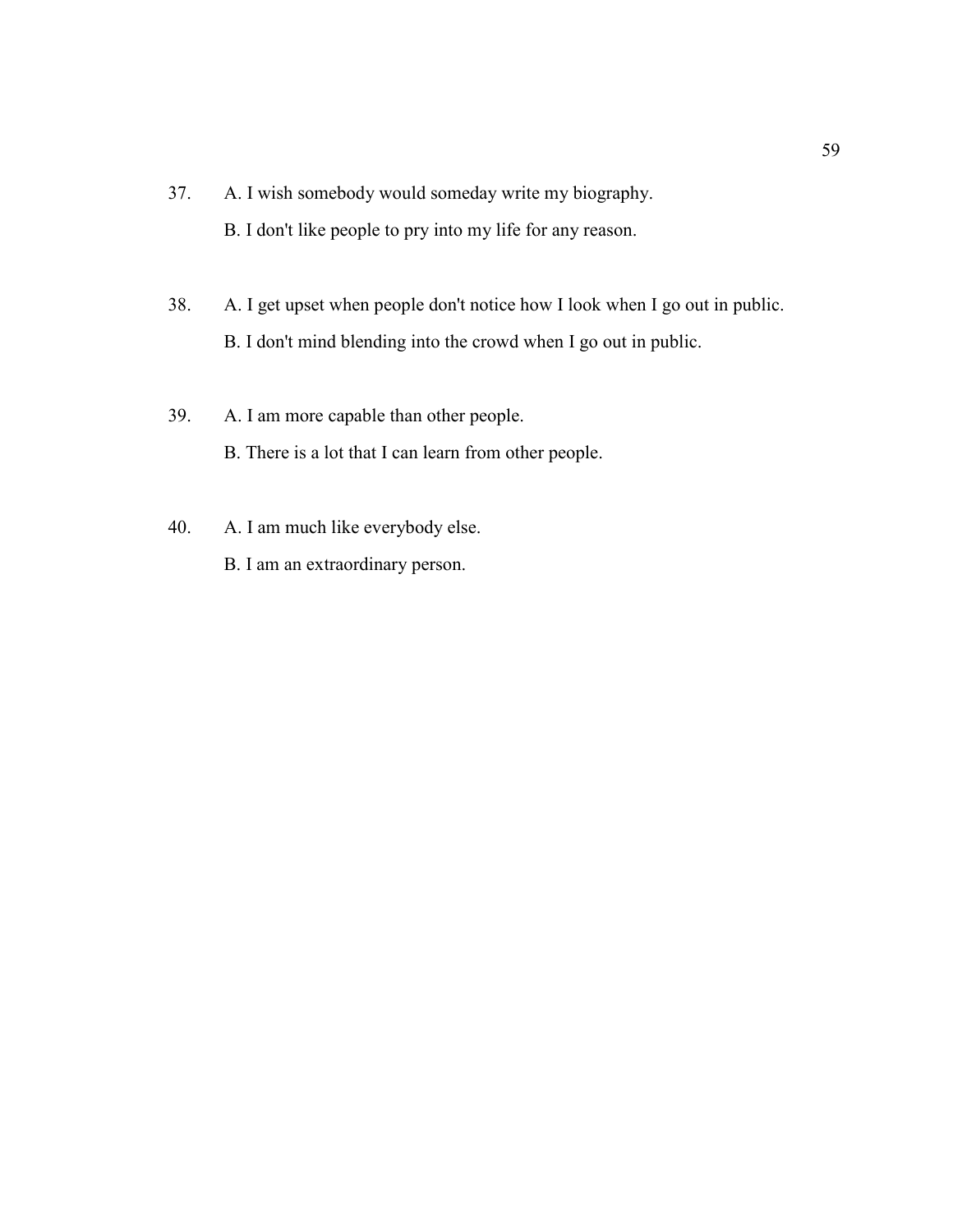### Appendix E

## Overall Editing Behavior Questionnaire

I want you to answer some general questions about any of the photos on any of your social media accounts (not just the ones being looked at in this study). Please circle the number that best corresponds with the following questions.

### **\*Editing for this study refers to changing a photo in any way from its original form. This includes adding a filter, brightening, changing the color/ contrast/ saturation, cropping, highlighting, and/or sharpening a photo.**

| How often do<br>you edit your<br>photos before<br>posting them<br>online?                                  | <b>Never</b><br>1 | Seldom<br>$\mathbf 2$ | <b>Sometimes</b><br>3   | <b>Very</b><br>often<br>4 | <b>Always</b><br>5 |
|------------------------------------------------------------------------------------------------------------|-------------------|-----------------------|-------------------------|---------------------------|--------------------|
| When you edit<br>your photos,<br>How<br>frequently do<br>you use the<br>following<br>apps to edit<br>them? |                   |                       |                         |                           |                    |
| Perfect365                                                                                                 | $\mathbf{1}$      | $\overline{2}$        | $\overline{\mathbf{3}}$ | $\overline{\mathbf{4}}$   | 5                  |
| FaceTune<br>(1/2)                                                                                          | $\mathbf{1}$      | $\overline{2}$        | $\overline{\mathbf{3}}$ | $\overline{\mathbf{4}}$   | 5                  |
| <b>VSCO</b>                                                                                                | $\mathbf{1}$      | $\overline{2}$        | $\overline{\mathbf{3}}$ | $\overline{\mathbf{4}}$   | 5                  |
| Afterlight                                                                                                 | $\mathbf{1}$      | $\overline{2}$        | $\overline{\mathbf{3}}$ | $\overline{\mathbf{4}}$   | 5                  |
| AirBrush                                                                                                   | $\mathbf{1}$      | $\overline{2}$        | $\overline{\mathbf{3}}$ | $\overline{\mathbf{4}}$   | 5                  |
| Photo Wonder                                                                                               | $\mathbf{1}$      | $\overline{2}$        | $\overline{\mathbf{3}}$ | $\overline{\mathbf{4}}$   | 5                  |
| PicsArt                                                                                                    | $\mathbf{1}$      | $\overline{2}$        | $\overline{\mathbf{3}}$ | $\overline{\mathbf{4}}$   | 5                  |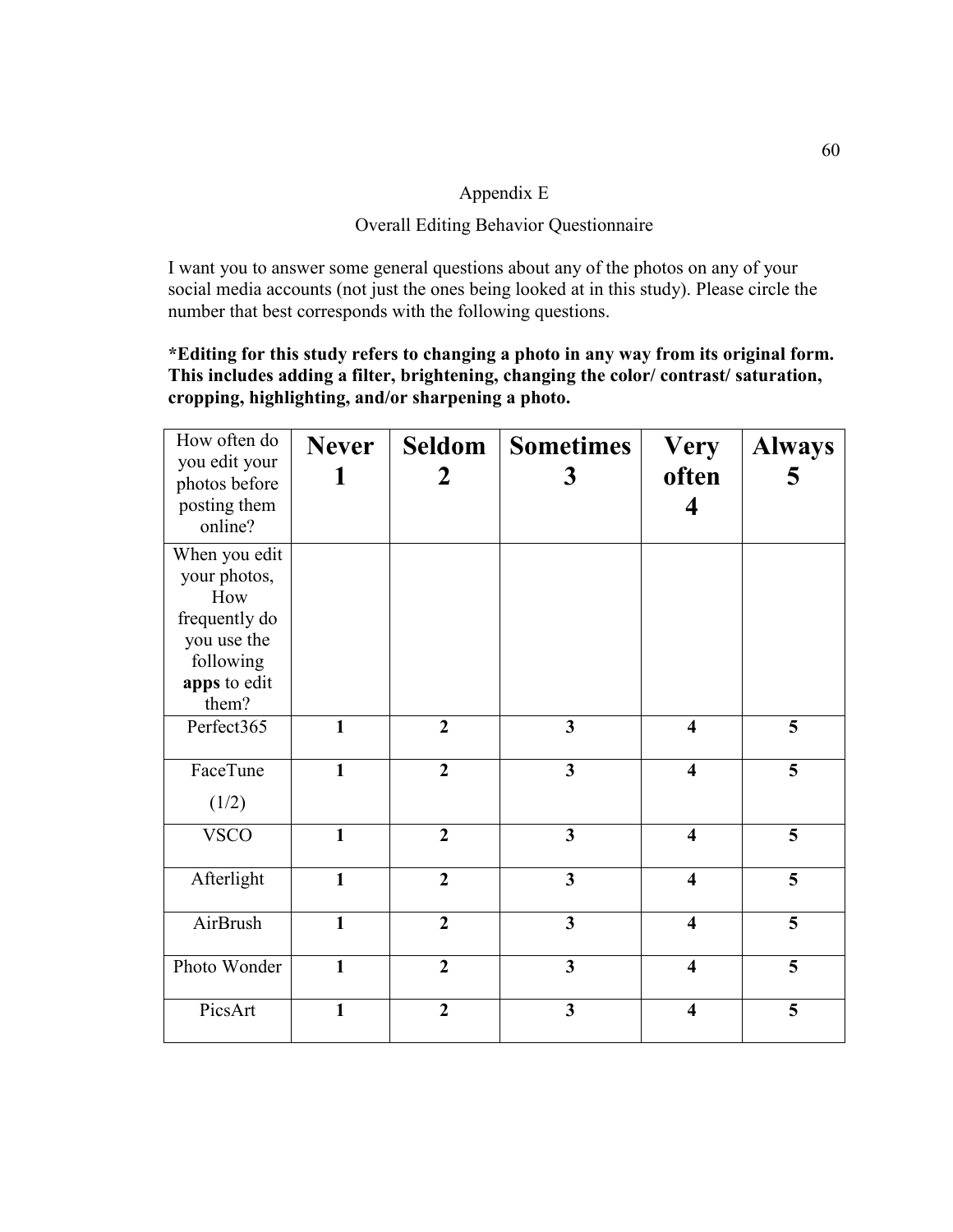| MakeupPlus                                   |   | $\overline{2}$ | 3                       | $\overline{\mathbf{4}}$ | 5 |
|----------------------------------------------|---|----------------|-------------------------|-------------------------|---|
| Pitu                                         |   | $\overline{2}$ | 3                       | $\overline{\mathbf{4}}$ | 5 |
| Other (please<br>write all that<br>you use): |   |                |                         |                         |   |
|                                              | 1 | $\overline{2}$ | 3                       | $\overline{\mathbf{4}}$ | 5 |
|                                              | 1 | $\overline{2}$ | $\mathbf{3}$            | $\overline{\mathbf{4}}$ | 5 |
|                                              | 1 | $\overline{2}$ | $\overline{\mathbf{3}}$ | $\overline{\mathbf{4}}$ | 5 |
|                                              | 1 | $\overline{2}$ | 3                       | $\overline{\mathbf{4}}$ | 5 |
|                                              | 1 | $\overline{2}$ | $\overline{\mathbf{3}}$ | $\overline{\mathbf{4}}$ | 5 |

| When you edit<br>a photo:                               | <b>Never</b> | Seldom         | <b>Sometimes</b> | <b>Very</b><br>often    | <b>Always</b> |
|---------------------------------------------------------|--------------|----------------|------------------|-------------------------|---------------|
| How often do<br>you edit your<br>face? (overall)        | 1            | $\overline{2}$ | 3                | $\boldsymbol{4}$        | 5             |
| How often do<br>you edit your<br>eyes?                  | 1            | $\overline{2}$ | 3                | $\overline{\mathbf{4}}$ | 5             |
| How often do<br>you edit your<br>cheeks/<br>cheekbones? | $\mathbf{1}$ | $\overline{2}$ | 3                | $\overline{\mathbf{4}}$ | 5             |
| How often do<br>you edit your<br>lips?                  | $\mathbf{1}$ | $\overline{2}$ | 3                | $\overline{\mathbf{4}}$ | 5             |
| How often do<br>you edit your<br>chin?                  | 1            | $\overline{2}$ | 3                | $\overline{\mathbf{4}}$ | 5             |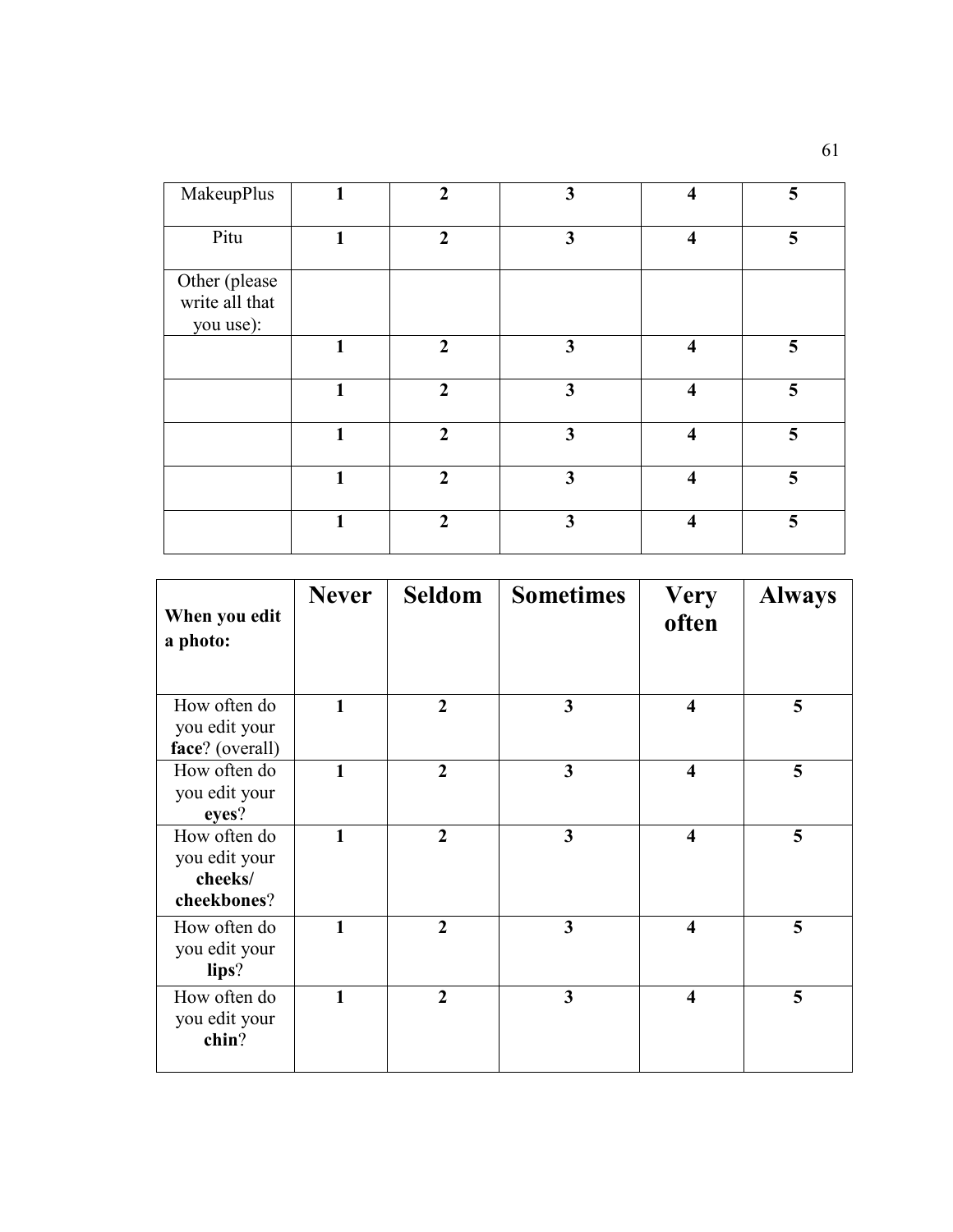| When you edit<br>a photo:                                      | <b>Never</b> | <b>Seldom</b>    | <b>Sometimes</b>        | <b>Very</b><br>often    | <b>Always</b> |
|----------------------------------------------------------------|--------------|------------------|-------------------------|-------------------------|---------------|
| How often do<br>you edit your<br>ears?                         | $\mathbf{1}$ | $\boldsymbol{2}$ | $\mathbf{3}$            | $\overline{\mathbf{4}}$ | 5             |
| How often do<br>you edit your<br>shoulders?<br>(width)         | $\mathbf{1}$ | $\overline{2}$   | $\overline{\mathbf{3}}$ | $\overline{\mathbf{4}}$ | 5             |
| How often do<br>you edit your<br>chest or<br>breasts?          | 1            | $\boldsymbol{2}$ | $\mathbf{3}$            | $\overline{\mathbf{4}}$ | 5             |
| How often do<br>you edit your<br>biceps?                       | $\mathbf{1}$ | $\overline{2}$   | $\mathbf{3}$            | $\overline{\mathbf{4}}$ | 5             |
| How often do<br>you edit your<br>arms? (overall)               | $\mathbf{1}$ | $\boldsymbol{2}$ | $\mathbf{3}$            | $\overline{\mathbf{4}}$ | 5             |
| How often do<br>you edit the<br>appearance of<br>your stomach? | $\mathbf{1}$ | $\overline{2}$   | $\overline{\mathbf{3}}$ | $\overline{\mathbf{4}}$ | 5             |
| How often do<br>you edit your<br>waist?                        | $\mathbf{1}$ | $\boldsymbol{2}$ | $\overline{\mathbf{3}}$ | $\overline{\mathbf{4}}$ | 5             |
| How often do<br>you edit your<br>buttocks?                     | $\mathbf{1}$ | $\boldsymbol{2}$ | $\mathbf{3}$            | $\overline{\mathbf{4}}$ | 5             |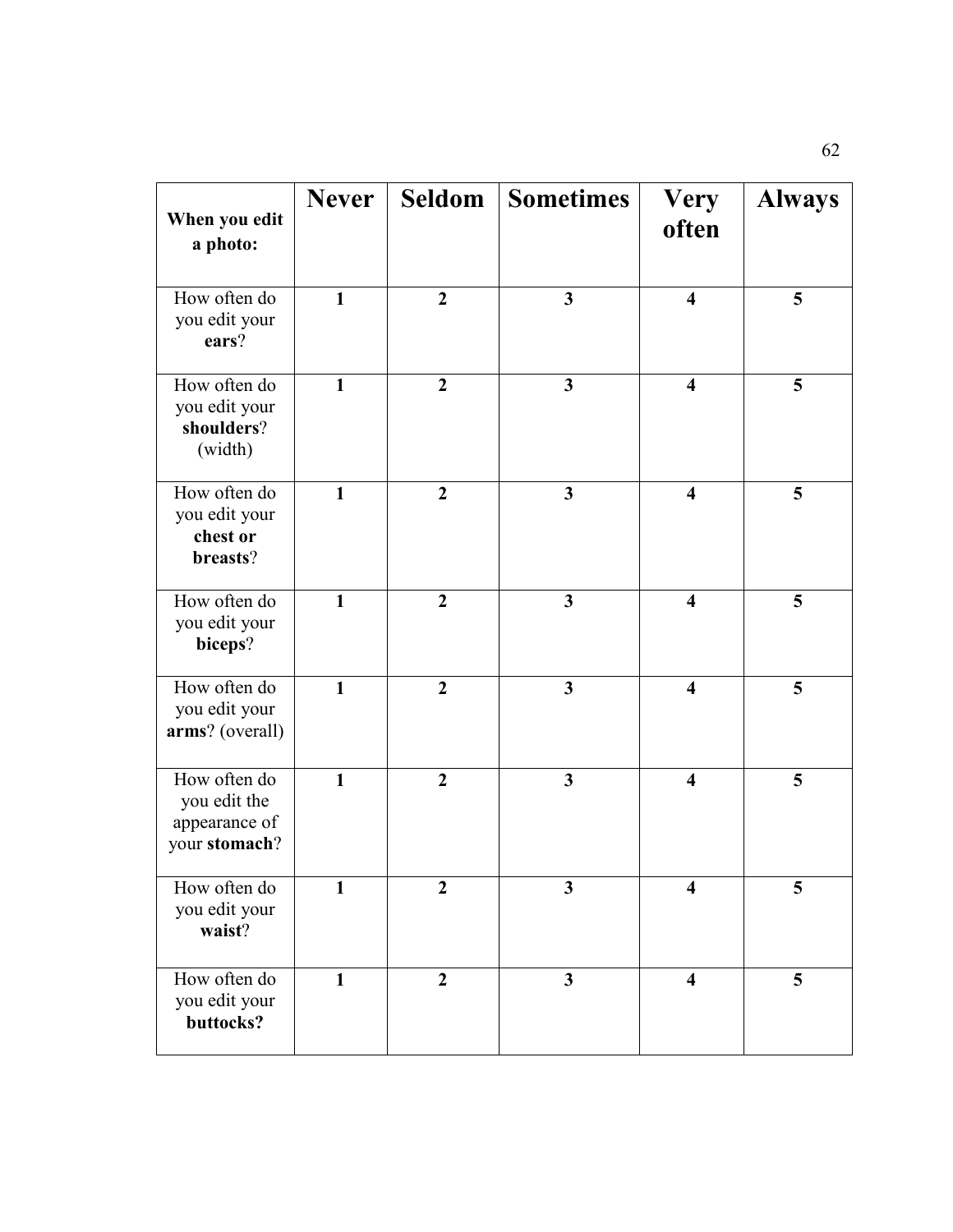| When you edit<br>a photo:                                 | <b>Never</b> |                | <b>Seldom</b> Sometimes | <b>Very</b><br>often    | <b>Always</b> |
|-----------------------------------------------------------|--------------|----------------|-------------------------|-------------------------|---------------|
| How often do<br>you edit your<br>thighs?                  | 1            | $\overline{2}$ | $\overline{\mathbf{3}}$ | $\overline{\mathbf{4}}$ | 5             |
| How often do<br>you edit your<br>legs? (overall)          | $\mathbf{1}$ | $\overline{2}$ | $\overline{\mathbf{3}}$ | $\overline{\mathbf{4}}$ | 5             |
| How often do<br>you edit your<br>feet?                    | $\mathbf{1}$ | $\overline{2}$ | 3                       | $\overline{\mathbf{4}}$ | 5             |
| How often do<br>you edit your<br>overall<br>build/figure? | 1            | $\overline{2}$ | 3                       | $\overline{\mathbf{4}}$ | 5             |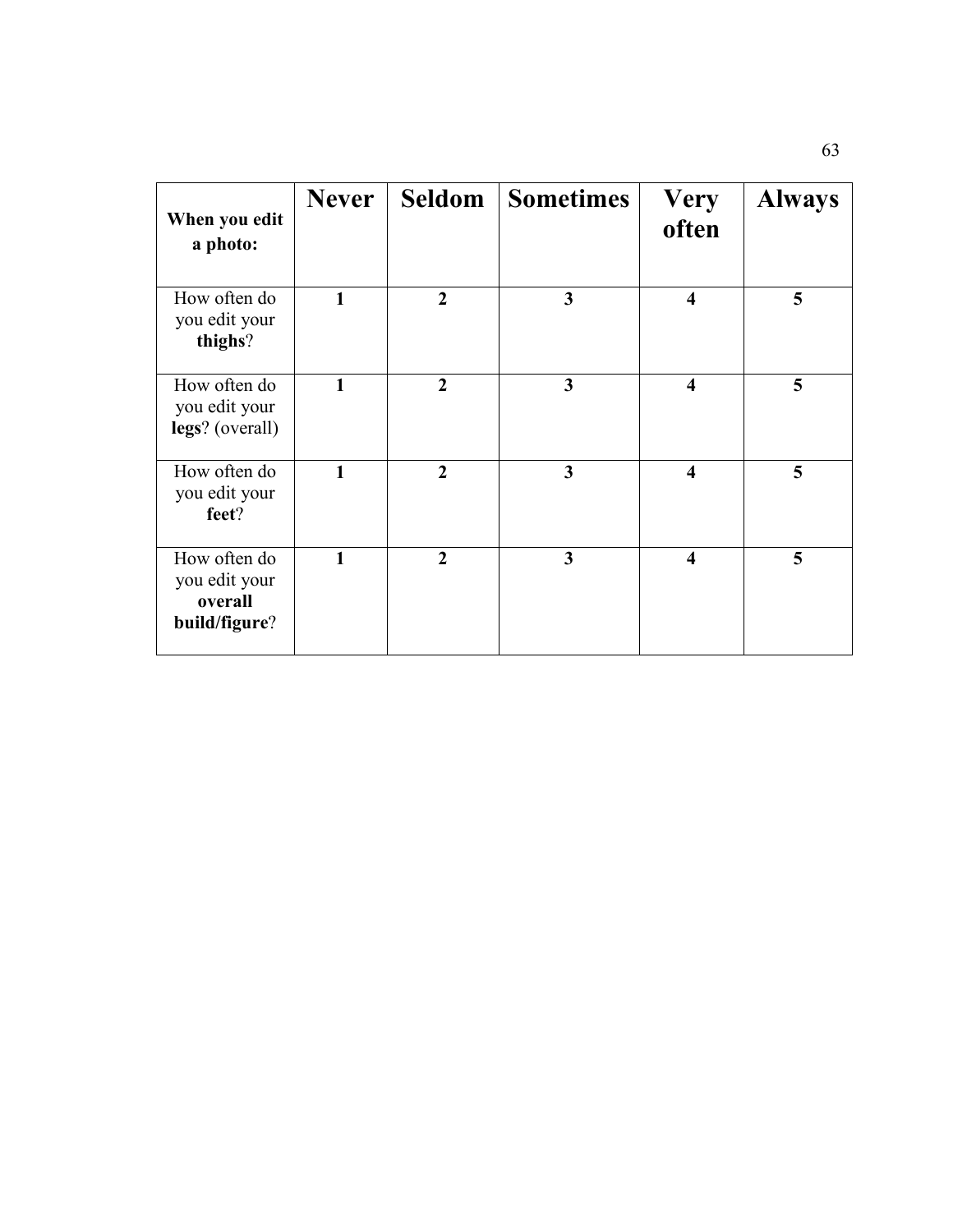# Appendix F

### Photo Manipulations Questionnaire

Please log onto your Instagram and pull up the three most recent photos you have uploaded. The photos must include humans (yourself or others).

| Number of likes received:                 |  |  |  |  |
|-------------------------------------------|--|--|--|--|
| What app(s) you used to edit:             |  |  |  |  |
| Approximate amount of time spent editing: |  |  |  |  |

## For **photo number 1** please report**:**

Please put a check mark by the types of manipulations you have done to this

| Added<br>make-up                                 | Whitened<br>teeth                                    | Changed eye<br>color                      | Changed hair<br>(in any way)                               |
|--------------------------------------------------|------------------------------------------------------|-------------------------------------------|------------------------------------------------------------|
| Erased/<br>removed<br>double<br>$\text{chin}(s)$ | Used<br>methods to<br>thin face/<br>define<br>jaw(s) | Used methods<br>to thicken<br>face(s)     | Changed the<br>structure of<br>your (or<br>others) face(s) |
| Changed<br>the<br>size/shape<br>of $nose(s)$     | Enhanced<br>size of lips                             | Decreased size<br>of lips                 | Removed/<br>blurred<br>blemishes;<br>corrected skin        |
| Enhanced<br>size of<br><b>breasts</b>            | Decreased<br>size of<br><b>breasts</b>               | Made arms<br>look skinnier/<br>more toned | Made arms<br>look thicker                                  |
| Made torso<br>look<br>thicker                    | Made torso<br>look thinner                           | Erased fat on<br>stomach                  | Added abs to<br>stomach                                    |
| Enhanced<br>size of hips                         | Made hips<br>look smaller                            | <b>Enhanced</b> size<br>of buttocks       | Made buttocks<br>look smaller                              |
| Made<br>thighs look<br>thicker                   | Made thighs<br>look thinner                          | Made legs<br>look more<br>toned overall   | Cropped body<br>parts out of<br>photo                      |

# photo: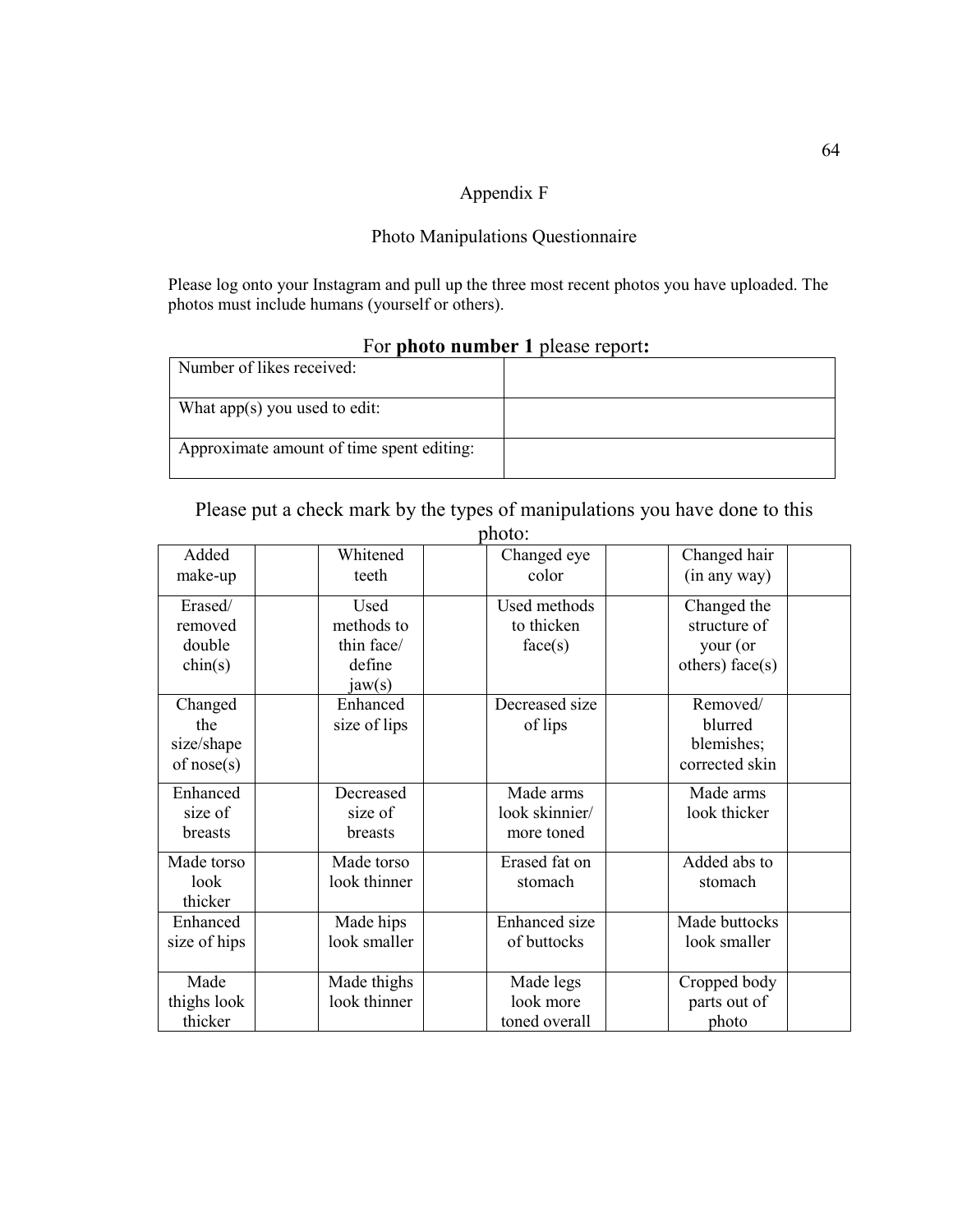# For **photo number 2** please report**:**

| Number of likes received:                 |  |
|-------------------------------------------|--|
| What app(s) you used to edit:             |  |
| Approximate amount of time spent editing: |  |

|                  |              | photo:            |              |  |
|------------------|--------------|-------------------|--------------|--|
| Added            | Whitened     | Changed           | Changed      |  |
| make-up          | teeth        | eye color         | hair (in any |  |
|                  |              |                   | way)         |  |
|                  |              |                   |              |  |
| Erased/          | Used         | Used              | Changed the  |  |
| removed          | methods      | methods to        | structure of |  |
| double           | to thin      | thicken           | your (or     |  |
| $\text{chin}(s)$ | face/        | face(s)           | others)      |  |
|                  | define       |                   | face(s)      |  |
|                  | jaw(s)       |                   |              |  |
| Changed          | Enhanced     | Decreased         | Removed/     |  |
| the              | size of lips | size of lips      | blurred      |  |
| size/shape       |              |                   | blemishes;   |  |
| of nose(s)       |              |                   | corrected    |  |
|                  |              |                   | skin         |  |
|                  |              |                   |              |  |
| Enhanced         | Decreased    | Made arms         | Made arms    |  |
| size of          | size of      | look              | look thicker |  |
| breasts          | breasts      | skinnier/         |              |  |
|                  |              | more toned        |              |  |
|                  |              |                   |              |  |
| Made             | Made         | <b>Erased</b> fat | Added abs    |  |
| torso look       | torso look   | on stomach        | to stomach   |  |
| thicker          | thinner      |                   |              |  |
|                  |              |                   |              |  |
| Enhanced         | Made hips    | Enhanced          | Made         |  |
| size of          | look         | size of           | buttocks     |  |
| hips             | smaller      | buttocks          | look smaller |  |
|                  |              |                   |              |  |
| Made             | Made         | Made legs         | Cropped      |  |
| thighs           | thighs       | look more         | body parts   |  |
| look             | look         | toned             | out of photo |  |
| thicker          | thinner      | overall           |              |  |

Please put a check mark by the types of manipulations you have done to this photo: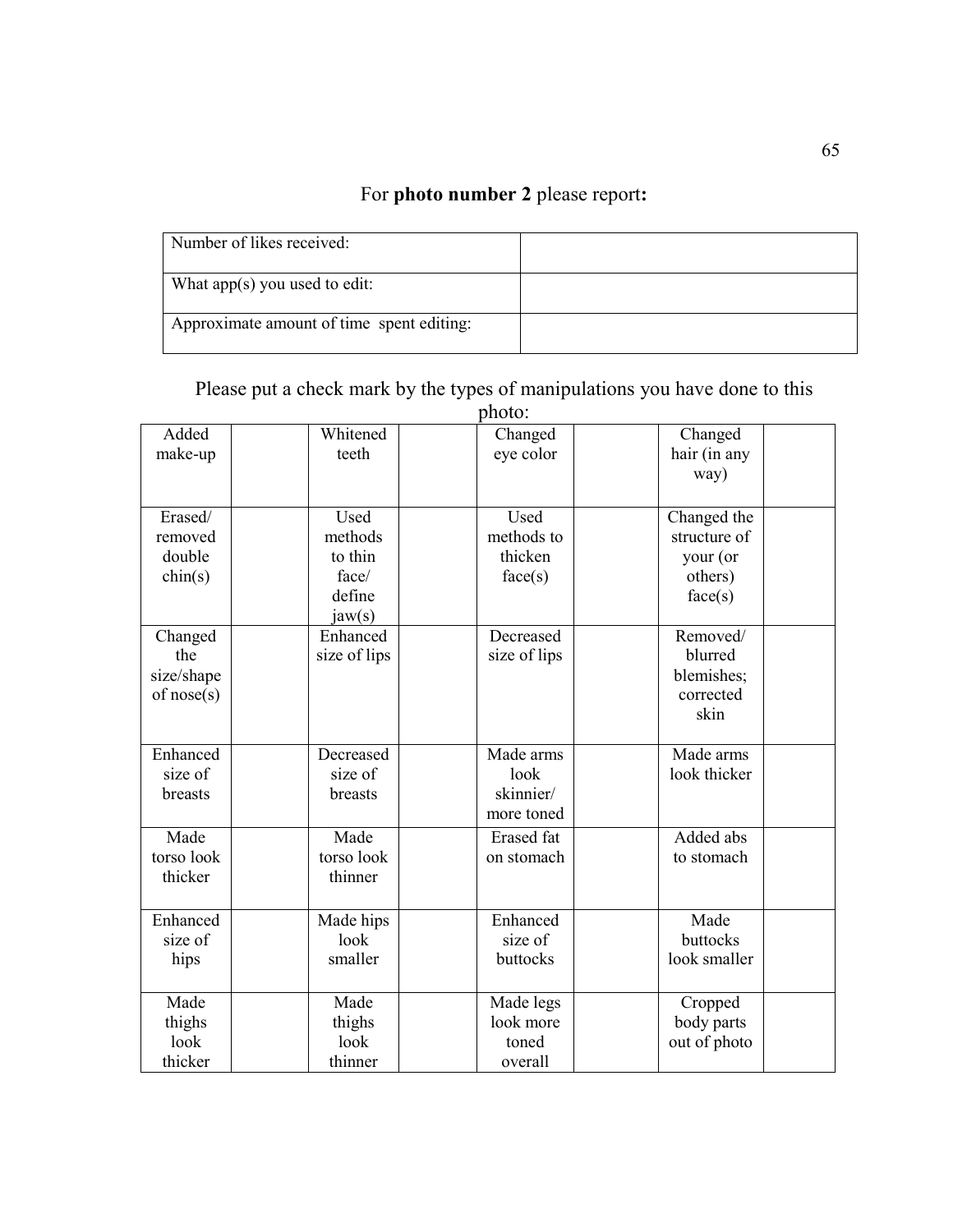# For **photo number 3** please report**:**

| Number of likes received:                 |  |
|-------------------------------------------|--|
| What app(s) you used to edit:             |  |
| Approximate amount of time spent editing: |  |

# Please put a check mark by the types of manipulations you have done to this photo:

| Added<br>make-up                             | Whitened<br>teeth                                    | Changed<br>eye color                         | Changed<br>hair (in any<br>way)                               |  |
|----------------------------------------------|------------------------------------------------------|----------------------------------------------|---------------------------------------------------------------|--|
| Erased/<br>removed<br>double<br>chin(s)      | Used<br>methods to<br>thin face/<br>define<br>jaw(s) | Used<br>methods to<br>thicken<br>face(s)     | Changed the<br>structure of<br>your (or<br>others)<br>face(s) |  |
| Changed<br>the<br>size/shape<br>of $nose(s)$ | Enhanced<br>size of lips                             | Decreased<br>size of lips                    | Removed/<br>blurred<br>blemishes;<br>corrected<br>skin        |  |
| Enhanced<br>size of<br>breasts               | Decreased<br>size of<br>breasts                      | Made arms<br>look<br>skinnier/<br>more toned | Made arms<br>look thicker                                     |  |
| Made<br>torso look<br>thicker                | Made torso<br>look<br>thinner                        | <b>Erased</b> fat<br>on stomach              | Added abs<br>to stomach                                       |  |
| Enhanced<br>size of<br>hips                  | Made hips<br>look<br>smaller                         | Enhanced<br>size of<br>buttocks              | Made<br>buttocks<br>look smaller                              |  |
| Made<br>thighs<br>look<br>thicker            | Made<br>thighs look<br>thinner                       | Made legs<br>look more<br>toned<br>overall   | Cropped<br>body parts<br>out of photo                         |  |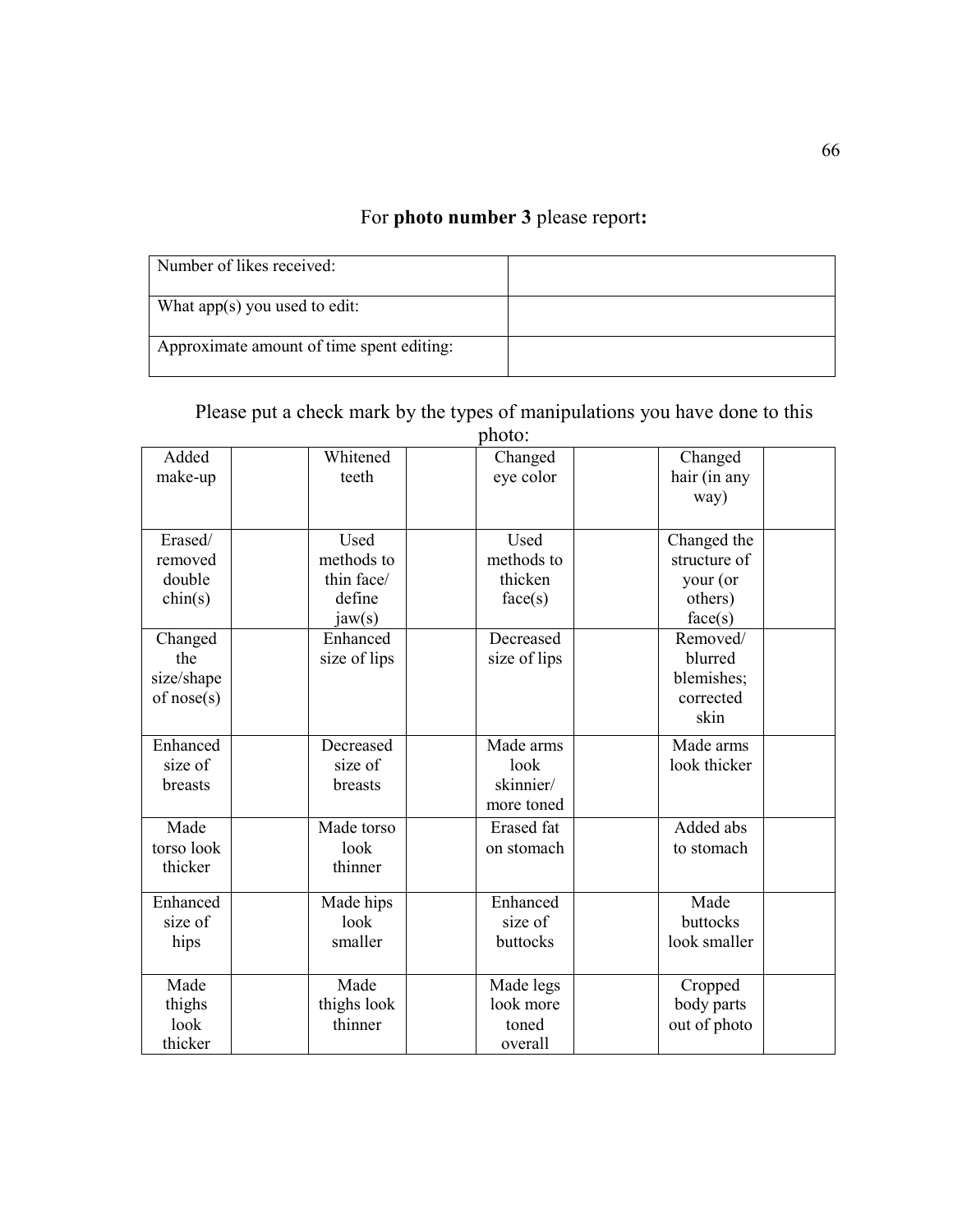# Appendix G

# Blind Observer Photo Manipulations Questionnaire

**BLIND OBSERVER**: Look at **Photo #1**. Place a check mark next to any of the following ways it appears the photo has been edited/manipulated:

| Added<br>make-up                                 | Whitened<br>teeth                                    | Changed<br>eye color                         | Changed<br>hair (in any<br>way)                               |  |
|--------------------------------------------------|------------------------------------------------------|----------------------------------------------|---------------------------------------------------------------|--|
| Erased/<br>removed<br>double<br>$\text{chin}(s)$ | Used<br>methods to<br>thin face/<br>define<br>jaw(s) | Used<br>methods to<br>thicken<br>face(s)     | Changed the<br>structure of<br>your (or<br>others)<br>face(s) |  |
| Changed<br>the<br>size/shape<br>of nose(s)       | Enhanced<br>size of lips                             | Decreased<br>size of lips                    | Removed/<br>blurred<br>blemishes;<br>corrected<br>skin        |  |
| Enhanced<br>size of<br>breasts                   | Decreased<br>size of<br>breasts                      | Made arms<br>look<br>skinnier/<br>more toned | Made arms<br>look thicker                                     |  |
| Made torso<br>look<br>thicker                    | Made torso<br>look<br>thinner                        | <b>Erased</b> fat<br>on stomach              | Added abs<br>to stomach                                       |  |
| Enhanced<br>size of hips                         | Made hips<br>look<br>smaller                         | Enhanced<br>size of<br>buttocks              | Made<br>buttocks<br>look smaller                              |  |
| Made<br>thighs look<br>thicker                   | Made<br>thighs look<br>thinner                       | Made legs<br>look more<br>toned<br>overall   | Cropped<br>body parts<br>out of photo                         |  |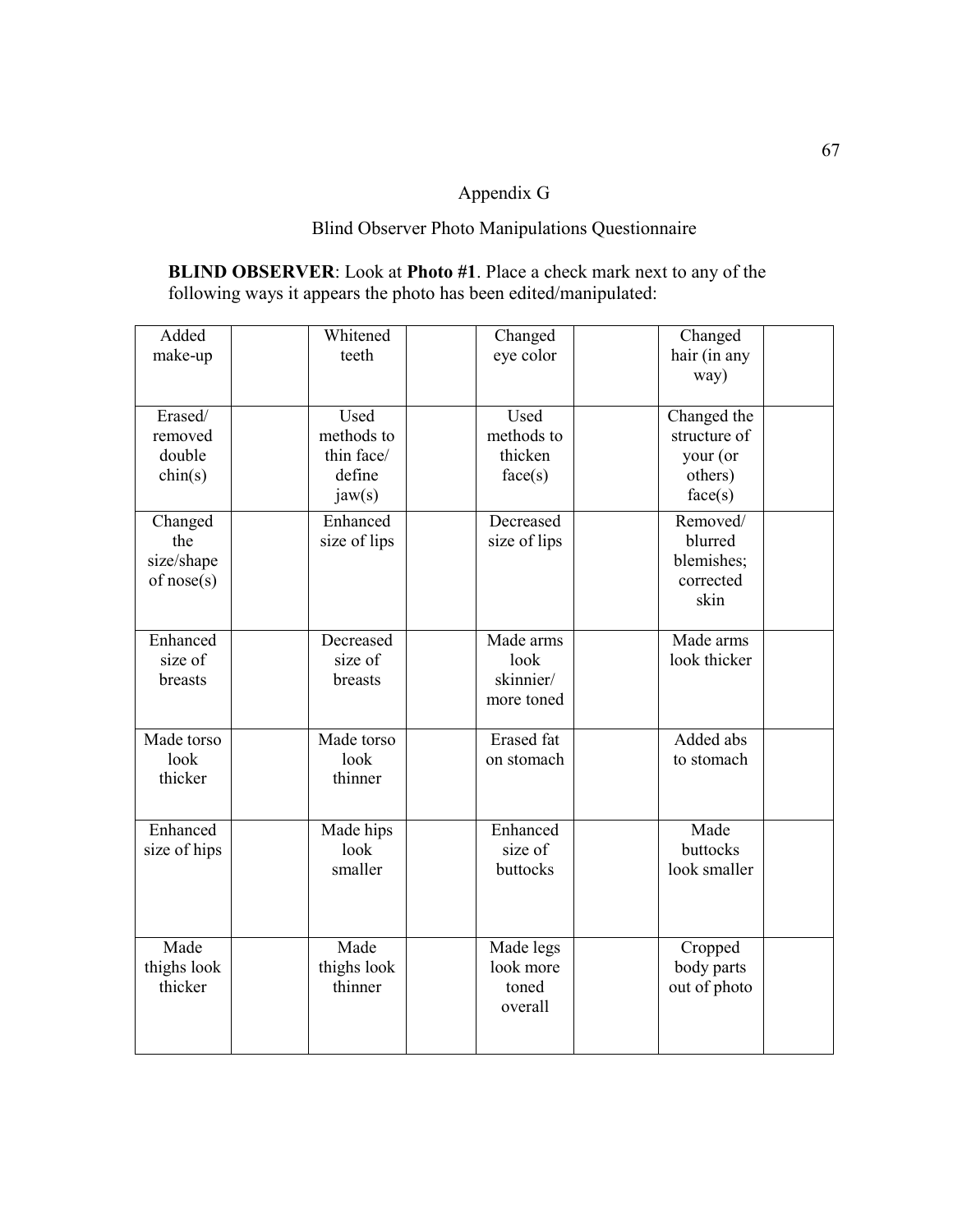BLIND OBSERVER: Look at **Photo #2**. Place a check mark next to any of the following

| Added<br>make-up                                 | Whitened<br>teeth                                    | Changed<br>eye color                         | Changed<br>hair (in any<br>way)                               |  |
|--------------------------------------------------|------------------------------------------------------|----------------------------------------------|---------------------------------------------------------------|--|
| Erased/<br>removed<br>double<br>$\text{chin}(s)$ | Used<br>methods to<br>thin face/<br>define<br>jaw(s) | Used<br>methods to<br>thicken<br>face(s)     | Changed the<br>structure of<br>your (or<br>others)<br>face(s) |  |
| Changed<br>the<br>size/shape<br>of $nose(s)$     | Enhanced<br>size of lips                             | Decreased<br>size of lips                    | Removed/<br>blurred<br>blemishes;<br>corrected<br>skin        |  |
| Enhanced<br>size of<br>breasts                   | Decreased<br>size of<br>breasts                      | Made arms<br>look<br>skinnier/<br>more toned | Made arms<br>look thicker                                     |  |
| Made torso<br>look<br>thicker                    | Made torso<br>look<br>thinner                        | <b>Erased</b> fat<br>on stomach              | Added abs<br>to stomach                                       |  |
| Enhanced<br>size of hips                         | Made hips<br>look<br>smaller                         | Enhanced<br>size of<br>buttocks              | Made<br>buttocks<br>look smaller                              |  |
| Made<br>thighs look<br>thicker                   | Made<br>thighs look<br>thinner                       | Made legs<br>look more<br>toned<br>overall   | Cropped<br>body parts<br>out of photo                         |  |

ways it appears the photo has been edited/manipulated: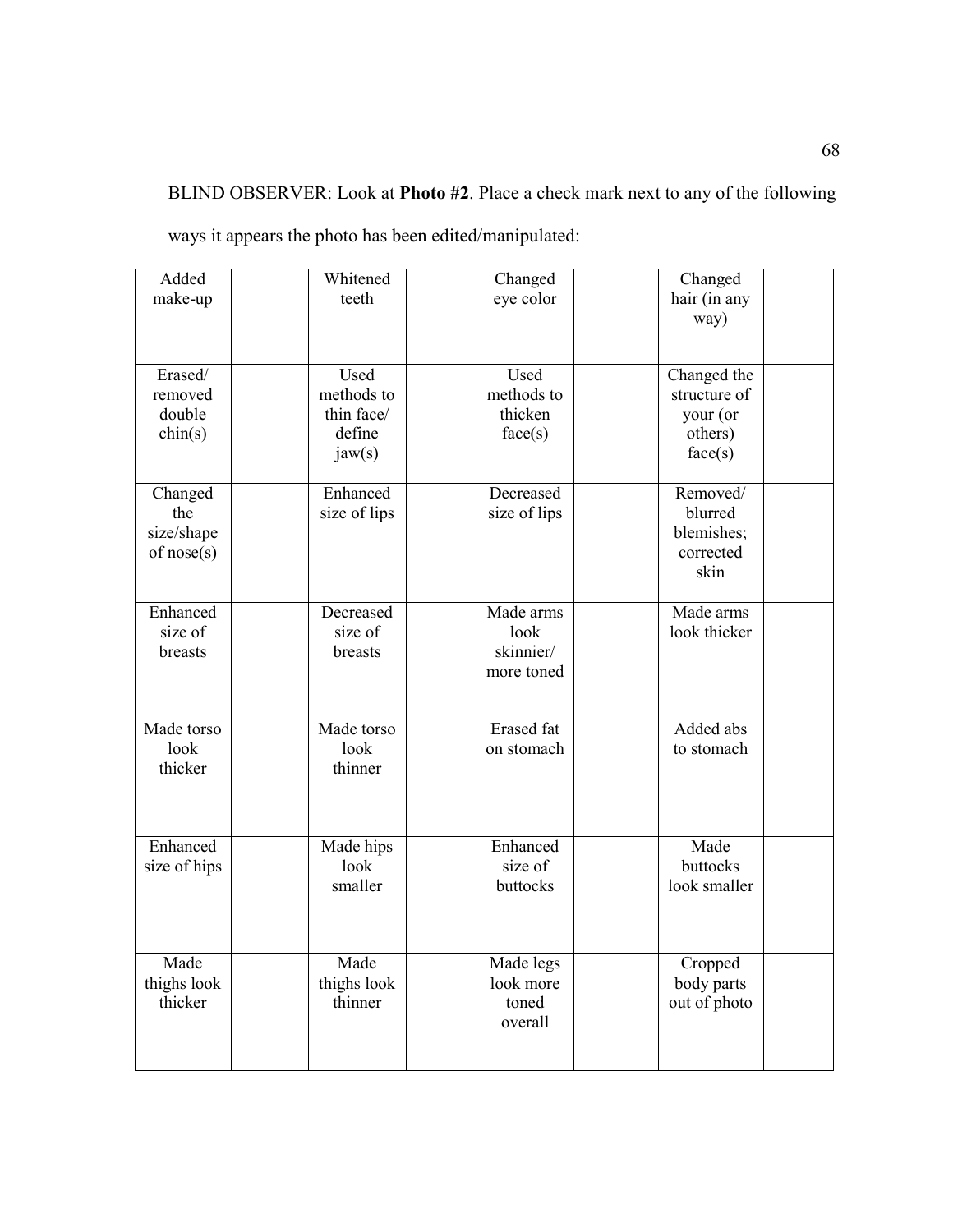BLIND OBSERVER: Look at **Photo #3**. Place a check mark next to any of the following ways it appears the photo has been edited/manipulated:

| Added            | Whitened     | Changed           | Changed      |  |
|------------------|--------------|-------------------|--------------|--|
| make-up          | teeth        | eye color         | hair (in any |  |
|                  |              |                   | way)         |  |
|                  |              |                   |              |  |
| Erased/          | Used         | Used              | Changed the  |  |
| removed          | methods to   | methods to        | structure of |  |
| double           | thin face/   | thicken           | your (or     |  |
| $\text{chin}(s)$ | define       | face(s)           | others)      |  |
|                  | jaw(s)       |                   | face(s)      |  |
| Changed          | Enhanced     | Decreased         | Removed/bl   |  |
| the              | size of lips | size of lips      | urred        |  |
| size/shape       |              |                   | blemishes;   |  |
| of nose(s)       |              |                   | corrected    |  |
|                  |              |                   | skin         |  |
|                  |              |                   |              |  |
| Enhanced         | Decreased    | Made arms         | Made arms    |  |
| size of          | size of      | look              | look thicker |  |
| chest/           | chest/       | skinnier/         |              |  |
| breasts          | breasts      | more toned        |              |  |
| Made torso       | Made torso   | <b>Erased</b> fat | Added abs    |  |
| look             | look         | on stomach        | to stomach   |  |
| thicker          | thinner      |                   |              |  |
|                  |              |                   |              |  |
|                  |              |                   |              |  |
| Enhanced         | Made hips    | Enhanced          | Made         |  |
| size of hips     | look         | size of           | buttocks     |  |
|                  | smaller      | buttocks          | look smaller |  |
|                  |              |                   |              |  |
| Made             | Made         | Made legs         | Cropped      |  |
| thighs look      | thighs look  | look more         | body parts   |  |
| thicker          | thinner      | toned             | out of photo |  |
|                  |              | overall           |              |  |
|                  |              |                   |              |  |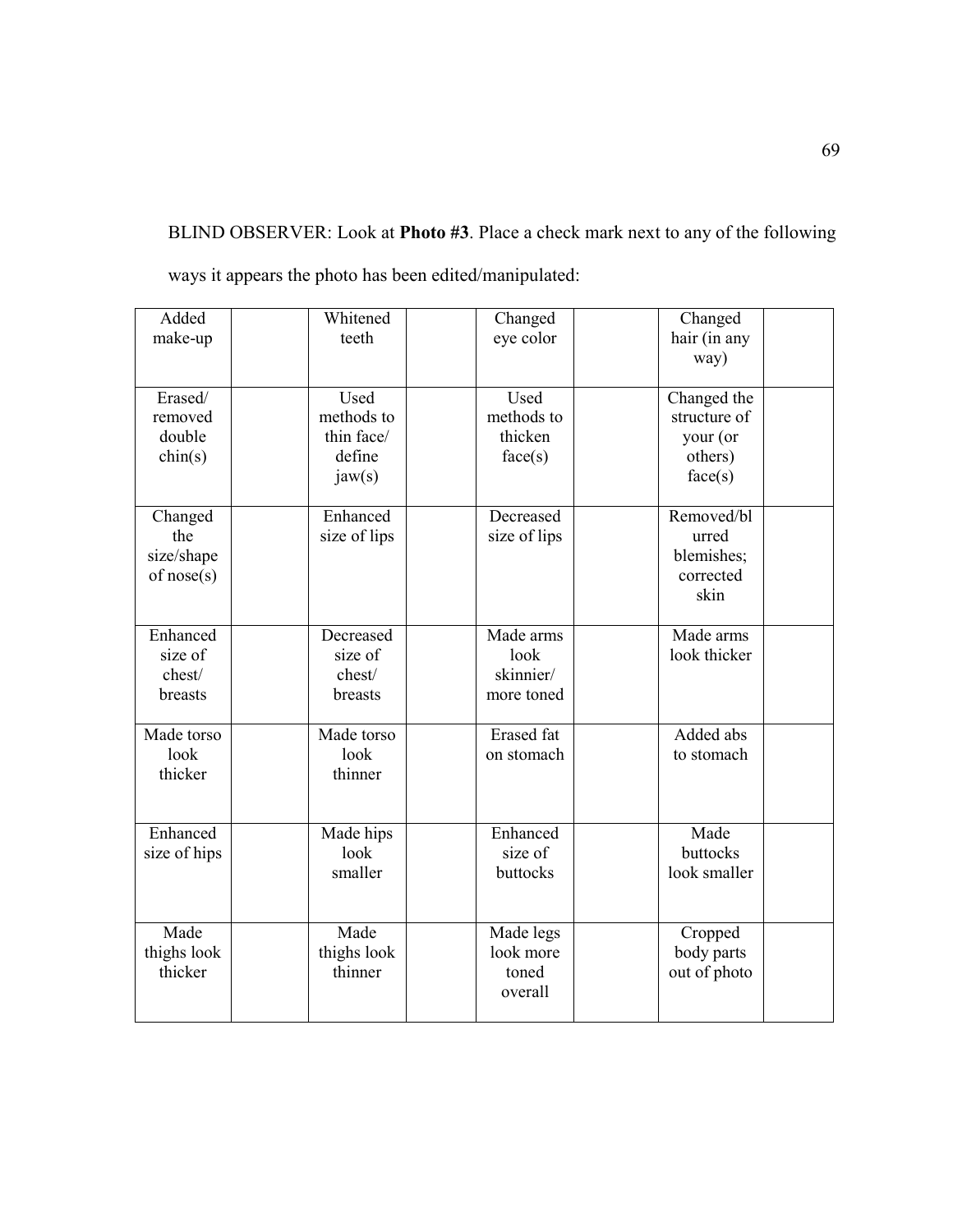#### APPENDIX H

## CONSENT FOR PARTCIPATION FORM

# **IRB**

INSTITUTIONAL REVIEW BOARD Office of Research Compliance, 010A Sam Ingram Building, 2269 Middle Tennessee Blvd Murfreesboro, TN 37129



# **IRBF004IC: INFORMED CONSENT – Exempt INFORMED CONSENT- RESEARCHERS' DISCLOSURES**

(Part A – Participant's Copy)

| Study Title            | Picture, Edit, Post, Repeat: Are Photo Editing and<br>Manipulation Associated with Body Dissatisfaction and<br>Low Self-Esteem? | Office Use                |
|------------------------|---------------------------------------------------------------------------------------------------------------------------------|---------------------------|
| Principal Investigator | <b>Kolleen Duffy</b>                                                                                                            | IRB ID: 19-1137           |
| <b>Faculty Advisor</b> | Kimberly Ujcich Ward                                                                                                            | Approval Date: 01/14/2019 |
| Contact Information    | kd4h@mtmail.mtsu.edu; kimberly.ward@mtsu.edu                                                                                    | Expiration Date: N/A      |

Dear Participant,

On behalf of the research team, the Middle Tennessee State University (MTSU) would like to thank you for considering to take part in this research study. You have been contacted by the above identified researcher(s) to enroll as a participant in this study because you met its eligibility criteria.

This consent document describes the research study for the purpose of helping you to make an informed decision on whether to participate in this study or not. It provides important information related to this study, possible interventions by the researcher(s) and proposed activities by you. This research has been reviewed by MTSU's internal oversight entity - Institutional Review Board (IRB) - for ethical practices in research (visit www.mtsu.edu/irb for more information).

As a participant, you have the following rights: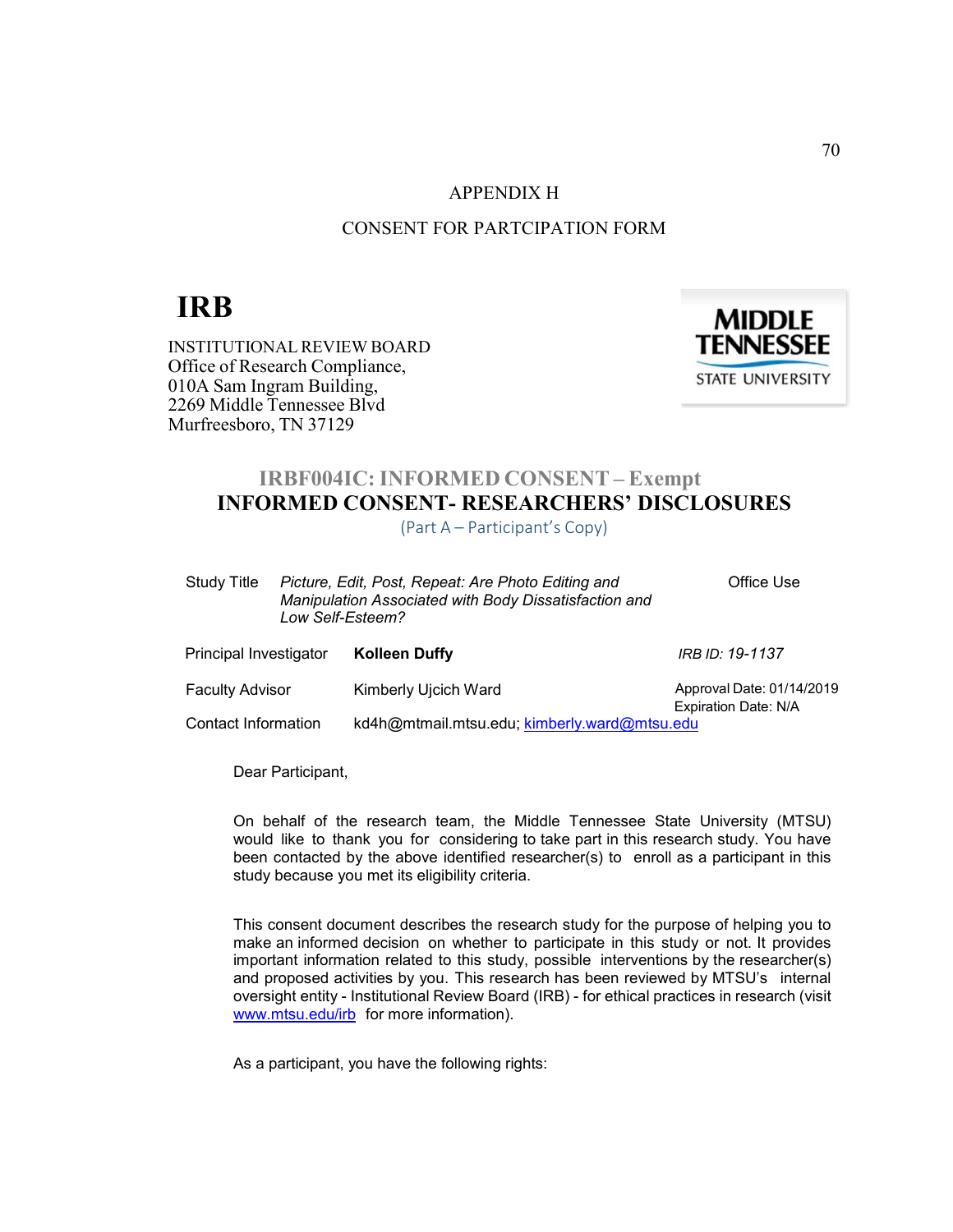- You should read and understand the information in this document before agreeing to enroll
- Your participation is absolutely voluntary and the researchers cannot force you to participate
- If you refuse to participate or to withdraw midway during this study, no penalty or loss of benefits will happen
- The investigator MUST NOT collect identifiable information from you, such as, name, SSN, and phone number
- The researcher(s) can only ask you to complete an interview or a survey or similar activities and you must not be asked to perform physical activities or offer medical/psychological intervention
- Any potential risk or discomforts from this study would be lower than what you would face in your daily life

After you read the following disclosures, you can agree to participate in this study by completing "Part B" of this informed consent document. You do not have to do anything further if you decide not to participate.

## **1. What is the purpose of this study?**

The purpose of this study is to evaluate the potential relationship between photo editing of images posted on social media and various personality factors, including self esteem and body perception.

## **2. What will I be asked to do in this study?**

You will be asked to log into your own Instagram account and pull up your three most recent photos and answer some questions about the images. You will also be asked to fill out a number of surveys pertaining to social media and photo editing use, selfimage, self-esteem, and various personality factors.

## **3. How many times should I participate or for how long?**

Participation in this study is one time, and will take approximately 40 minutes of your time.

## **4. What are the risks and benefits if I participate?**

There are no foreseen risks to participating in this study.

## **5. What will happen to the information I provide in this study?**

The information you provide will be combined with information from other participants to allow group data analysis. Your individual responses will be anonymous. The group data will be used to help us learn more about relations between social media photo editing and personality variables.

#### **6. What will happen if I refuse to participate and can I withdraw if I change my mind in the middle?**

You may choose to refuse to participate in the study without any negative consequences. You may also withdraw from the study at any time during the study without negative consequences.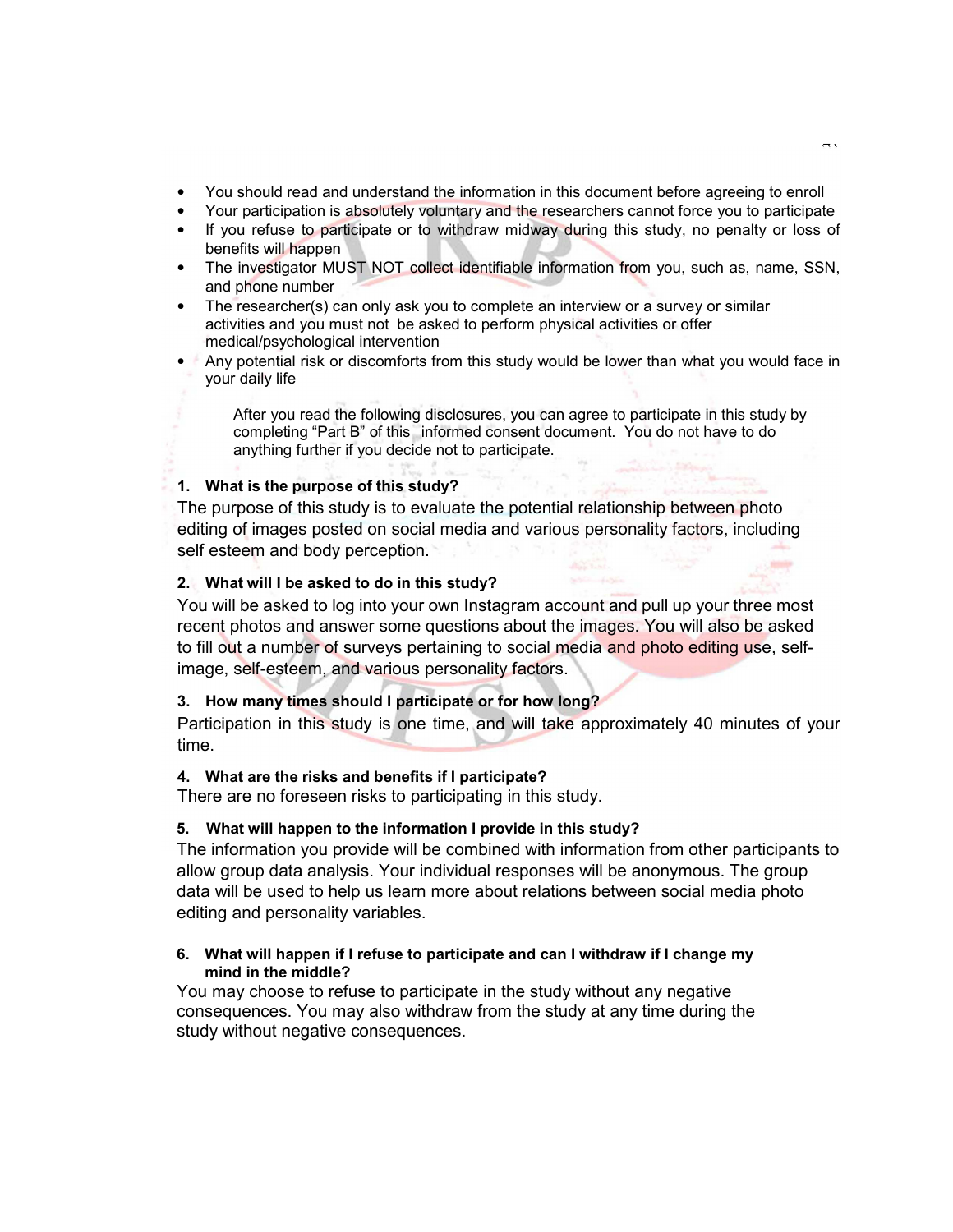#### **7. Whom can I contact to report issues and share my concerns?**

You can contact the researcher(s) by email or telephone (kd4h@mtmail.mtsu.edu; kimberly.ward@mtsu.edu; 615-898-2188). You can also contact the MTSU's Office of Research Compliance by email – irb\_information@mtsu.edu. Report compliance breaches and adverse events by dialing 615 898 2400 or by emailing compliance@mtsu.edu.

INVESTIGATOR's SIGNATURE FACULTY ADVISOR's SIGNATURE DATE

# **NON-IDENTIFIABLE PARTICIPANT ID#**

#### **Confidentiality Statement:**

All efforts, within reason, will be made to keep the personal information in your research record private but total privacy cannot be promised, for example, your information may be shared with the MTSU IRB. In the event of questions or difficulties of any kind during or following participation, you may contact the Principal Investigator as indicated above. For additional information about giving consent or your rights as a participant in this study, please feel free to contact our Office of Compliance at (615) 898 2400.

#### **Compensation:**

Unless otherwise informed to you by the researcher(s), there is no compensation for participating in this study. The investigator must disclose if the participant would be compensated in the benefits section.

#### **Study-related Injuries:**

MTSU will not compensate for study-related injuries.

#### **Exemption Criteria:**

This study was submitted to the MTSU IRB – an internal oversight entity to oversee research involving human subjects. The IRB has determined that this investigation consists of lower than minimal risk and it is exempt from further IRB processes based on the criteria: *"Category 1 - Educational Settings & Instructional Strategies."* 

#### **Note to the Participant**

You do not have to do anything if you decide not to participant in this study. But if wish to enroll as a participant, please complete "Part B" of this informed consent form and return it to the researcher. Please retain the signed copy of "Part A" for your future reference.

IRBF004IC – Informed Consent EXEMPT **IRB ID: 19-1137** 

APPROVAL DATE:1/14/2019 EXPIRATION DATE: N/A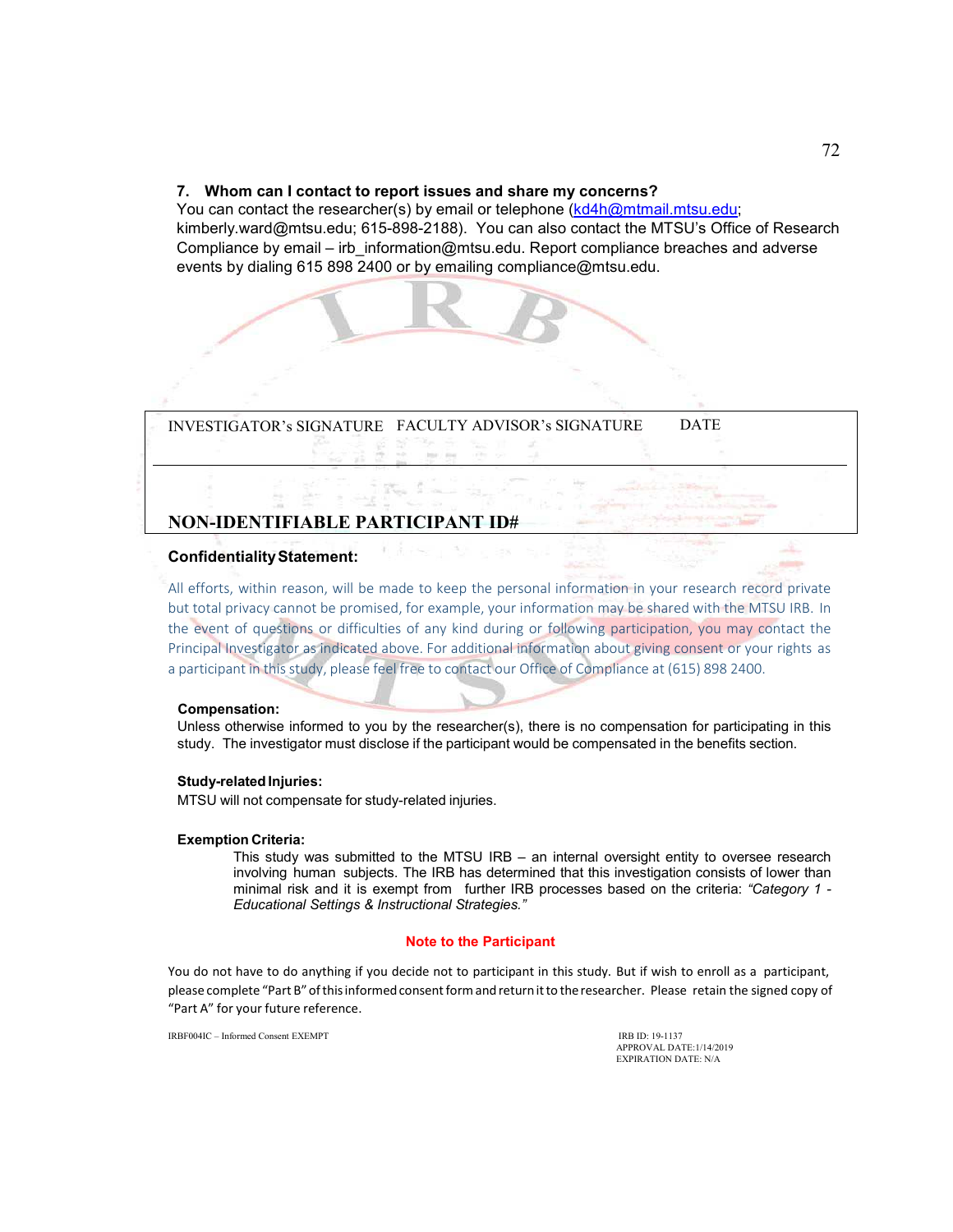## Appendix I

## MTSU IRB APPROVAL FORM



# **IRB**

# **INSTITUTIONAL REVIEW BOARD**

Office of Research Compliance, 010A Sam Ingram Building, 2269 Middle Tennessee Blvd Murfreesboro, TN 37129

# **IRBN007 – EXEMPTION DETERMINATION NOTICE**

Thursday, January 17, 2019

| Principal Investigator                    | <b>Kolleen Duffy (Student)</b>                                                                                                  |
|-------------------------------------------|---------------------------------------------------------------------------------------------------------------------------------|
| <b>Faculty Advisor</b>                    | Kim Ujcich Ward                                                                                                                 |
| Co-Investigators<br>Investigator Email(s) | <b>NONE</b><br>kd4h@mtmail.mtsu.edu; kimberly. ward@mtsu.edu                                                                    |
| Department                                | Psychology                                                                                                                      |
| Protocol Title                            | Picture, edit, post, repeat: Are photo editing and<br>manipulation associated with body dissatisfaction<br>and low self-esteem? |
| Protocol ID                               | 19-1137                                                                                                                         |

#### Dear Investigator(s),

The above identified research proposal has been reviewed by the MTSU Institutional Review Board (IRB) through the **EXEMPT** review mechanism under 45 CFR 46.101(b)(2) within the research category *(2) Educational Tests* A summary of the IRB action and other particulars in regard to this protocol application is tabulated as shown below: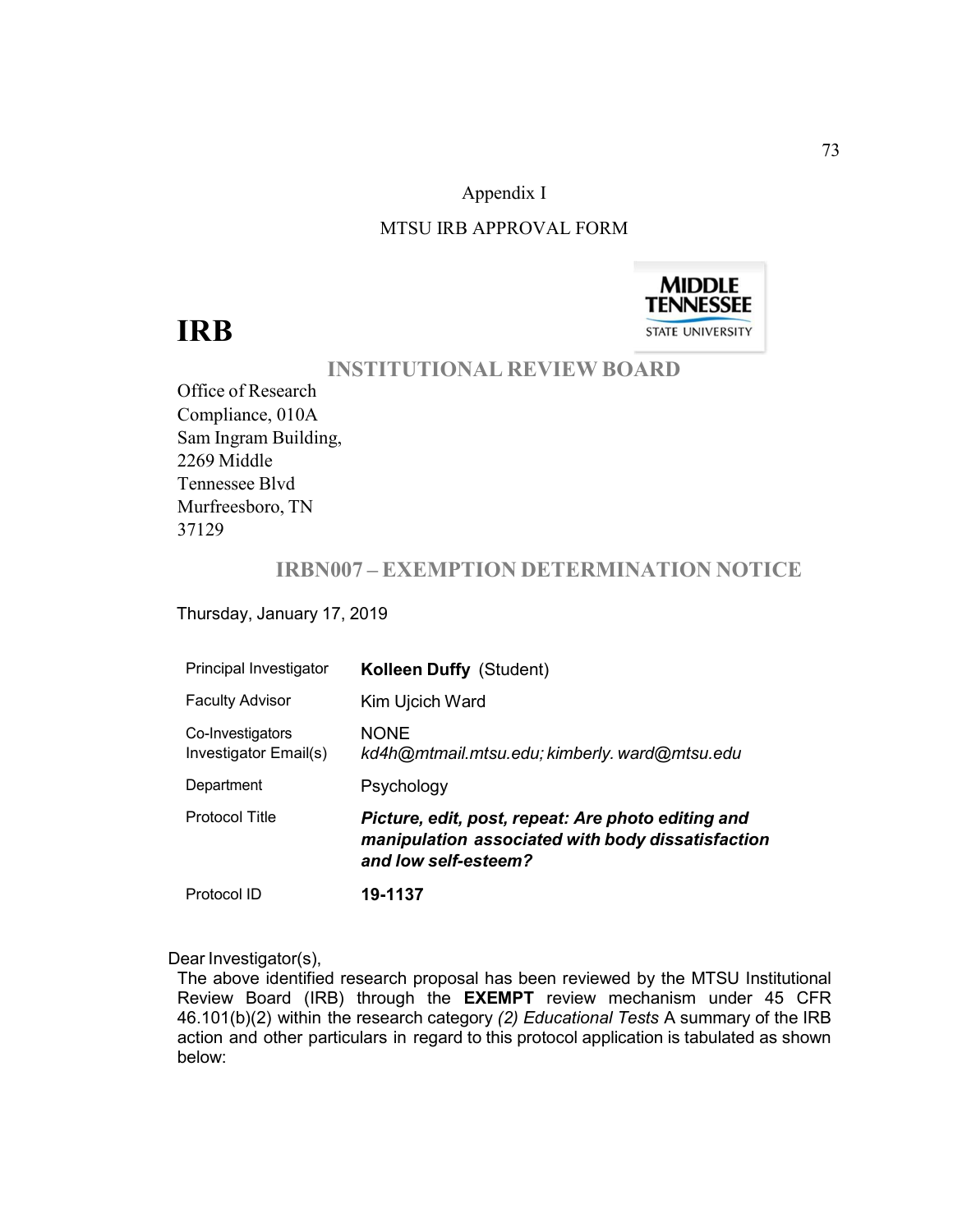| <b>IRB</b> Action             | <b>EXEMPT from further IRB review***</b>                                                                                                                    | Date | 1/17/19 |
|-------------------------------|-------------------------------------------------------------------------------------------------------------------------------------------------------------|------|---------|
| Date of Expiration            | <b>NOT APPLICABLE</b>                                                                                                                                       |      |         |
| Sample Size                   | 125 (ONE HUNDRED TWENTY-FIVE)                                                                                                                               |      |         |
| Participant Pool              | <b>Healthy Adults (18 or older) - MTSU students</b>                                                                                                         |      |         |
| <b>Exceptions</b>             | MTSU SONA policies allowed                                                                                                                                  |      |         |
| <b>Mandatory Restrictions</b> | Participants must be 18 years or older<br>2. Informed consent must be obtained from the participants<br>Identifying information must not be collected<br>3. |      |         |
| <b>Restrictions</b>           | All restrictions for exemption apply.                                                                                                                       |      |         |
| Comments                      | <b>NONE</b>                                                                                                                                                 |      |         |

\*\*\*This exemption determination only allows above defined protocol from further IRB review such as continuing review. However, the following post-approval requirements still apply:

- Addition/removal of subject population should not be implemented without IRB approval
- Change in investigators must be notified and approved
- Modifications to procedures must be clearly articulated in an addendum request and the proposed changes must not be incorporated without an approval
- Be advised that the proposed change must comply within the requirements for exemption
- Changes to the research location must be approved appropriate permission letter(s) from external institutions must accompany the addendum request form
- Changes to funding source must be notified via email (irb\_submissions@mtsu.edu)
- The exemption does not expire as long as the protocol is in good standing
- Project completion must be reported via email (irb\_submissions@mtsu.edu)
- Research-related injuries to the participants and other events must be reported within 48 hours of such events to compliance@mtsu.edu

## **Post-approval Protocol Amendments:**

The current MTSU IRB policies allow the investigators to make the following types of changes to this protocol without the need to report to the Office of Compliance, as long as the proposed changes do not result in the cancellation of the protocols eligibility for exemption:

- Editorial and minor administrative revisions to the consent form or other study documents
- Increasing/decreasing the participant size

#### *Only THREE procedural amendment requests will be entertained per year. This amendment restriction does not apply to minor changes such as language usage and addition/removal research of*

| <b>Date</b> | Amendment(s) | <b>IRB Comments</b> |
|-------------|--------------|---------------------|
| <b>NONE</b> | NONE.        | <b>NONE</b>         |
|             |              |                     |